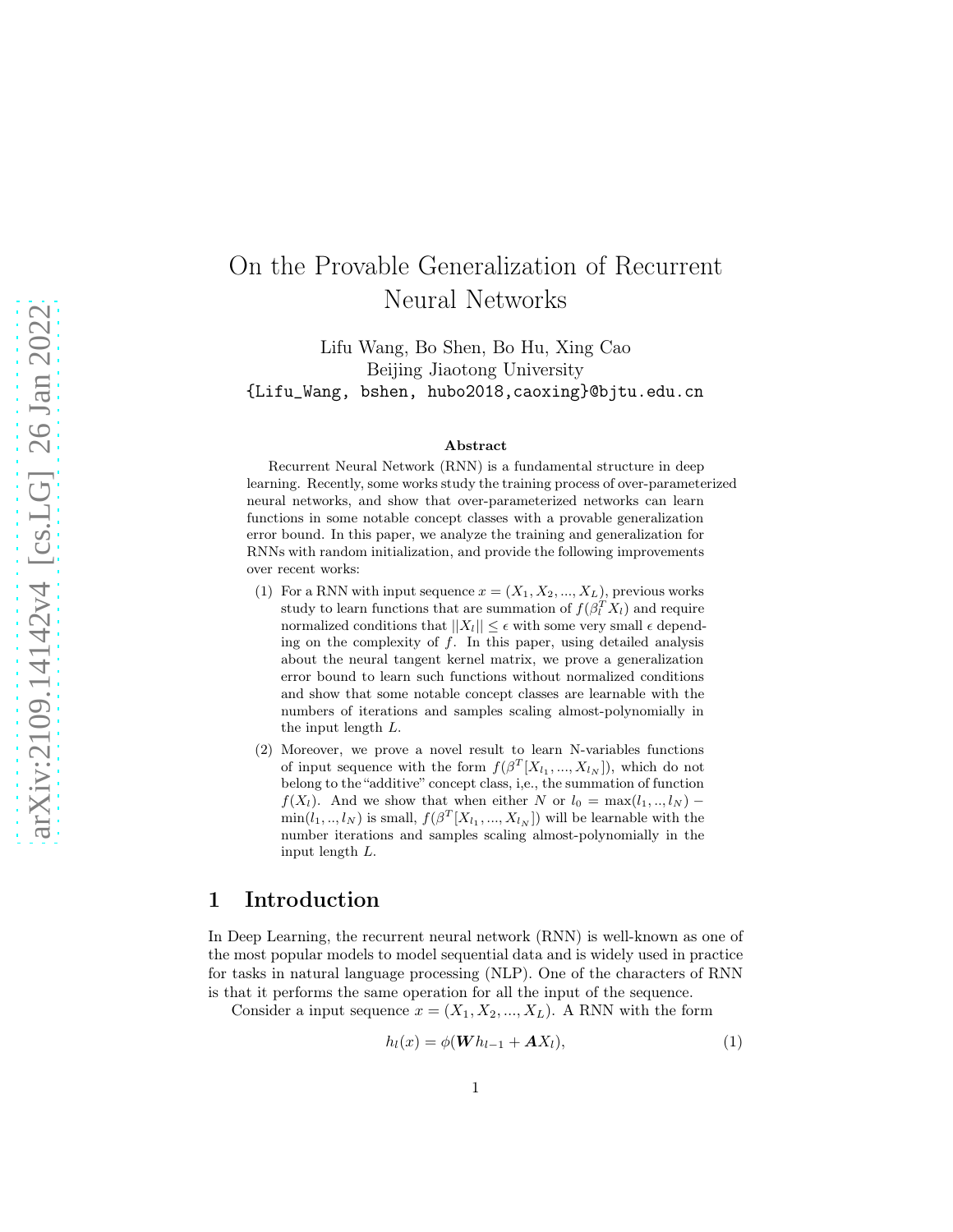is trying to learn functions  $f_l(X_1, X_2, ... X_l)$  as

$$
h_1(x) = f_1(X_1)
$$
  
\n
$$
h_2(x) = f_2(X_1, X_2)
$$
  
\n
$$
\vdots
$$
  
\n
$$
h_L(x) = f_L(X_1, X_2, ... X_L)
$$
\n(2)

Due to the complex nonlinearity, the loss is generally non-convex, and it is very difficult to give a theoretical guarantee. Recently, there are some works [\[Allen-Zhu et al., 2019b,](#page-13-0) [Cao and Gu, 2019,](#page-14-0) [Allen-Zhu et al.,](#page-13-1) 2019a, [Du et al., 2019,](#page-15-0) [Arora et al., 2019,](#page-14-1) [Allen-Zhu et al., 2019c\]](#page-13-2) trying to give a theoretical explanation that why gradient descent can allow an overparametrized network to attain arbitrarily low training error and ample generalization ability. These papers show that, under some assumptions, we have:

- Multi-layer feed-forward networks [\[Allen-Zhu et al., 2019b,](#page-13-0) [Du et al., 2019\]](#page-15-0) and recurrent neural networks [\[Allen-Zhu et al., 2019c\]](#page-13-2) with large hidden size can attain zero training error, regardless of whether the data is properly labeled or randomly labeled.
- For multi-layer feed-forward networks, functions with the form  $F^*(x) =$  $\sum_{r=1}^{C} \phi_r(\beta_r^T X), X \in \mathbb{R}^d, \beta_r \in \mathbb{R}^d, ||\beta_r|| = 1$  are learnable i.e. fitting the  $\overline{training}$  data with a provably small generalization error, if  $\phi$  is analytic and the "complexity" is low enough [\[Allen-Zhu et al., 2019a,](#page-13-1) [Arora et al., 2019,](#page-14-1) [Cao and Gu, 2019\]](#page-14-0).
- The "complexity" of function  $\phi$  can be measured by a matrix derived from the NTK (Neural Tangent Kernel) of the network [\[Arora et al., 2019,](#page-14-1) [Cao and Gu, 2019\]](#page-14-0).
- For recurrent neural networks [\[Allen-Zhu and Li, 2019a\]](#page-13-3), if the input sequence is normalized, i.e.,  $x = (X_1, X_2, ..., X_L)$ ,  $||X_1|| = 1$ ,  $||X_l|| = \epsilon$  with  $\epsilon$  very small, functions with the form  $F^*(x) = \sum_{l=1}^{L} \sum_{r=1}^{C_l} \phi_{l,r}(\beta_{l,r}^T X_l)$  are learnable, where  $m$  is the size of matrix  $\bm{W},$  and  $\mathscr{C} = \sum_{i=0}^{\infty} a_i R^i$  is a series representing the complexity of learnable functions.

These works show the provable learning ability of deep learning. But there are still some important issues that were not addressed.

• Firstly, for RNNs, the method in [\[Allen-Zhu and Li, 2019a\]](#page-13-3) requires a normalized condition for  $A$  and  $X_l$  in [\(1\)](#page-0-0) that  $||AX_l|| \leq \epsilon_x$  for all  $l \leq L$  and shows that for a function  $F^*(x)$  with the complexity  $\mathscr{C}$ , it is learnable with error  $O(\epsilon_x^{1/3}\mathscr{C})$ . Thus  $||X_l||$  (or equally,  $||A||$ ) should be very small and the scale is dependent on the complexity of functions. The dependence of  $||AX_l||$  on  $\mathscr C$  makes the results unrealistic in practice since generally the norm of input will not be so small.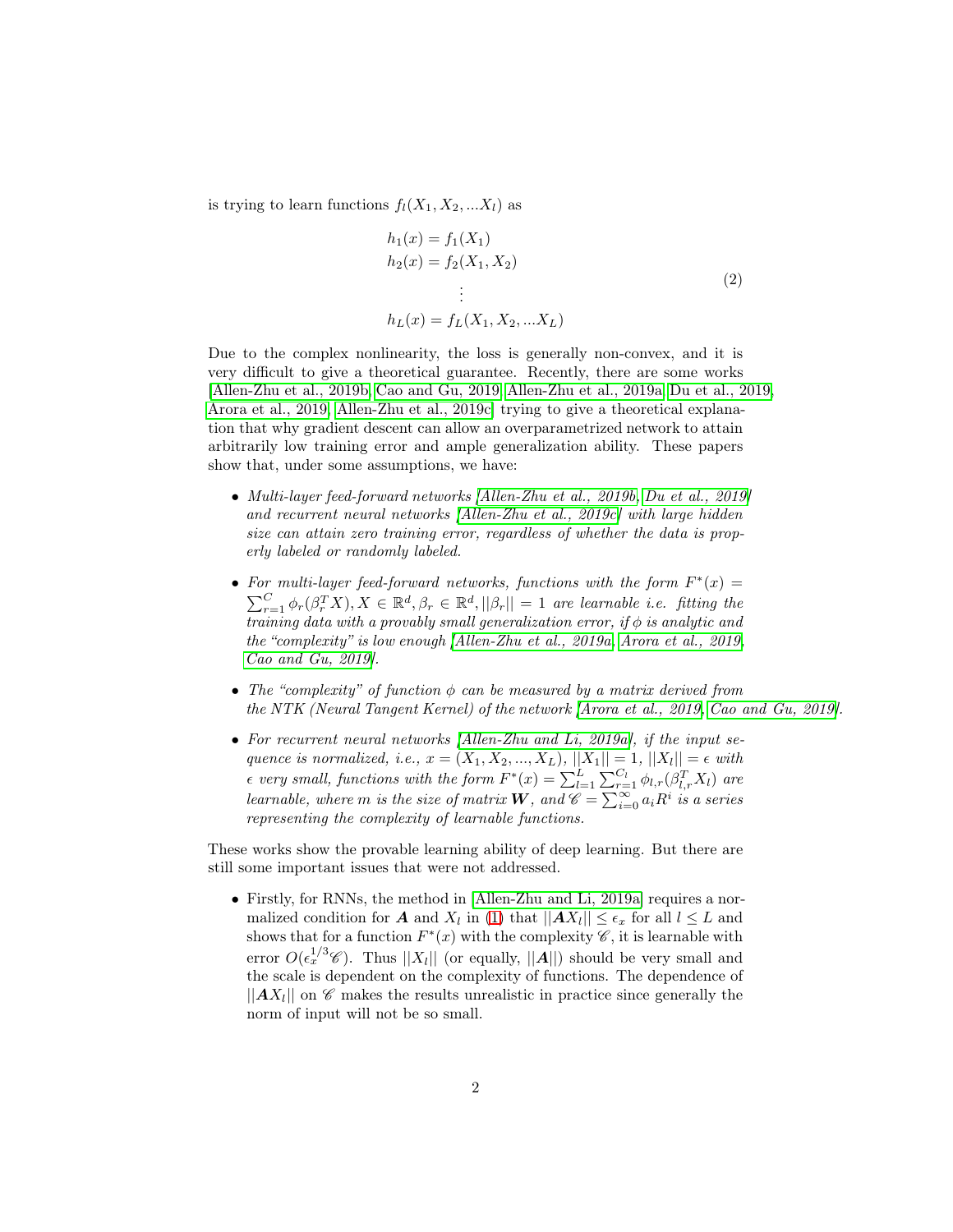• Secondly, the result in [\[Allen-Zhu and Li, 2019a\]](#page-13-3) shows that RNNs can learn functions which are the summation of functions like  $\psi(\beta_l^T X_l)$ . But this is only a linear combination of the functions of the input at different positions and does not consider the nonlinear interaction of the inputs. One may ask, since  $h_L(x)$  is a function of  $\{X_1, X_2, ... X_L\}$ , is it possible to go beyond and learn more complex functions?

In order to study these problems, we consider the binary classification problem: for every input  $x_i$ , the label (+1 or -1) of  $x_i$  can be expressed by the sign of a target function  $F^*(x_i)$ . We consider Elman recurrent neural networks with ReLU activation

<span id="page-2-2"></span>
$$
h_l(x) = \phi(\mathbf{W}h_{l-1} + \mathbf{A}X_l)
$$
  
\n
$$
f(\mathbf{W}, x) = \mathbf{B}^T h_L(x) \in \mathbb{R}.
$$
  
\n
$$
x = (X_1, X_2, ..., X_L), X_l \in \mathbb{R}^d, \mathbf{W} \in \mathbb{R}^{m \times m},
$$
  
\n
$$
\mathbf{A} \in \mathbb{R}^{m \times d}, \mathbf{B} \in \mathbb{R}^m, \phi(x) = \max(x, 0)
$$
\n(3)

to learn two types of target functions:

• Additive Concept Class:

<span id="page-2-0"></span>
$$
F^*(x) = \sum_{l=1}^{L} \sum_{r=1} \psi_{l,r}(\beta_{l,r}^T X_l/||X_l||),
$$
  

$$
\psi_{l,r}(x) = \sum_{i=0}^{\infty} c_i x^i,
$$
 (4)

• N-variables Concept Class:

<span id="page-2-1"></span>
$$
F^*(x) = \sum_{r} \psi_r(\langle \beta_r, [X_{l_1}, ..., X_{l_N}]\rangle),
$$
  

$$
\psi_r(x) = \sum_{i=0}^{\infty} c_i x^i.
$$
 (5)

For these two types of function, we study the following questions:

- Can RNN learn additive concept class functions [\(4\)](#page-2-0) without the normalized condition with reasonable complexity on the sequence size  $L$ ?
- Can RNN learn functions in N-variables Concept Class [\(5\)](#page-2-1) which can not be written as the summation of  $f(X_l)$  with reasonable complexity on  $N$  and  $L$ ?

Our Result. We answer the two questions and give a provable generalization error bound. Our results are stated as follows: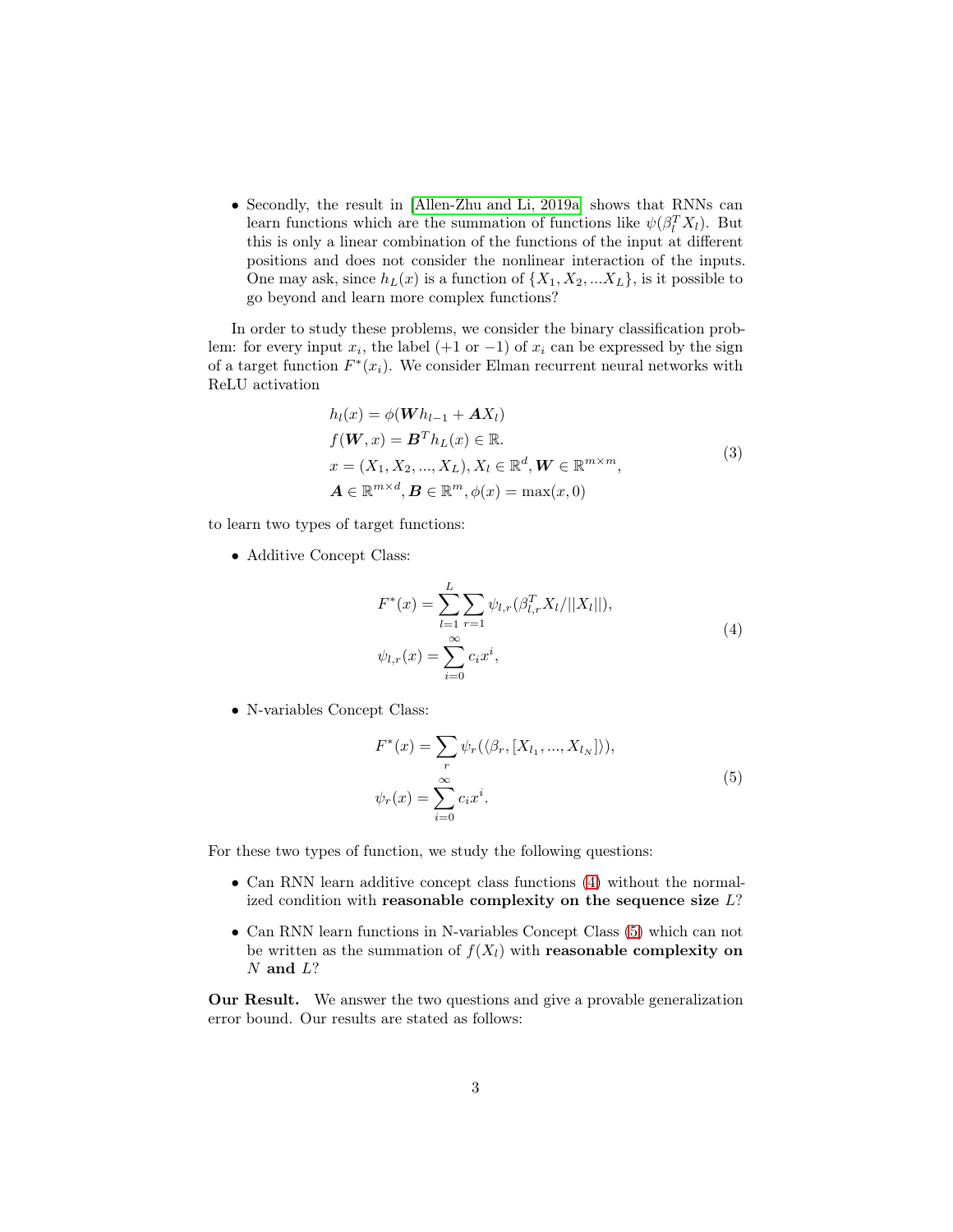**Theorem 1** (Informal) For a function  $F^*(X_1, X_2, ..., X_L)$  with the form as in [\(4\)](#page-2-0) or [\(5\)](#page-2-1), there is a power series named the complexity  $\mathscr{C}(F^*)$  dependent on the Taylor expansion coefficient in [\(4\)](#page-2-0) and [\(5\)](#page-2-1). For (4),  $\mathscr{C}(F^*)$  is almost-polynomial in L. For [\(5\)](#page-2-1), when N or  $l_0 = \max(l_1, ..., l_N) - \min(l_1, ..., l_N)$  is small,  $\mathscr{C}(F^*)$  is almost-polynomial in L. Under this definition of complexity  $\mathscr{C}(F^*)$ ,  $F^*$  is learn-able using RNN with m hidden nodes and ReLU activation in [\(3\)](#page-2-2) in  $\mathcal{O}(\mathscr{C}(F^*)^2)$ steps with  $\mathcal{O}(\mathscr{C}(F^*)^2)$  samples if  $m \geq poly(L, \mathscr{C}(F^*))$ .

Contribution. We summarize the contributions as follows:

- In this paper, we prove that RNN without normalized condition can efficiently learn some notable concept classes with both time and sample complexity scaling almost polynomially in the input length L.
- Our results go beyond the "additive" concept class. We prove a novel result that RNN can learn more complex function of the input such as N-variables concept class functions. And "long range correlation functions" with small N (e.g.  $N = 2$ ,  $f(\beta^T[X_l, X_{l+l_0}])$  ) are learnable with **complexity scal**ing almost polynomially in the input length  $L$  and correlation distance  $l_0$ .
- Technically, we study the "backward correlation" of RNN network. In RNN case, using a crucial observation on the degeneracy of deep network, we show that the "backward correlation"  $\frac{1}{m} \langle \text{Back}_l(x_i), \text{Back}_l(x_j) \rangle$  will decay polynomially rather than exponentially in input length L. This shows the complexity of learning RNN with ReLU activation function is polynomial in the size of input sequence L.

**Notions.** For two matrices  $A, B \in \mathbb{R}^{m \times n}$ , we define  $\langle A, B \rangle = \text{Tr}(A^T B)$ . We define the asymptotic notations  $\mathcal{O}(\cdot), \Omega(\cdot), poly(\cdot)$  as follows.  $a_n, b_n$  are two sequences.  $a_n = \mathcal{O}(b_n)$  if  $\limsup_{n\to\infty} |a_n/b_n| < \infty$ ,  $a_n = \Omega(b_n)$  if  $\liminf_{n\to\infty} |a_n/b_n| >$ 0,  $a_n = poly(b_n)$  if there is  $k \in \mathbb{N}$  that  $a_n = O((b_n)^k)$ .  $\widetilde{O}(\cdot), \widetilde{\Omega}(\cdot), \widetilde{poly}(\cdot)$  are notions which hide the logarithmic factors in  $\mathcal{O}(\cdot), \Omega(\cdot), poly(\cdot)$ .  $|| \cdot ||$  and  $|| \cdot ||_2$ denote the 2-norm of matrices.  $||\cdot||_1$  denote the 1-norm.  $||\cdot||_F$  is the Frobeniusnorm.  $|| \cdot ||_0$  is the number of non-zero entries.

For elements  $A_{i,j}, B_{i,j}$  of symmetric matrix  $A, B$ . We abuse the notion  $A_{i,j} \succeq B_{i,j}$  to denote  $A \succeq B$ , i.e.  $A - B$  is a positive semidefinite matrix.

## <span id="page-3-0"></span>2 Preliminaries

### 2.1 Function Complexity

For a analytic function  $\psi(z)$ , we can write it as  $\psi(z) = c_0 + \sum_{i=1}^{\infty} c_i z^i$ . We define the following notion to measure the complexity to learn such functions.

$$
\mathscr{C}(\psi, R) = 1 + \sum_{i=1}^{\infty} i \cdot |c_i| R^i.
$$
 (6)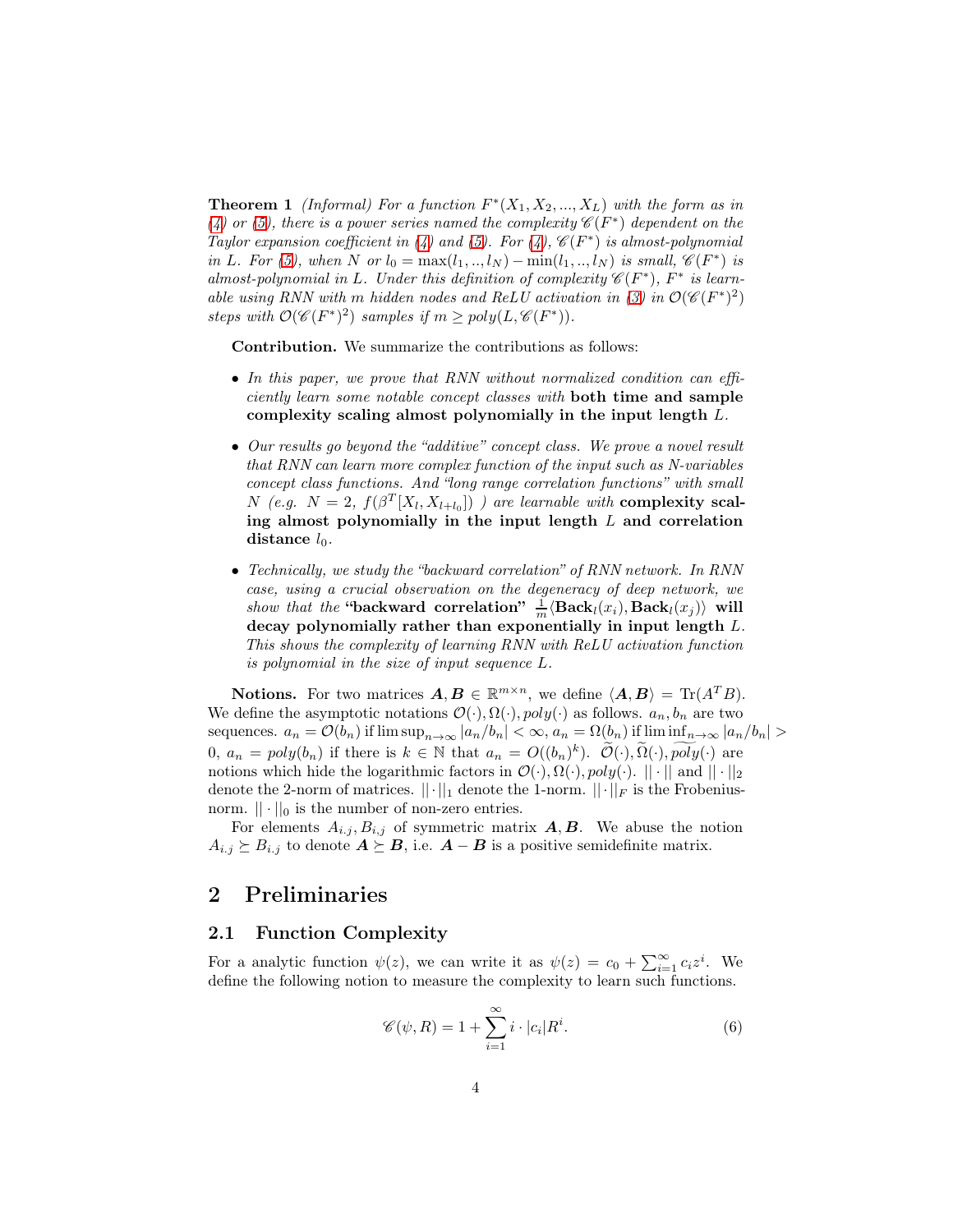$$
\mathscr{C}_{N}(\psi, R) = 1 + \sum_{i=1}^{\infty} L^{1.5N} C_{1}^{N} \cdot \sqrt{C_{N,i}} \cdot (i/N)^{N} \cdot |c_{i}| R^{i}
$$
(7)

where  $C_1 > 100$  is an large absolute constant and  $C_{N,i}$  is the largest combination number  $\frac{i!}{n_1! n_2! \dots n_N!}$  for  $n_1, n_2...n_N > 0, n_1 + n_2 + ... n_N = i$ ,

**Example 2.1** [\[Arora et al., 2019\]](#page-14-1) Consider  $\psi(z) = \arctan(z/2)$ . Then

$$
\psi(z) = \sum_{i=1}^{\infty} \frac{(-1)^{i-1} 2^{1-2i}}{2i-1} z^{2i-1}
$$
\n(8)

In this case,

$$
\mathscr{C}(\psi, 1) = 1 + \sum_{i=1}^{\infty} i \cdot |c_i| \le 1 + \sum_{i=1}^{\infty} 2^{1-2i} \le \mathcal{O}(1).
$$

**Example 2.2** In the case  $N = 2$ ,  $C_{2,i} = i$ ,  $(i/2)^2 \le i^2$ .  $\psi(z) = exp(z)$ 

$$
\mathscr{C}_2(\psi, 1) \le 1 + \sum_{i=1}^{\infty} L^3 C_1^2 \pi i^{2.5} / i! \le \mathcal{O}(1)
$$

### <span id="page-4-3"></span>2.2 Concept Class

For the input sequence  $\{X_l\}$ , we assume  $C_{min} \leq ||X_l|| \leq C_{max}$ , for all  $1 \leq l \leq L$ and  $C_{max}/C_{min} \sim C_0$ . Under this condition, we consider two types of target functions with the following form:

Additive Concept Class.

<span id="page-4-1"></span>
$$
F^*(x) = \sum_{l=1}^{L} \sum_{r=1}^{C_l} \psi_{l,r}(\beta_{l,r}^T X_l/||X_l||).
$$
 (9)

Here for all  $l, r, \psi_{l,r}$  is analytic and  $||\beta_{l,r}||_2 \leq 1$ .

We define

<span id="page-4-0"></span>
$$
\mathscr{C}(F^*) = L^{3.5} \sum_{l=1}^{L} \sum_{r=1}^{C_l} \mathscr{C}(\psi_{l,r}, C_0 \sqrt{L}), \qquad (10)
$$

to be the complexity of the target function.

**Remark 2.1** If we consider function  $\psi(\beta^T X_l)$  and  $||X_l|| = 1$  for all l, the above complexity will become  $\mathscr{C}(\psi, \mathcal{O}(\sqrt{L}))$ . This is similar with that in [\[Allen-Zhu and Li, 2019a\]](#page-13-3) but this complexity requirement is much weaker than that in [\[Allen-Zhu and Li, 2019a\]](#page-13-3). For example, the complexity of  $arctan(z/2)$  in [\[Allen-Zhu and Li, 2019a\]](#page-13-3) is not finite, as shown in [\[Arora et al., 2019\]](#page-14-1).

N-variables Concept Class.

<span id="page-4-2"></span>
$$
F^*(x) = \sum_{r} \psi_r(\langle \beta_r, [X_{l_1}, ..., X_{l_N}] \rangle / \sqrt{N} \max ||X_{l_n}||).
$$
 (11)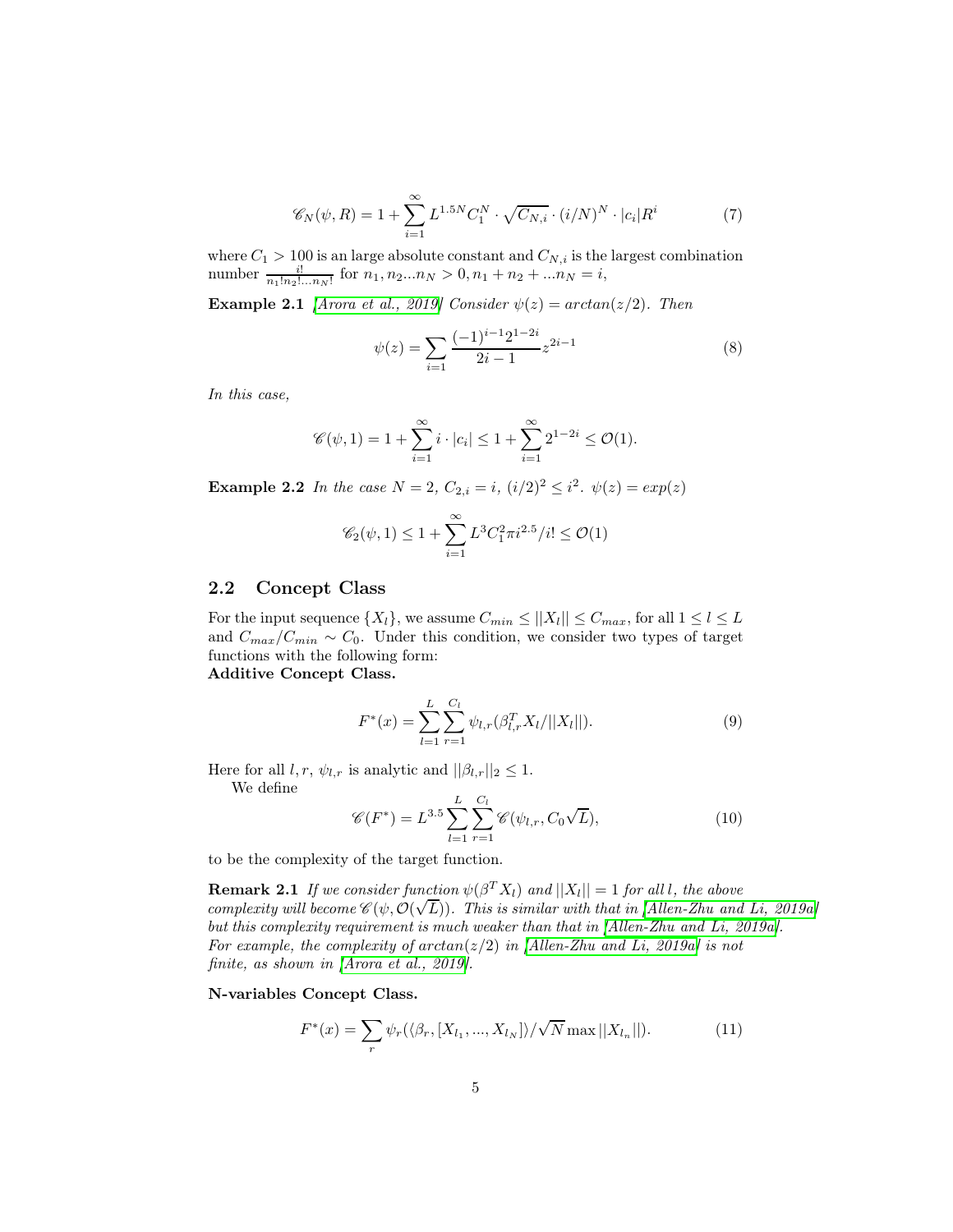For all r,  $\psi_{l,a,r}(x, y)$  is an analytic function  $\psi_r(x) = c_0 + \sum_{i=1}^{\infty} c_i x^i$ .  $\beta_r \in \mathbb{R}^{dN}$ ,  $||\beta_r||_2 \leq 1$ . Let  $l_0 = \max(l_1, ..., l_N) - \min(l_1, ..., l_N)$ . We define

<span id="page-5-0"></span>
$$
\mathscr{C}(F^*) = \min(L^2 \mathscr{C}_N(\psi_r, C_0\sqrt{L}), L^{3.5} \mathscr{C}(\psi_r, 2^{l_0} C_0\sqrt{L})).
$$
 (12)

**Remark 2.2** The complexity  $\sum_{r} \mathscr{C}_{N}(\psi_{r}, C_{0}\sqrt{L})$  and  $\sum_{r} \mathscr{C}(\psi_{r}, 2^{l_{0}}C_{0}\sqrt{L})$  are exponential in N and  $l_0$  respectively. And  $\mathscr{C}(F^*)$  is less or equal than both. Thus if either  $l_0$  or N is small,  $\mathscr{C}(F^*)$  will be polynomial in L. Especially when N is small(e.g.  $N=2$ ), even if  $l_0 = L - 1$ , functions with the form  $f(\beta^T[X_l, X_{l+l_0}])$ are still learnable with a low complexity.

### 2.3 Results on Positive Definite Matrices and Functions

We say a function  $\phi(\cdot, \cdot) : \mathbb{R}^d \times \mathbb{R}^d \to \mathbb{R}$  is positive definite if for all  $n \in \mathbb{N}$ , any  ${x_1, ..., x_n} \subseteq \mathbb{R}^d, \{c_1, ..., c_n\} \subseteq \mathbb{R},$ 

<span id="page-5-1"></span>
$$
\sum_{i,j} c_i c_j \phi(x_i, x_j) \ge 0.
$$
\n(13)

The following basic properties in chapter 3 of [\[BergJens et al., 1984\]](#page-14-2) are very useful in our proof.

**Proposition 2.1** If  $\phi(\cdot, \cdot)$  is positive definite function, let matrix  $M \in \mathbb{R}^{n \times n}$ ,  $\{x_1, ..., x_n\} \subseteq \mathbb{R}^d$ , and  $M_{i,j} = \phi(x_i, x_j)$ . Then **M** is a semi-positive definite matrix.

<span id="page-5-2"></span>**Proposition 2.2** If  $\phi_1(\cdot, \cdot)$  and  $\phi_1(\cdot, \cdot)$  are positive definite,  $\phi(x_i, x_j) = \phi_1(x_i, x_j)$ .  $\phi_2(x_i, x_j)$  is also a positive definite function.

<span id="page-5-3"></span>**Proposition 2.3** Let  $\phi(\cdot, \cdot)$  be a positive definite function, and  $\psi(x) = \sum_{i=0}^{\infty} c_i x^i$ ,  $c_i \geq 0$ . Then  $\psi(\phi(\cdot, \cdot))$  is also a positive definite function.

For a positive definite matrix  $M \in \mathbb{R}^{n \times n}$ , there is a result in [\[Arora et al., 2019\]](#page-14-1),

**Proposition 2.4** (Section E of [\[Arora et al., 2019\]](#page-14-1).) Let  $X = (x_1, ... x_n) \in$  $\mathbb{R}^{d \times n}$  and  $K_p \in \mathbb{R}^{n \times n}$  is a matrix with  $(K_p)_{i,j} = (x_i^T x_j)^p$ . Suppose there is  $\alpha \geq 0$ , such that  $\mathbf{M} \succeq \alpha^2 \mathbf{K}_p$ . Let  $y = ((\beta^T x_1)^p, ..., (\beta^T x_n)^p) \in \mathbb{R}^n$ . We have  $\sqrt{y^T (\boldsymbol{M})^{-1} y} \leq ||\beta||_2^p/\alpha.$ 

## 3 Main Results

Assume there is an unknown data set  $\mathcal{D} = \{x, y\}$ . The inputs have the form  $x = (X_1, X_2, ... X_L) \in (\mathbb{R}^d)^L$ .  $||X_l|| \leq \mathcal{O}(1)$  for all  $1 \leq l \leq L$ . For every input  $x_i$ , there is a label  $y_i = \pm 1$ .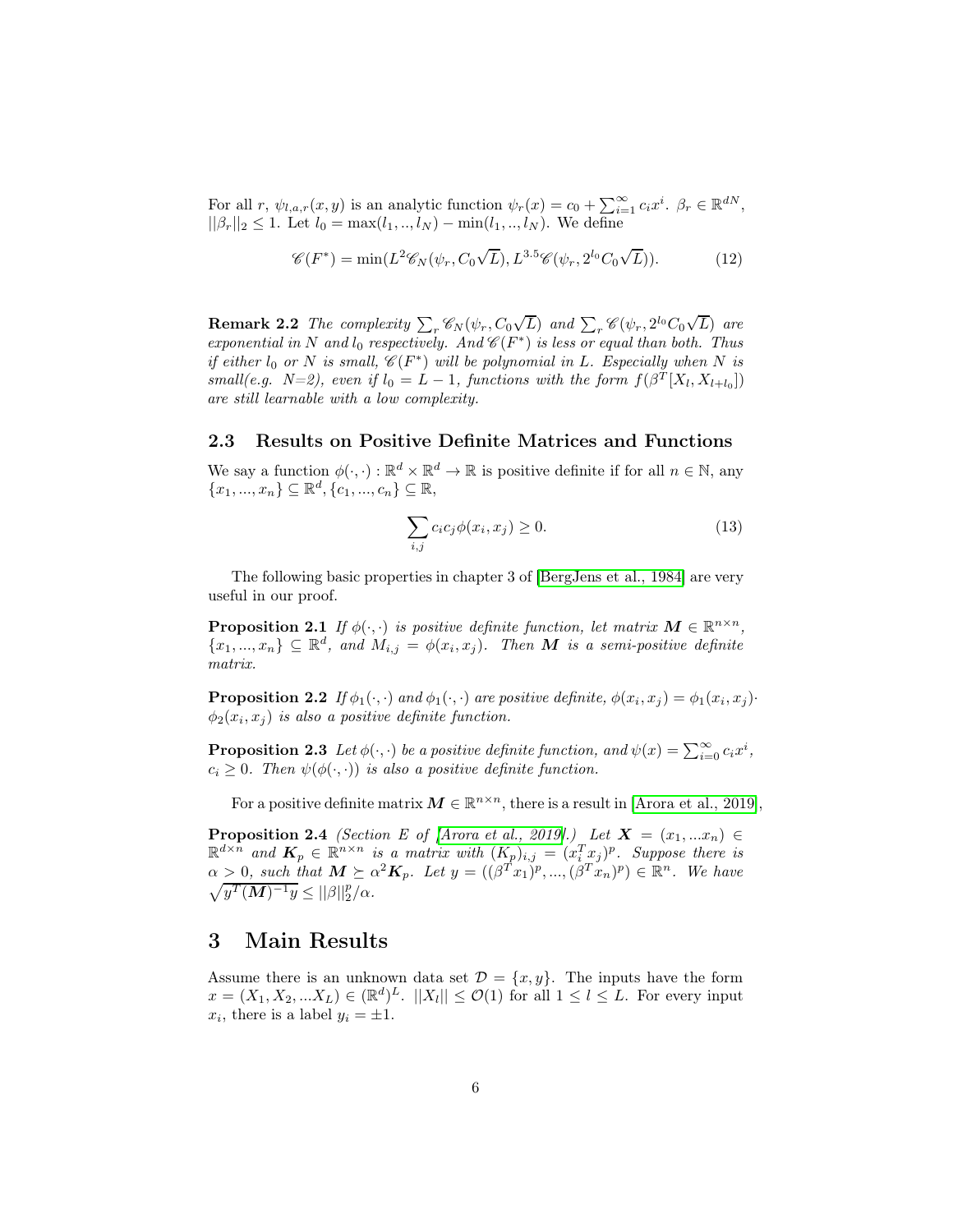The neural network with input  $x$  is

$$
h_0(x) = \phi(M_0),
$$
  
\n
$$
h_l(x) = \phi(\boldsymbol{W} h_{l-1} + \boldsymbol{A} X_l),
$$
  
\n
$$
f(\boldsymbol{W}, x) = \boldsymbol{B}^T h_L(x).
$$
\n(14)

Here  $W \in \mathbb{R}^{m \times m}$ ,  $A \in \mathbb{R}^{m \times d}$ ,  $B, M_0 \in \mathbb{R}^m$ . The entries of  $M_0$ ,  $W$  and  $A$ are respectively i.i.d. generated from  $N(0, \frac{2}{m})$ ,  $N(0, \frac{2}{m})$  and  $N(0, \frac{2}{L^3 \cdot m})$ . The entries of **B** are i.i.d. generated from  $N(0, \frac{1}{m})$ .

The goal of learning RNN is to minimize the population loss:

$$
L_{\mathcal{D}}(\mathbf{W}) = \mathbb{E}_{(x,y)\sim\mathcal{D}}\ell(y \cdot f(\mathbf{W},x)),\tag{15}
$$

by optimizing the empirical loss

<span id="page-6-0"></span>
$$
L_S(\mathbf{W}) = \frac{1}{n} \sum_{i=1}^{n} \ell(y_i \cdot f(\mathbf{W}, x_i)),
$$
\n(16)

using SGD. Here  $\ell(x) = \log(1 + exp(-x))$  is the cross-entropy loss. Consider the SGD algorithm on this RNN. Let the complexity  $\mathscr{C}^*$  of  $F^*(\cdot)$  be defined in

| <b>Algorithm 1:</b> Training RNN with SGD                                                                                                                                                      |
|------------------------------------------------------------------------------------------------------------------------------------------------------------------------------------------------|
| <b>Input:</b> Data set $\mathcal{D}$ , learning rate $\eta$ .                                                                                                                                  |
| The entries of $W^0$ , <b>A</b> are i.i.d. generated from $N(0, \frac{2}{m})$ . The entries of                                                                                                 |
| <b>B</b> are i.i.d. generated from $N(0, \frac{1}{m})$ .                                                                                                                                       |
| for $t = 1, 2, 3n$ do                                                                                                                                                                          |
| Randomly sample $(x_t, y_t)$ from the data set $\mathcal{D}$ .<br>$\boldsymbol{W}^t = \boldsymbol{W}^{t-1} - \eta \nabla_{\boldsymbol{W}^{t-1}} \ell(y_t \cdot f(\boldsymbol{W}^{t-1}, x_t)).$ |
|                                                                                                                                                                                                |
| end                                                                                                                                                                                            |

<span id="page-6-1"></span>[\(10\)](#page-4-0) and [\(12\)](#page-5-0). The 0-1 error for  $\mathcal{D}$  is  $L_{\mathcal{D}}^{0-1}(\boldsymbol{W}) = \mathbb{E}_{(x,y)\sim\mathcal{D}} \mathbb{1}\{y \cdot f(\boldsymbol{W},x) < 0\}.$ We have:

**Theorem 2** Assume there is  $\delta \in (0, e^{-1}]$ . Supposing for  $\mathcal{D} = \{x_i, y_i\}$ , there is a function  $F^*$  belonging to the concept class [\(9\)](#page-4-1) or [\(11\)](#page-4-2) such that  $y_i \cdot F^*(x_i) \ge$ 1 for all i. Let  $W^k$  be the output of Algorithm [1.](#page-6-0) There is a parameter  $m^*(n, \delta, L, \mathscr{C}^*) = poly(n, \delta^{-1}, L, \mathscr{C}^*)$  such that, with probability at least  $1-\delta$ , if  $m > m^*(n, \delta, L)$ , there exits parameter  $\eta = \mathcal{O}(1/m)$  that satisfies

$$
\frac{1}{n}\sum_{k=1}^{n}L_{\mathcal{D}}^{0-1}(\boldsymbol{W}^{k}) \leq \widetilde{\mathcal{O}}\left[\frac{(\mathscr{C}^{*})^{2}}{n}\right] + \mathcal{O}\left(\frac{\log(1/\delta)}{n}\right). \tag{17}
$$

Remark 3.1 This theorem induces that, to achieve population  $0 - 1$  error(rather than empirical loss) being less than  $\epsilon$ , it is enough to train the network using Algorithm [1](#page-6-0) with  $\widetilde{\Omega}((L \cdot \mathscr{C}^*)^2/\epsilon)$  steps. As defined in section [2.1](#page-3-0) and [2.2,](#page-4-3) when N is small, for the two types of concept class,  $({\mathscr{C}}^*)^2$  is almost-polynomial in input length L. Thus they can be learned effectively.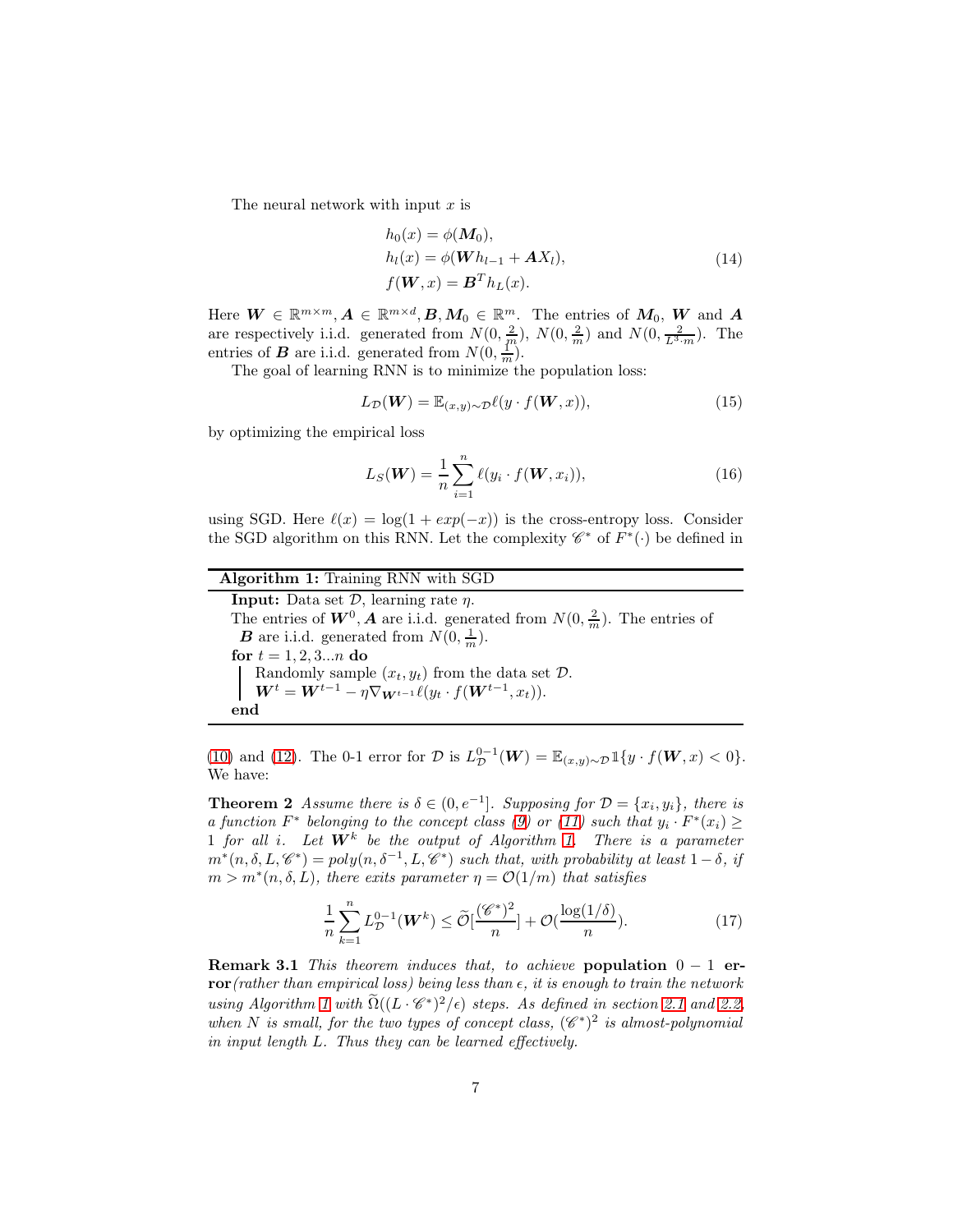**Remark 3.2** This theorem can also be generalized to "sequence labeling" loss such as  $\frac{1}{n}\sum_{i=1}^n\sum_{l=1}^L \ell(y_i \cdot f_l(\boldsymbol{W}, x_i))$  with  $f_l(\boldsymbol{W}, x) = \boldsymbol{B}^T h_l(x)$ . This is because the matrix

$$
H_{i,j}^l = \frac{1}{m} \langle \nabla f_l(\boldsymbol{W}, x_i), \nabla f_l(\boldsymbol{W}, x_j) \rangle
$$

with different l are almost "orthogonal" by a similar argument to [\(26\)](#page-8-0) in Theorem [6.](#page-8-1) Then RNN can learn a function  $f_l = sign(F_l^*(x))$  with  $F_l^*(x)$  belonging to functions in section [2.2.](#page-4-3) See Remark [G.1](#page-38-0) in the supplementary materials.

## 4 Sketch Proof of the Main Theorem

The first step to prove the main theorem [2](#page-6-1) is the following generalization of Corollary 3.10 in [\[Cao and Gu, 2019\]](#page-14-0).

Theorem 3 Under the condition of Theorem [2,](#page-6-1) let n samples in the training set be  $\{x_i, y_i\}_{i=1}^n$   $\widetilde{y} = [F^*(x_1), F^*(x_2), ... F^*(x_n)]^T$ . Let **H** be a matrix with  $H_{i,j} = \frac{1}{m} \langle \nabla_{\widetilde{W}} f(\widetilde{\boldsymbol{W}}, x_i), \nabla_{\widetilde{W}} f(\widetilde{\boldsymbol{W}}, x_j) \rangle$ . The entries of  $\widetilde{\boldsymbol{W}}$  are i.i.d. generated from  $N(0, \frac{2}{m})$ . If there is a matrix  $\mathbf{H}^{\infty} \in \mathbb{R}^{n \times n}$  satisfying

<span id="page-7-1"></span><span id="page-7-0"></span>
$$
\boldsymbol{H} + \boldsymbol{\epsilon}^T \boldsymbol{\epsilon} \succeq \boldsymbol{H}^{\infty} \ \text{with} \ ||\boldsymbol{\epsilon}||_F \leq 0.01/\mathcal{O}(\mathscr{C}^*), \tag{18}
$$

and  $\sqrt{\tilde{y}^T (\mathbf{H}^{\infty})^{-1} \tilde{y}} \leq \mathcal{O}(\mathscr{C}^*)$ , there exits  $m^*(n, \delta^{-1}, L, \mathscr{C}^*) = poly(n, \delta^{-1}, L, \mathscr{C}^*)$ such that, with probability at least  $1 - \delta$ , if  $m > m^*$ ,

$$
\frac{1}{n}\sum_{k=1}^{n} L_{\mathcal{D}}^{0-1}(\boldsymbol{W}^k) \le \widetilde{\mathcal{O}}\left[\frac{\widetilde{y}^T(\boldsymbol{H}^{\infty})^{-1}\widetilde{y}}{n}\right] + \mathcal{O}\left(\frac{\log(1/\delta)}{n}\right). \tag{19}
$$

**Remark 4.1** In order to show Theorem [2](#page-6-1) using this theorem, we need to carefully pick out the exponential parts of L. Using the methods in [\[Allen-Zhu et al., 2019c\]](#page-13-2) and  $[Cao \text{ and } Gu, 2019]$ , we can show that  $m^*(L, n, \sqrt{\tilde{y}^T(H^{\infty})^{-1}\tilde{y}}) \geq poly(n, L, \sqrt{\tilde{y}^T(H^{\infty})^{-1}\tilde{y}})$ is enough.  $\sqrt{\hat{y}^T (H^{\infty})^{-1} \hat{y}}$  is dealt with by calculating the forward and backward correlation in section [4.1.1](#page-8-2) and [4.1.2.](#page-8-3)

The proof of theorem [3](#page-7-0) is in fact a combination of the results in [\[Cao and Gu, 2019\]](#page-14-0) and [\[Allen-Zhu et al., 2019c\]](#page-13-2). The really matter thing is how large can  $\sqrt{\tilde{y}^T (H^{\infty})^{-1} \tilde{y}}$ be. We can show that:

**Theorem 4** Under the condition of Theorem [3,](#page-7-0) with probability at least  $1 - \delta$ , there exits matrix  $\mathbf{H}^{\infty}$  satisfying [\(18\)](#page-7-1) and

<span id="page-7-3"></span><span id="page-7-2"></span>
$$
\sqrt{\widetilde{y}^T(\boldsymbol{H}^{\infty})^{-1}\widetilde{y}} \le \mathcal{O}(\mathscr{C}^*). \tag{20}
$$

Theorem [2](#page-6-1) is a direct corollary of the above two theorems.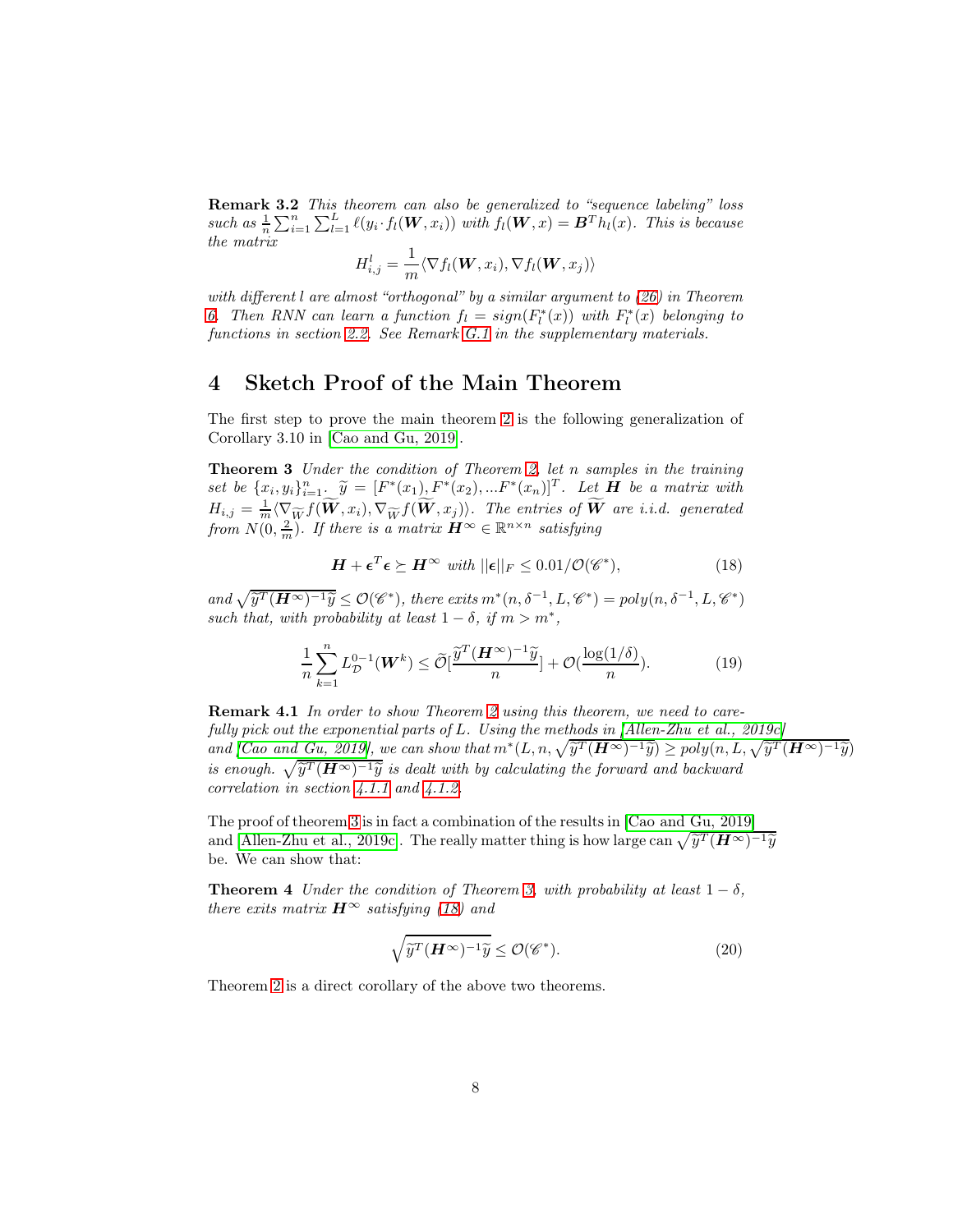### 4.1 Calculation on Kernel Matrix

The proof of [\(20\)](#page-7-2) relies on a direct calculation to construct a kernel matrix  $\mathbf{H}^{\infty}$ . We consider two input  $x_i$  and  $x_j$ . Let  $X_{i,l}$  and  $X_{j,l}$  be the  $l - th$  input of  $x_i$ and  $x_j$ . Let  $D_l \in \mathbb{R}^{m \times m}$  and  $D'_l \in \mathbb{R}^{m \times m}$  be diagonal matrices that,

$$
(D_l)_{k,k} = \mathbb{1}\{Wh_{l-1}(x_i) + AX_{i,l} > 0\}
$$
  
\n
$$
(D'_l)_{k,k} = \mathbb{1}\{Wh_{l-1}(x_j) + AX_{j,l} > 0\}
$$
 (21)

$$
Back_l = BD_L W \cdots D_{l+1} W, Back'_l = BD'_L W \cdots D'_{l+1} W \qquad (22)
$$

Then

$$
\frac{1}{m}\langle \nabla_{\widetilde{W}}f(\widetilde{W},x_i), \nabla_{\widetilde{W}}f(\widetilde{W},x_j)\rangle = \frac{1}{m}\sum_{l,l'}\langle \text{Back}_l(x_i)\cdot D_l, \text{Back}_{l'}(x_j)\cdot D'_{l'}\rangle \cdot \langle h_l(x_i), h_{l'}(x_j)\rangle
$$
\n(23)

Generally  $H_{i,j} = \frac{1}{m} \langle \nabla_{\widetilde{W}} f(\widetilde{W}, x_i), \nabla_{\widetilde{W}} f(\widetilde{W}, x_j) \rangle$  is hard to deal with. However, in the  $m \to \infty$  limit, we can use some techniques to do the calculation.

#### <span id="page-8-4"></span><span id="page-8-2"></span>4.1.1 Forward Correlation

**Theorem 5** For fixed  $i, j$ , under the condition in Theorem [3,](#page-7-0) with probability at least  $1 - exp(-\Omega(\log^2 m)),$ 

$$
|\langle h_l(x_i), h_l(x_j) \rangle - K_{i,j}^l| \le \mathcal{O}(l^{16} \cdot \log^2 m / \sqrt{m}) \tag{24}
$$

And let  $Q_l = \sqrt{\left(1 + \frac{1}{L^3} \sum_{k=1}^l ||X_{i,k}||^2\right) \cdot \left(1 + \frac{1}{L^3} \sum_{k=1}^l ||X_{j,k}||^2\right)},$  $K_{i,j}^1 = Q_1 \cdot \sum_{i=1}^{\infty}$  $r=0$  $\mu_r^2[(1+\frac{1}{L^3}X_{i,1}^TX_{j,1})/Q_1]^r$  $K_{i,j}^l = Q_l \cdot \sum^\infty$  $r=0$  $\mu_r^2 \left( \frac{1}{L^3} X_{i,l}^T X_{j,l} + K_{i,j}^{l-1} \right) / Q_l)^r$ (25)

In the above equations,  $\mu_r = \frac{1}{\sqrt{2}}$  $rac{1}{2\pi}$   $\int_0^\infty$  $\sqrt{2}xh_r(x)e^{-\frac{x^2}{2}}dx$ ,  $h_r(x)=\frac{1}{\sqrt{2}}$  $\frac{1}{r!}(-1)^{r}e^{\frac{x^{2}}{2}}\frac{d^{r}}{dx^{r}}e^{-\frac{x^{2}}{2}}.$ 

### <span id="page-8-3"></span><span id="page-8-1"></span>4.1.2 Backward Correlation

**Theorem 6** For  $l \neq l'$ , with probability at least  $1 - exp(-\Omega(\log^2 m))$ ,

<span id="page-8-0"></span>
$$
\left|\frac{1}{m}\langle Back_l(x_i) \cdot D_l, Back_{l'}(x_j) \cdot D'_{l'} \rangle\right| \le \mathcal{O}(\frac{L^4 \log^4 m}{m^{1/4}}). \tag{26}
$$

For  $l = l'$ , there is  $F_{i,j}^{l}$  that, with probability at least  $1 - exp(-\Omega(\log^2 m))$ ,

$$
|\frac{1}{m}\langle Back_l(x_i) \cdot D_l, Back_l(x_j) \cdot D'_{l'}\rangle - F^l_{i,j}| \leq \mathcal{O}(\frac{L^4 \log^4 m}{m^{1/4}}). \tag{27}
$$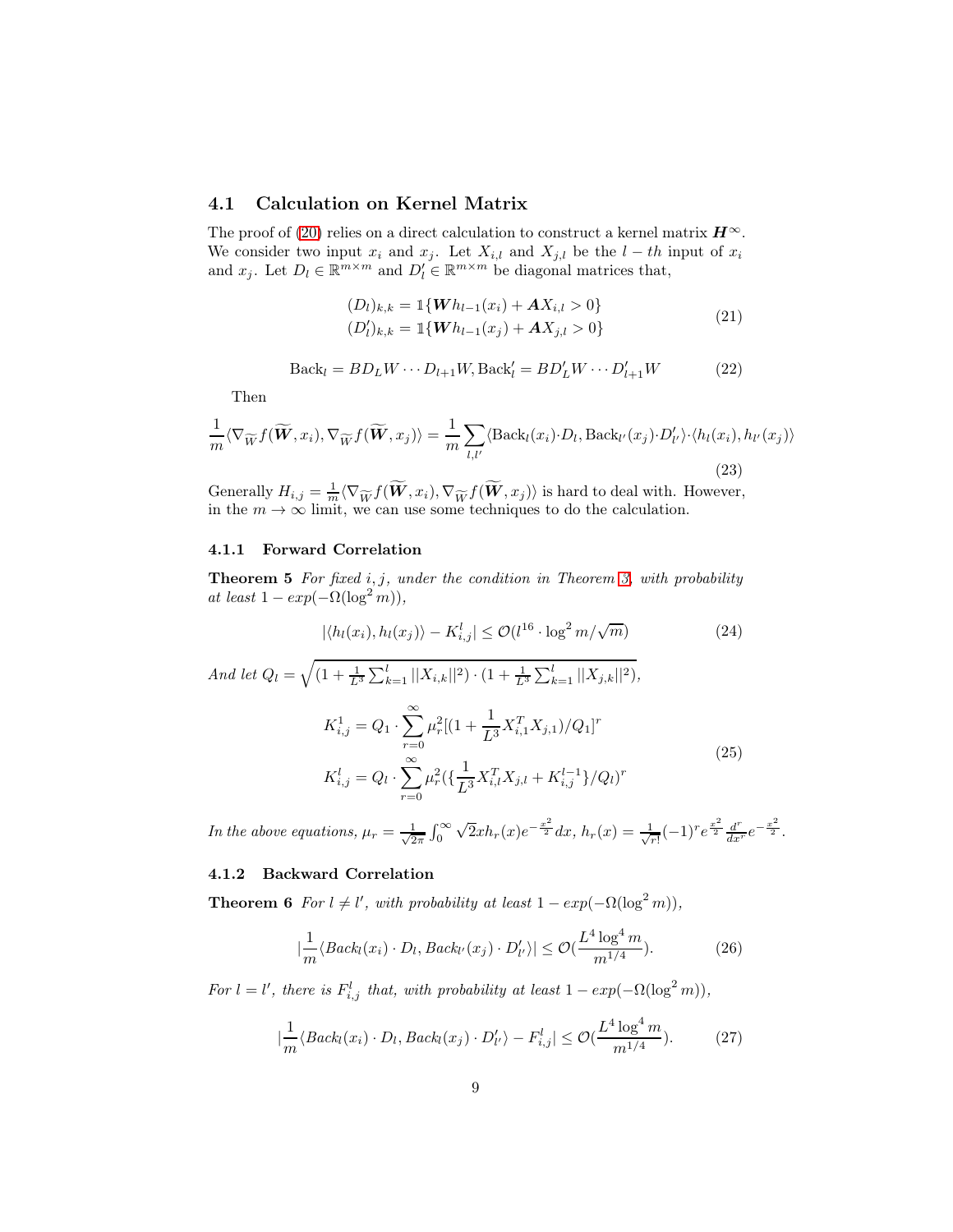where

$$
\Sigma(x) = \frac{1}{2} + \frac{\arcsin(x)}{\pi},\tag{28}
$$

$$
F_{i,j}^l \succeq \frac{1}{K} \Sigma(\{\frac{1}{L^3} \langle X_{i,l}, X_{j,l} \rangle + K_{i,j}^{l-1} \} / Q_l). \tag{29}
$$

and  $0 < K \leq \mathcal{O}(1/L^4)$ .

Remark 4.2 We should note that this theorem is one of the key differences between this work and the methods in [\[Allen-Zhu and Li, 2019a\]](#page-13-3). In fact, we must show that there is a constant  $K > 0$  such that  $\frac{1}{m} \langle Back_l(x_i), Back_l(x_j) \rangle - K$  is still positive definite. However, is K large enough thus  $1/K \geq poly(L)$  rather than  $1/K \leq exp(-\Omega(L))$ ? This is not a trivial question. One can only get  $K \geq \frac{1}{2^L}$  using naive estimation. In [\[Allen-Zhu and Li, 2019a\]](#page-13-3),  $||AX_l|| \leq \epsilon_x$  is required to make sure  $Back_l = Back_l(x_i) - Back_l(x_j)$  samll. However after k steps of training, we can show the approximation error is roughly  $\mathcal{O}(|| \textit{Back}' || \cdot$  $||\hat{W}^k - W^0||$  and  $||W^k - W^0||_F \sim \sqrt{\widetilde{y}^T (H^\infty)^{-1} \widetilde{y}} \sim \mathscr{C}(F^*)$ . Thus the dependence of  $\epsilon_x$  on  $\mathscr{C}(F^*)$  is hard to be dealt with using this method. In this paper, we do not need the normalized condition. Our methods rely on a crucial observation that the function  $\lim_{l\to\infty} h_l(x_i)^T h_l(x_j) / (||h_l(x_i)|| \cdot ||h_l(x_j||)$  will degenerate to a constant function.

### 4.1.3 Sketch Proof of Theorem [4](#page-7-3)

In order to estimate the complexity, we use the results in the last subsection and Proposition [2.4](#page-5-1)[,2.2](#page-5-2) and [2.3.](#page-5-3)

Proposition [2.4](#page-5-1) shows that, in order to estimate  $\sqrt{\tilde{y}^T (H^{\infty})^{-1} \tilde{y}}$ , we need to show

$$
\boldsymbol{H}^{\infty} \succeq \xi_p \cdot (\boldsymbol{X}_l^T \boldsymbol{X}_l)^{op} \tag{30}
$$

with  $\xi_p > 0$  for all  $p \in \mathbb{N}, 1 \leq l \leq L$ . Here  $\mathbf{X}_l \in \mathbb{R}^{n \times d} = [X_{1,l}, X_{2,l}...X_{n,l}]$  and

$$
[(\mathbf{X}_l^T \mathbf{X}_l)^{op}]_{i,j} = \{X_{i,l}^T X_{j,l}\}^p. \tag{31}
$$

We will show that, there is a matrix  $H^{\infty}$ . With probability at least  $1 - \delta$ ,  $H_{ij} = H_{ij}^{\infty} \pm \mathcal{O}(\frac{L^4 \log^4 m}{m^{1/4}})$  for all  $i, j \in [n]$ , and,

<span id="page-9-0"></span>
$$
H_{i,j}^{\infty} \succeq \frac{1}{\mathcal{O}(L^4)} \cdot Q_l \Sigma(\{\frac{1}{L^3} \langle X_{i,l}, X_{j,l} \rangle + K_{i,j}^{l-1} \} / Q_l). \tag{32}
$$

for all l.

Based on [\(32\)](#page-9-0), we can show the following results:

For all 
$$
1 \leq l \leq L
$$
 and all  $k$ 

$$
H_{i,j}^{\infty} \succeq \frac{1}{\mathcal{O}(L^4)} \Sigma(\lbrace K_{i,j}^l + \frac{1}{L^3} X_{i,l}^T X_{j,l} \rbrace / Q_l) \succeq \Omega(\frac{1}{L^7}) \cdot (\frac{1}{\mathcal{O}(L)})^k \cdot \frac{1}{k^2} (X_{i,l}^T X_{j,l})^k / (||X_{i,l}|| \cdot X_{j,l}||)^k.
$$
\n(33)

This deduces the complexity for the Additive Concept Class in section [2.1,](#page-3-0)

$$
\sqrt{\widetilde{y}^T(\boldsymbol{H}^{\infty})^{-1}\widetilde{y}} \le \mathcal{O}(\mathscr{C}^*). \tag{34}
$$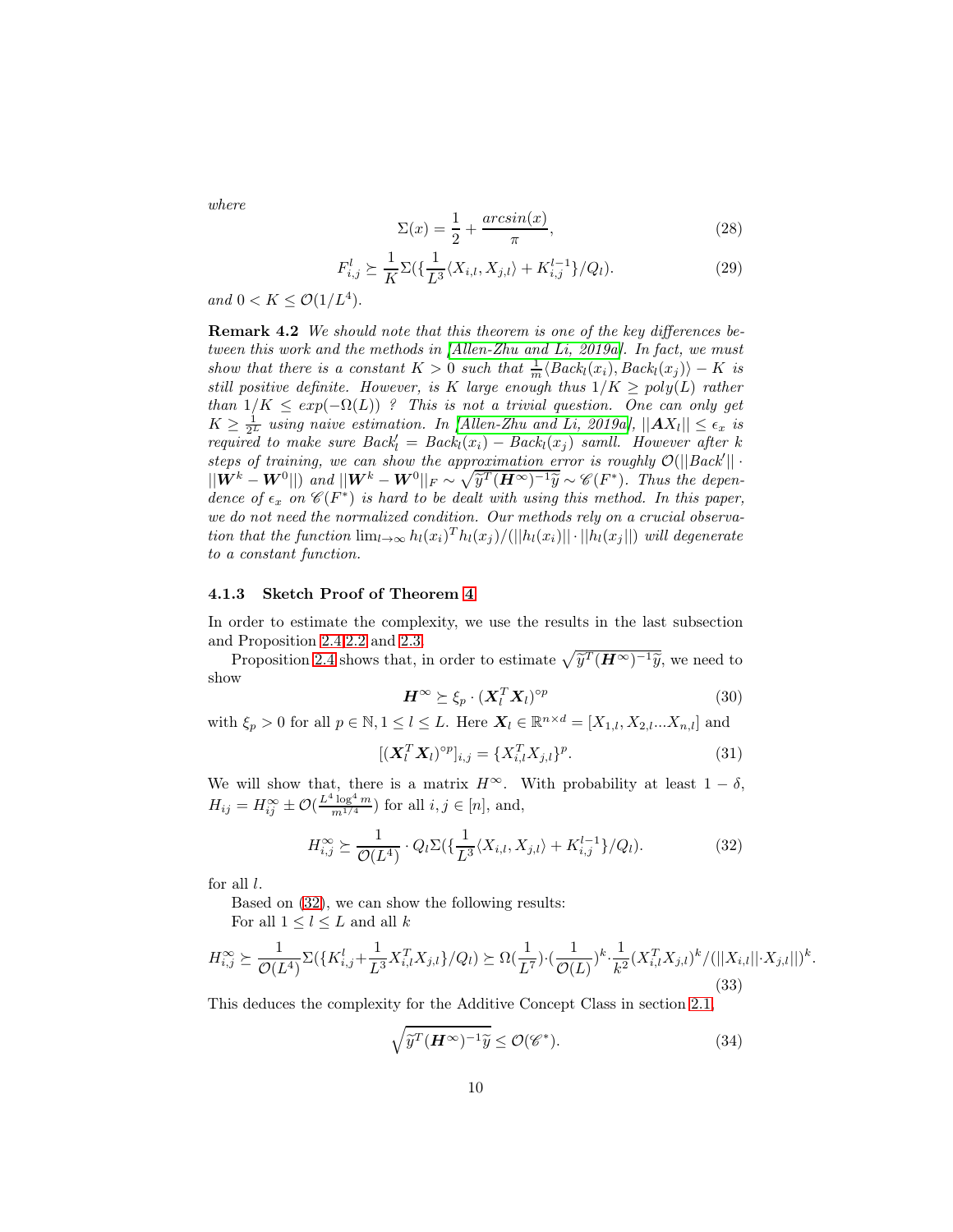As for N-Variables Concept Class,

$$
H_{i,j}^{\infty} \succeq \frac{1}{C_1^N L^4 \cdot L^{2N} \cdot C_{N,p} \cdot (p/N)^N} \cdot (X_{i,r_1}^T X_{j,r_1} + X_{i,r_2}^T X_{j,r_2} \dots + X_{i,r_N}^T X_{j,r_N})^p / (N \cdot \max_n(||X_{i,r_n}||) \cdot \max_n (||X_{j,r_n}||))^p \tag{35}
$$

with some large constant  $C_1 > 0$ . Meanwhile, for any  $l \leq L, a < l$ , let  $Z_{i,l,a} =$  $[X_{i,l}, X_{i,l-1}, ... X_{i,l-a}]$ . We have:

$$
H_{i,j}^{\infty} \succeq \Omega(\frac{1}{L^7}) \cdot (\frac{1}{\mathcal{O}(L)})^k \cdot \frac{1}{k^2} (Z_{i,l,a}^T Z_{j,l,a})^k / (||Z_{i,l,a}|| \cdot Z_{j,l,a}|| \cdot 2^a)^k \tag{36}
$$

Then from definition of complexity in section [2.2](#page-4-3) and Proposition [2.4,](#page-5-1) we can prove

$$
\sqrt{\widetilde{y}^T(\boldsymbol{H}^{\infty})^{-1}\widetilde{y}} \le \mathcal{O}(\mathscr{C}^*). \tag{37}
$$

Therefore [\(20\)](#page-7-2) follows.

## 5 Dissicusion

In this paper, we use a new method to avoid the normalized conditions. The main idea is to provide an esitmation for  $\sqrt{\tilde{y}^T (H^{\infty})^{-1} \tilde{y}}$  in the RNN case directly. However, the value of  $\sqrt{\tilde{y}^T (H^{\infty})^{-1} \tilde{y}}$  is only explicitly calculated for the twolayer case in [\[Arora et al., 2019\]](#page-14-1). In the RNN cases, the neural tangent kernel matrix involves the depth and the weight sharing in the network and difficult to deal with.

In [\[Allen-Zhu and Li, 2019a\]](#page-13-3), their method is to reduce the RNN case to

$$
f_L \approx \sum_l Back^{(0)} \cdot \mathbb{1}_{\langle W, h_{l-1}\rangle + AX_l \ge 0} W^* \cdot h_{l-1},
$$

which is similar to a summation of  $L$  two-layer networks. And this reduction requires the following operations in [\[Allen-Zhu and Li, 2019a\]](#page-13-3):

- 1) Introduce new randomness to keep the independence of rows in the random initialization matrices W and A at different depths. Then estimate the perturbation.
- 2) Show the "off-target" Backward Correlation is zero.
- 3) Estimate the "on target" Backward Correlation by introducing a normalized input sequence  $x^{(0)}$ .
- 4) Explicitly construct the approximation.

These steps strongly rely on the normalized condition  $||X_l|| \ll 1$  and this is apparently unrealistic. Instead, we calculate the kernel matrix and we introduce many new estimation to avoid this condition.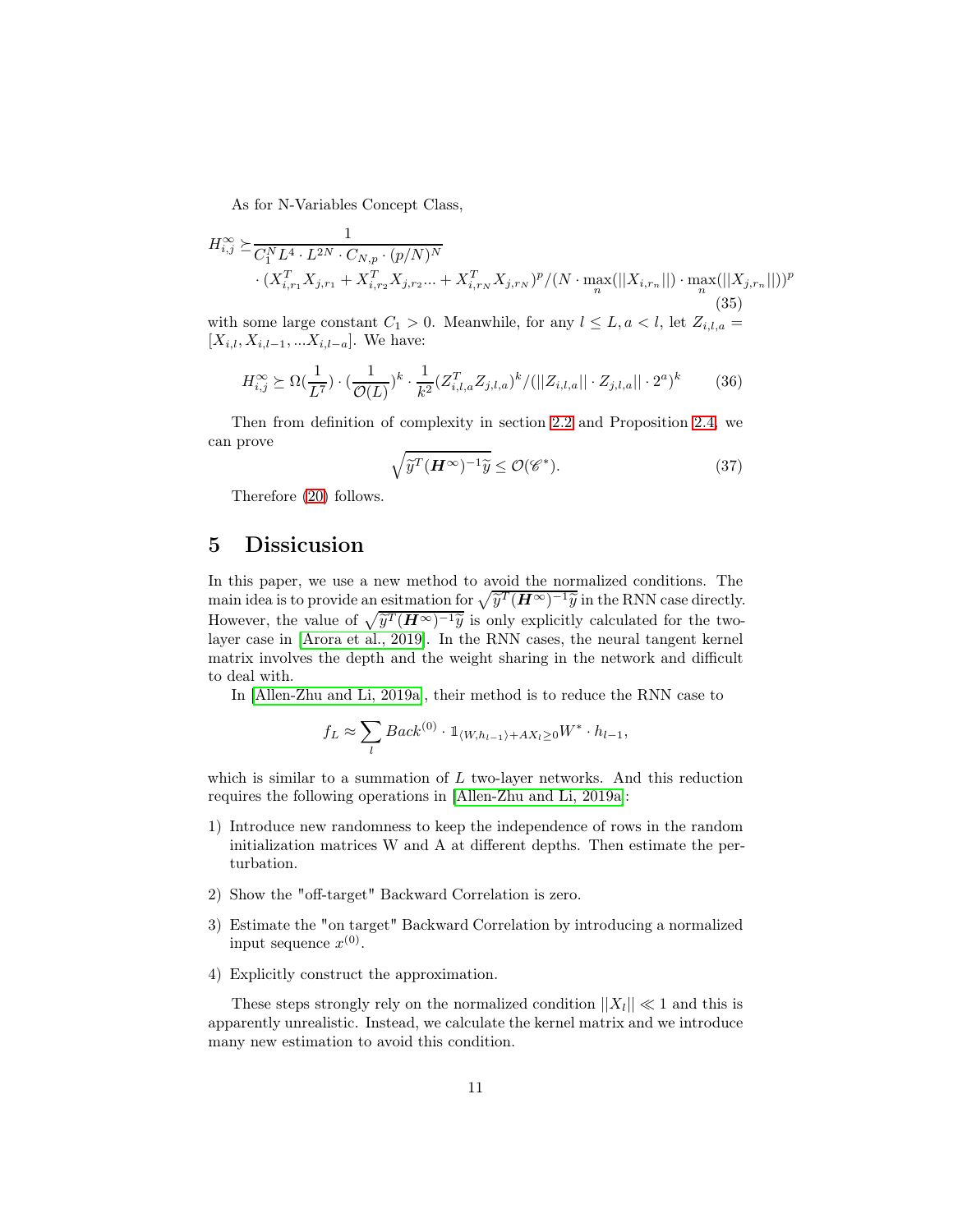We should note that this expression

$$
f_L \approx \sum_l Back^{(0)} \cdot 1_{\langle W, h_{l-1} \rangle + AX_l \ge 0} W^* \cdot h_{l-1}
$$

is additive in itself. Thus the nonlinear interaction between different positions considered in this paper, especially N-variable target functions, cannot be deduced using the from this method. In the previous proof, [\[Allen-Zhu and Li, 2019a\]](#page-13-3) is to use these steps to reduce the RNN function to a summation of two-layer networks and ignore the correlation between inputs from different locations and this heavily relies on the normalized condition. In our method, we need to consider the information in Back to show the non-linear correlation between the inputs at different positions and prove N-variable target functions are learnable, while [\[Allen-Zhu and Li, 2019a\]](#page-13-3). requires the normalized condition to make sure Back  $\approx$  Back<sup>(0)</sup> to be roughly a constant. This is one of the most different parts between this work and [\[Allen-Zhu and Li, 2019a\]](#page-13-3).

In our case, since we do no use the normalized condition, we must show the polynomial decay of the constant part in Back. As mentioned in Remark 4.2, in our case, it is generally non-trivial to show  $\sqrt{\hat{y}^T (H^{\infty})^{-1} \hat{y}} \le O(\mathscr{C}^*)$  with  $\mathscr{C}^*$ polynomial in L. Our methods rely on a detailed estimation on the degeneracy of long RNN based on Theorem [5.](#page-8-4)

## 6 Related Work

Overparameterized neural network. In [\[Tian, 2017\]](#page-16-0) and [\[Du et al., 2018\]](#page-15-1), it is shown that, for a single-hidden-node ReLU network, under mild assumptions, the loss function is one point convex in a very large area. However, in [\[Safran and Shamir, 2018\]](#page-15-2), the authors pointed out that such good properties are rare for networks with multi-hidden nodes, and indicated that an overparameterization assumption is necessary. Similarly, [\[Hardt et al., 2016\]](#page-15-3) showed that over-parameterization can help in the training process of a linear dynamic system i.e., linear RNN. A different way to show over-parameterization is important as in [\[Freeman and Bruna, 2016\]](#page-15-4), this work proved that in the two-layer case if the number of the hidden nodes is large enough, the sub-level sets of the loss will be nearly connected. Their method can also be applied to deep networks with a skip connection in [\[Wang et al., 2020\]](#page-16-1) to study the properties of loss surfaces.

Recent breakthroughs were made in understanding the neural tangent kernel(NTK) [\[Jacot et al., 2018,](#page-15-5) [Alemohammad et al., 2021\]](#page-13-4) of the neural network near the area of the random initialization. In [\[Li and Liang,](#page-15-6) 2018], [\[Du et al., 2019\]](#page-15-0), [\[Allen-Zhu et al., 2019b\]](#page-13-0) and [\[Allen-Zhu et al., 2019c\]](#page-13-2), it is shown that deep networks with a large hidden size can attain zero training error, under some assumptions of input non-degeneracy. This explains the empirical results [\[Zhang et al., 2017\]](#page-16-2) that DNN can fit training data with even random labels.

There are also some provable convergence results with over-parameterization going beyond NTK. The loss surface of the two-layer over-parameterized net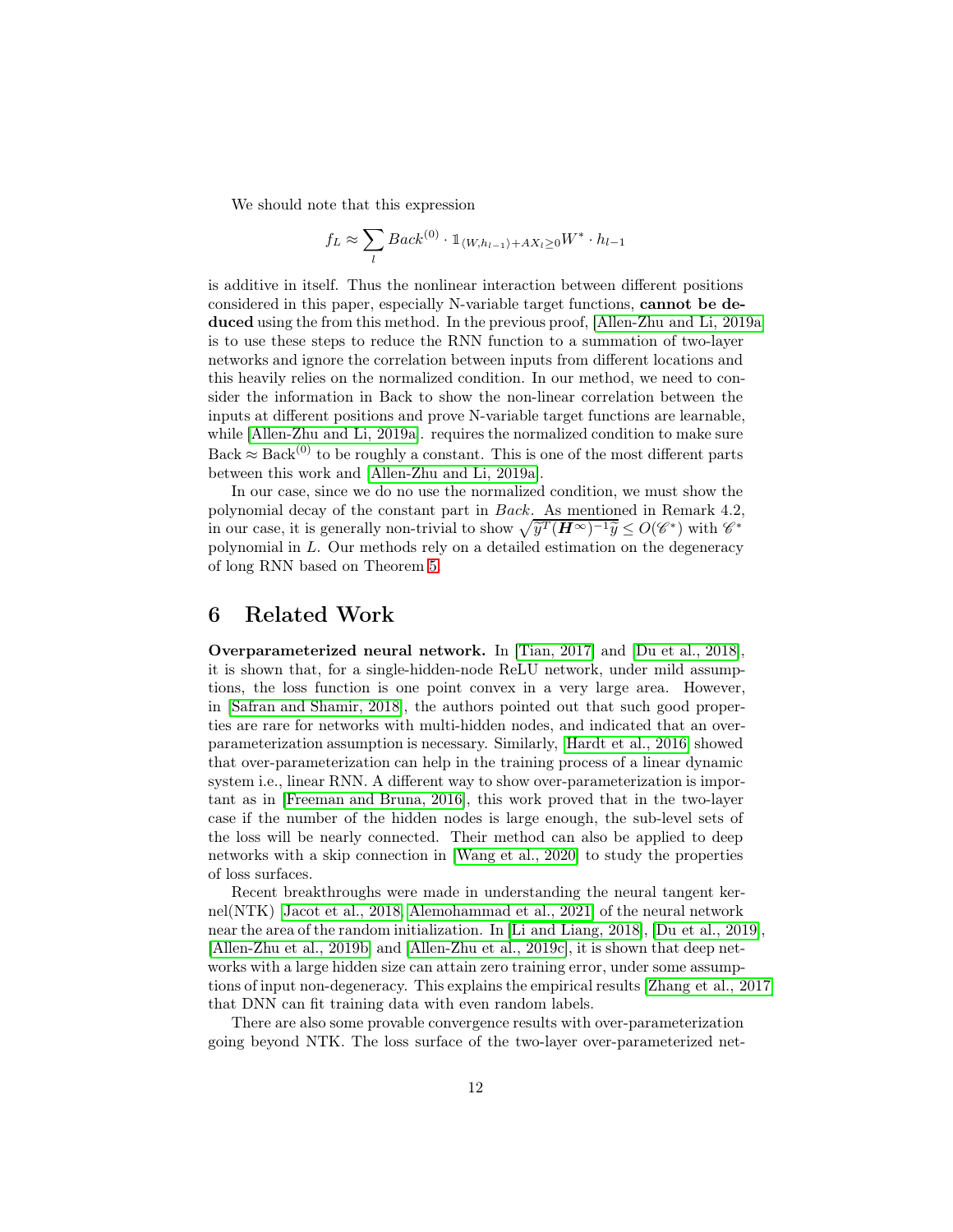work with quadratic activation function was studied in [\[Du and Lee, 2018\]](#page-14-3) and [\[Mahdi et al., 2018\]](#page-15-7). They showed that all the bad local minima are eliminated by over-parameterization. For ReLU activation function, in [\[Allen-Zhu and Li, 2019b\]](#page-13-5), it is shown that there exits some functions can not be learned by any kernel functions but learnable with less error by a network with a skip connection. [\[Li et al., 2020\]](#page-15-8) provided a convergence result for learning a specific two-layer neural network which can not be learned by any kernel method, including Neural Tangent Kernel.

#### Generalization Ability of Deep Learning

Classical VC theory cannot explain the generalization ability of deep learning because the VC-dimension of neural networks is at least linear in the number of parameters [\[Bartlett et al., 2019\]](#page-14-4). Recently, [\[Allen-Zhu et al., 2019a\]](#page-13-1) showed that overparameterized neural networks can learn some notable concept classes of target functions with rich types. Moreover, their work goes beyond the NTK linearization and provides new results on the non-convex interactions of the three-layer network. Meanwhile, [\[Arora et al., 2019\]](#page-14-1) provided a fine-grained analysis on the generalization error and showed the connections to the matrix of the neural tangent kernel. The results were generalized to the multi-layer case in [\[Cao and Gu, 2019\]](#page-14-0). Similar results were also studied in [\[Ji and Telgarsky, 2020\]](#page-15-9) and [\[Chen et al., 2020b\]](#page-14-5).

Ref. [\[Allen-Zhu et al., 2019a\]](#page-13-1) also considered the generalization error bounds beyond the first-order NTK. It has been shown in [\[Allen-Zhu et](#page-13-1) al., 2019a] that a three-layer ReLU network can provable learn some notable composite functions and dropout can help to reduce the Rademacher Complexity of the network thus reduce the generalization error bounds. The proof is based on the second-order NTK expansion and saddle points escaping arguments. Higher-order NTK are also studied in [\[Bai and Lee, 2020\]](#page-14-6) with provable generalization error bounds. Moreover, it is shown in [\[Chen et al., 2020a\]](#page-14-7) that comparing with the general NTK, deep networks with neural representation can achieve improved sample complexities, while for the first-order NTK, depth may not provide benefits for the learning ability [\[Bietti and Bach, 2021\]](#page-14-8).

## 7 Conclusion and Future Work

In this paper, we studied the problem of what type of function can be learned by RNN. In this work, we showed that RNNs can provably learn the two types of functions, the additive concept class and the N-variables concept class in almostpolynomial in input length many iterations and samples starting from random initialization. For the additive concept class, we proved the result without the normalized condition and showed the almost-polynomial complexity in input length L. For the N-variable concept class, we showed that RNN with ReLU activation function can provably learn functions like  $\psi(\langle \beta, [X_{l_1}, ..., X_{l_N}])$ . The complexity of learning such functions grows exponentially with either N or  $l_0 = \max(l_1, ... l_N) - \min(l_1, ... l_N)$ , but when one of them is small, the complexity is almost-polynomial in the input length L.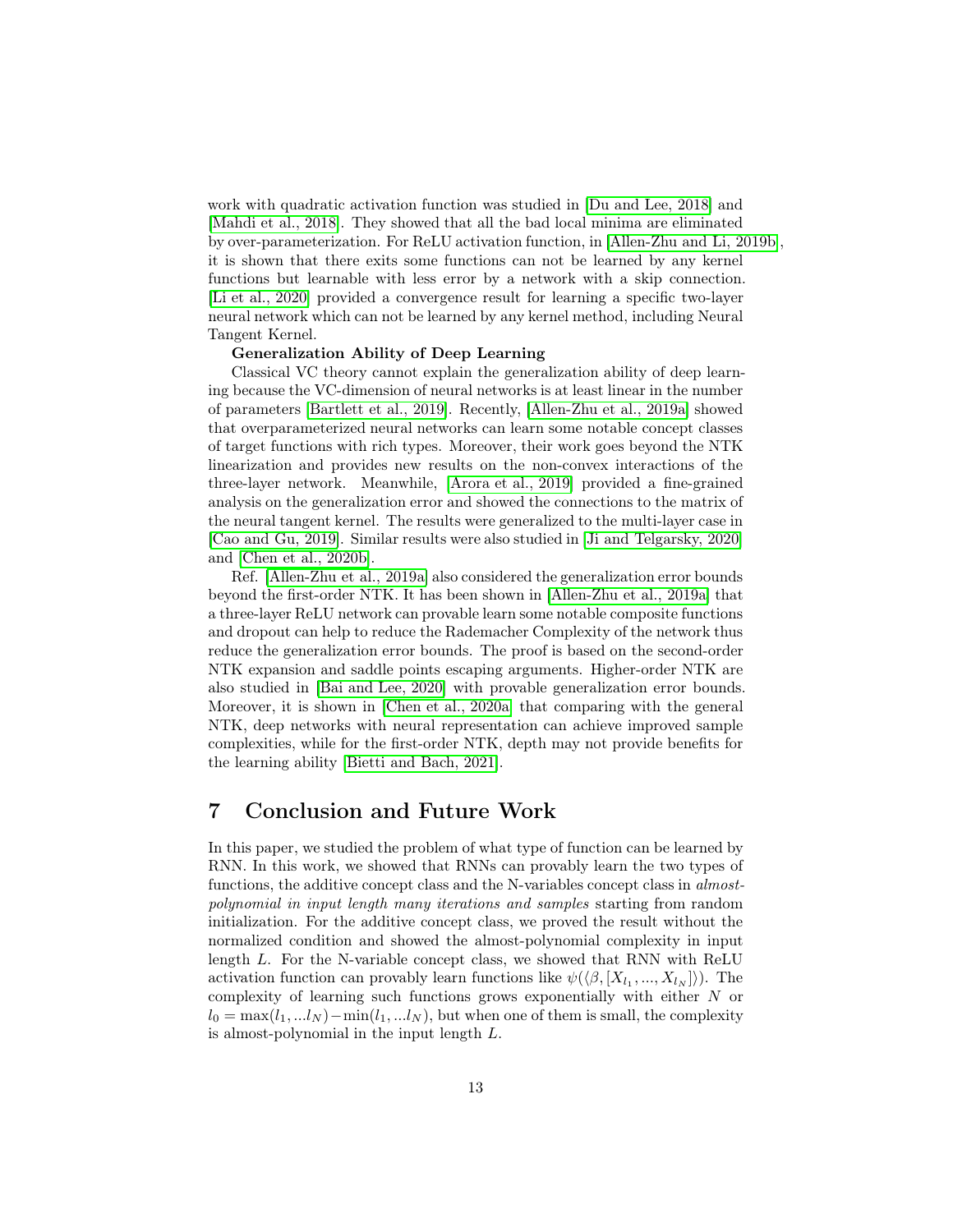One of the limitations is that this work relies on the NTK linearization of RNN. One probably direction is to consider the non-convex interactions in RNN and learn more complex functions using the method in [\[Allen-Zhu et al., 2019a\]](#page-13-1). Meanwhile, this work studied RNN with ReLU activation function. This did not consider the "gate" structure in RNN. We believe that a study on GRU, LSTM, and MGU may lead to learning more complex functions with long-term memory.

## Acknowledgement

We would like to thank Professor Wenyu Zhang for his valuable discussion, and Shuai Wang for the great help in writing. We also thank the anonymous reviewers and area chair for their helpful comments. This research was funded by the Fundamental Research Funds for the Central Universities (Grant number 2020YJS012).

## References

- <span id="page-13-4"></span>[Alemohammad et al., 2021] Alemohammad, S., Wang, Z., Balestriero, R., and Baraniuk, R. (2021). The recurrent neural tangent kernel. In International Conference on Learning Representations.
- <span id="page-13-3"></span>[Allen-Zhu and Li, 2019a] Allen-Zhu, Z. and Li, Y. (2019a). Can sgd learn recurrent neural networks with provable generalization? In Advances in Neural Information Processing Systems, volume 32. Curran Associates, Inc.
- <span id="page-13-5"></span>[Allen-Zhu and Li, 2019b] Allen-Zhu, Z. and Li, Y. (2019b). What can resnet learn efficiently, going beyond kernels? In Advances in Neural Information Processing Systems, volume 32. Curran Associates, Inc.
- <span id="page-13-1"></span>[Allen-Zhu et al., 2019a] Allen-Zhu, Z., Li, Y., and Liang, Y. (2019a). Learning and generalization in overparameterized neural networks, going beyond two layers. In Advances in Neural Information Processing Systems, volume 32. Curran Associates, Inc.
- <span id="page-13-0"></span>[Allen-Zhu et al., 2019b] Allen-Zhu, Z., Li, Y., and Song, Z. (2019b). A convergence theory for deep learning via over-parameterization. In Chaudhuri, K. and Salakhutdinov, R., editors, Proceedings of the 36th International Conference on Machine Learning, ICML 2019, 9-15 June 2019, Long Beach, California, USA, volume 97 of Proceedings of Machine Learning Research, pages 242–252. PMLR.
- <span id="page-13-2"></span>[Allen-Zhu et al., 2019c] Allen-Zhu, Z., Li, Y., and Song, Z. (2019c). On the convergence rate of training recurrent neural networks. In Advances in Neural Information Processing Systems, volume 32. Curran Associates, Inc.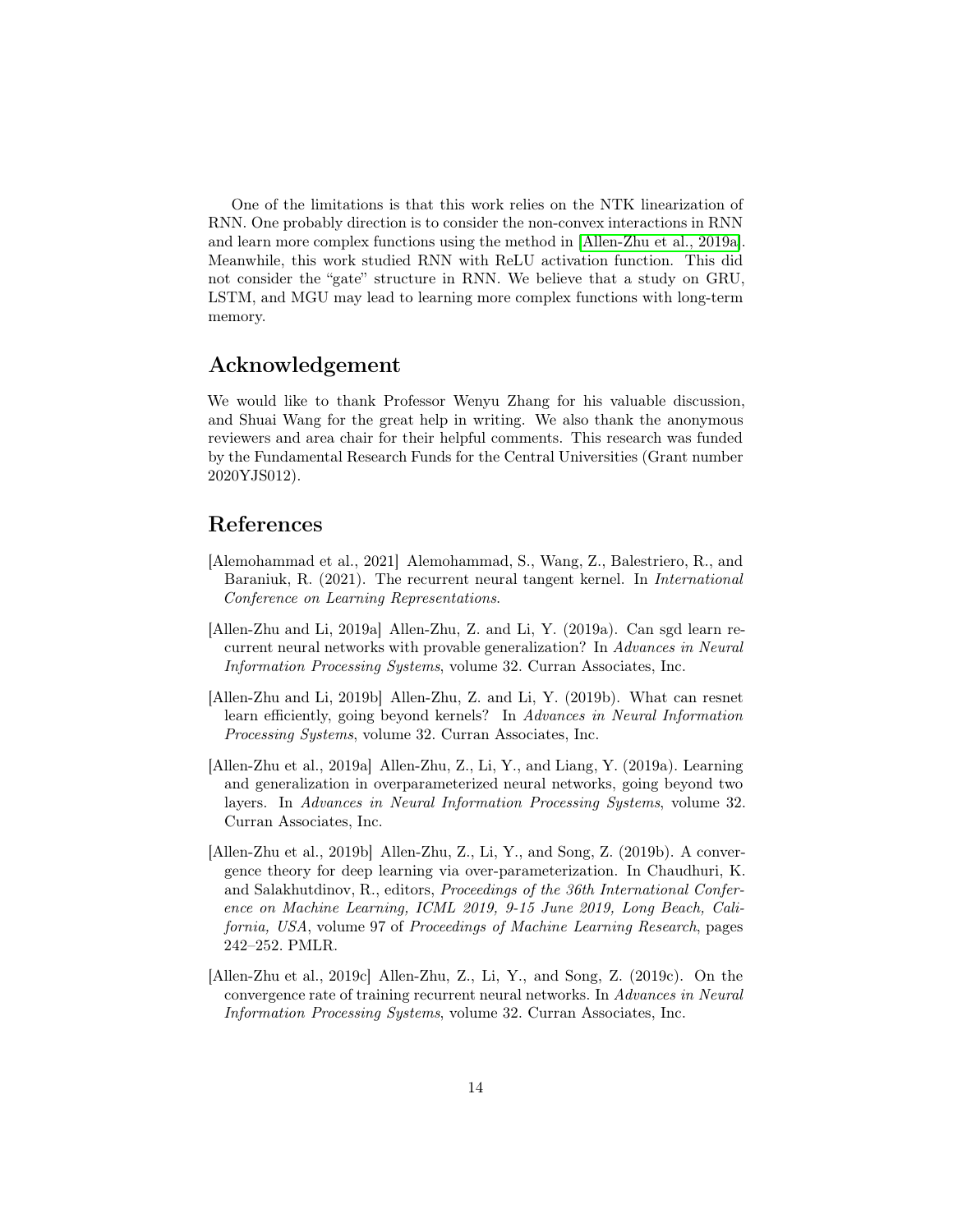- <span id="page-14-1"></span>[Arora et al., 2019] Arora, S., Du, S. S., Hu, W., Li, Z., and Wang, R. (2019). Fine-grained analysis of optimization and generalization for overparameterized two-layer neural networks. In Chaudhuri, K. and Salakhutdinov, R., editors, Proceedings of the 36th International Conference on Machine Learning, ICML 2019, 9-15 June 2019, Long Beach, California, USA, volume 97 of Proceedings of Machine Learning Research, pages 322–332. PMLR.
- <span id="page-14-6"></span>[Bai and Lee, 2020] Bai, Y. and Lee, J. D. (2020). Beyond linearization: On quadratic and higher-order approximation of wide neural networks. In International Conference on Learning Representations.
- <span id="page-14-4"></span>[Bartlett et al., 2019] Bartlett, P. L., Harvey, N., Liaw, C., and Mehrabian, A. (2019). Nearly-tight vc-dimension and pseudodimension bounds for piecewise linear neural networks. J. Mach. Learn. Res., 20:63:1–63:17.
- <span id="page-14-2"></span>[BergJens et al., 1984] BergJens, C., Reus, P., and Ressel, C. (1984). Harmonic Analysis on Semigroups Theory of Positive Definite and Related Functions. Springer Netherlands.
- <span id="page-14-8"></span>[Bietti and Bach, 2021] Bietti, A. and Bach, F. (2021). Deep equals shallow for relu networks in kernel regimes.
- <span id="page-14-9"></span>[Boucheron et al., 2013] Boucheron, S., Lugosi, G., and Massart, P. (2013). Concentration inequalities : a non asymptotic theory of independence. Oxford University Press.
- <span id="page-14-0"></span>[Cao and Gu, 2019] Cao, Y. and Gu, Q. (2019). Generalization bounds of stochastic gradient descent for wide and deep neural networks. In Advances in Neural Information Processing Systems, volume 32. Curran Associates, Inc.
- <span id="page-14-7"></span>[Chen et al., 2020a] Chen, M., Bai, Y., Lee, J. D., Zhao, T., Wang, H., Xiong, C., and Socher, R. (2020a). Towards understanding hierarchical learning: Benefits of neural representations. In Larochelle, H., Ranzato, M., Hadsell, R., Balcan, M. F., and Lin, H., editors, Advances in Neural Information Processing Systems, volume 33, pages 22134–22145. Curran Associates, Inc.
- <span id="page-14-5"></span>[Chen et al., 2020b] Chen, Z., Cao, Y., Zou, D., and Gu, Q. (2020b). How much over-parameterization is sufficient to learn deep relu networks?
- <span id="page-14-10"></span>[Daniely et al., 2016] Daniely, A., Frostig, R., and Singer, Y. (2016). Toward deeper understanding of neural networks: The power of initialization and a dual view on expressivity. In Lee, D., Sugiyama, M., Luxburg, U., Guyon, I., and Garnett, R., editors, Advances in Neural Information Processing Systems, volume 29. Curran Associates, Inc.
- <span id="page-14-3"></span>[Du and Lee, 2018] Du, S. S. and Lee, J. D. (2018). On the power of overparametrization in neural networks with quadratic activation. International conference on machine learning, pages 1328–1337.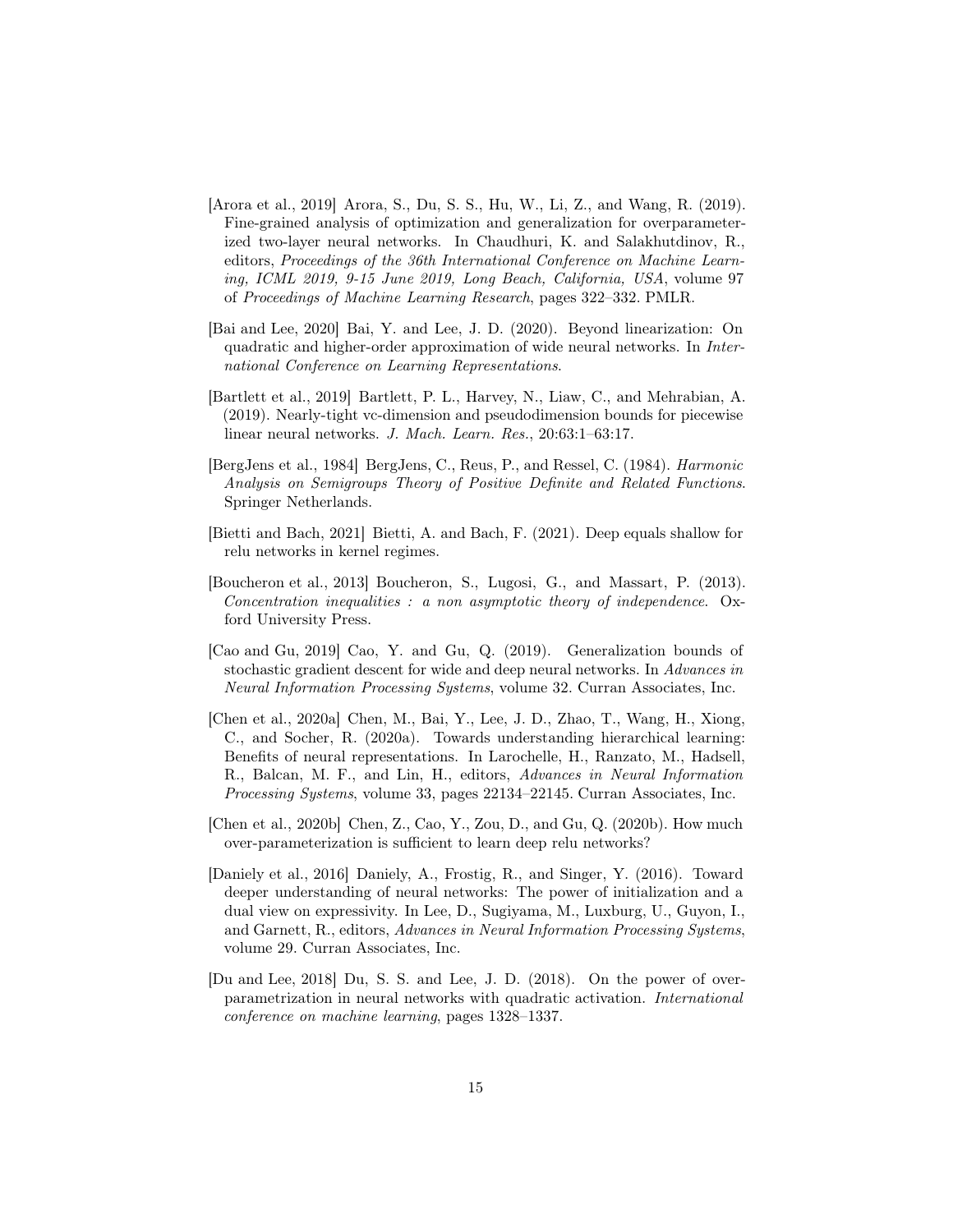- <span id="page-15-1"></span>[Du et al., 2018] Du, S. S., Lee, J. D., and Tian, Y. (2018). When is a convolutional filter easy to learn. International conference on machine learning.
- <span id="page-15-0"></span>[Du et al., 2019] Du, S. S., Zhai, X., Poczos, B., and Singh, A. (2019). Gradient descent provably optimizes over-parameterized neural networks. In 7th International Conference on Learning Representations, ICLR 2019, New Orleans, LA, USA, May 6-9, 2019. OpenReview.net.
- <span id="page-15-4"></span>[Freeman and Bruna, 2016] Freeman, C. D. and Bruna, J. (2016). Topology and geometry of half-rectified network optimization. International conference on machine learning.
- <span id="page-15-10"></span>[Ge et al., 2017] Ge, R., Lee, J. D., and Ma, T. (2017). Learning one-hiddenlayer neural networks with landscape design. CoRR, abs/1711.00501.
- <span id="page-15-3"></span>[Hardt et al., 2016] Hardt, M., Ma, T., and Recht, B. (2016). Gradient descent learns linear dynamical systems. Journal of Machine Learning Research, 19.
- <span id="page-15-11"></span>[Huang et al., 2020] Huang, K., Wang, Y., Tao, M., and Zhao, T. (2020). Why do deep residual networks generalize better than deep feedforward networks? - A neural tangent kernel perspective. In Advances in Neural Information Processing Systems 33: Annual Conference on Neural Information Processing Systems 2020, NeurIPS 2020, December 6-12, 2020, virtual.
- <span id="page-15-5"></span>[Jacot et al., 2018] Jacot, A., Gabriel, F., and Hongler, C. (2018). Neural tangent kernel: Convergence and generalization in neural networks. In Bengio, S., Wallach, H., Larochelle, H., Grauman, K., Cesa-Bianchi, N., and Garnett, R., editors, Advances in Neural Information Processing Systems, volume 31. Curran Associates, Inc.
- <span id="page-15-9"></span>[Ji and Telgarsky, 2020] Ji, Z. and Telgarsky, M. (2020). Polylogarithmic width suffices for gradient descent to achieve arbitrarily small test error with shallow relu networks.
- <span id="page-15-6"></span>[Li and Liang, 2018] Li, Y. and Liang, Y. (2018). Learning overparameterized neural networks via stochastic gradient descent on structured data. In Bengio, S., Wallach, H., Larochelle, H., Grauman, K., Cesa-Bianchi, N., and Garnett, R., editors, Advances in Neural Information Processing Systems, volume 31. Curran Associates, Inc.
- <span id="page-15-8"></span>[Li et al., 2020] Li, Y., Ma, T., and Zhang, H. R. (2020). Learning overparametrized two-layer relu neural networks beyond ntk.
- <span id="page-15-7"></span>[Mahdi et al., 2018] Mahdi, S., Adel, J., and D., L. J. (2018). Theoretical insights into the optimization landscape of over-parameterized shallow neural networks. IEEE Transactions on Information Theory.
- <span id="page-15-2"></span>[Safran and Shamir, 2018] Safran, I. and Shamir, O. (2018). Spurious local minima are common in two-layer relu neural networks. International conference on machine learning, pages 4430–4438.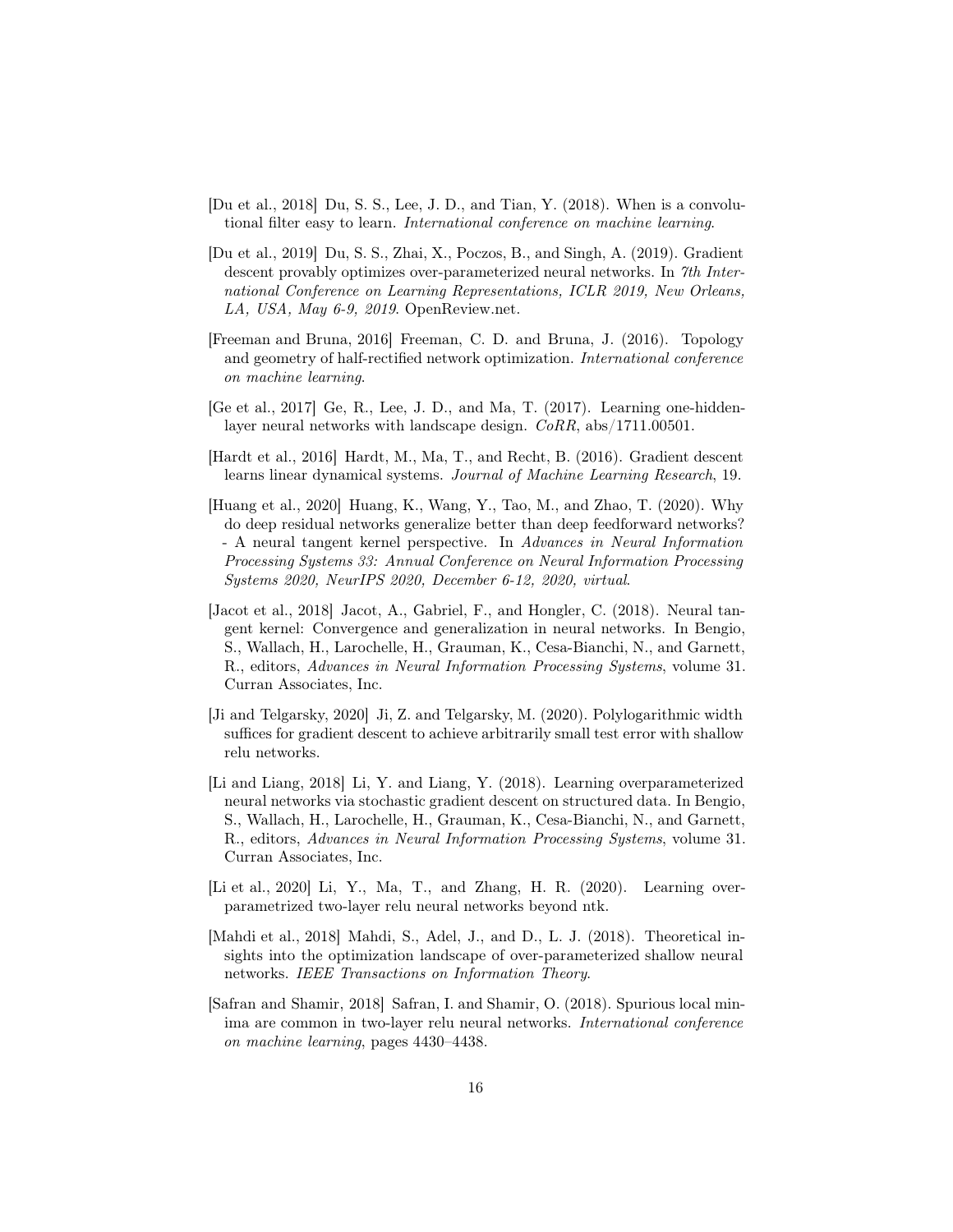- <span id="page-16-0"></span>[Tian, 2017] Tian, Y. (2017). Symmetry-breaking convergence analysis of certain two-layered neural networks with relu nonlinearity. International conference on learning representations.
- <span id="page-16-1"></span>[Wang et al., 2020] Wang, L., Shen, B., Zhao, N., and Zhang, Z. (2020). Is the skip connection provable to reform the neural network loss landscape? In Bessiere, C., editor, Proceedings of the Twenty-Ninth International Joint Conference on Artificial Intelligence, IJCAI-20, pages 2792–2798. International Joint Conferences on Artificial Intelligence Organization. Main track.
- <span id="page-16-2"></span>[Zhang et al., 2017] Zhang, C., Bengio, S., Hardt, M., Recht, B., and Vinyals, O. (2017). Understanding deep learning requires rethinking generalization. In 5th International Conference on Learning Representations, ICLR 2017, Toulon, France, April 24-26, 2017, Conference Track Proceedings. OpenReview.net.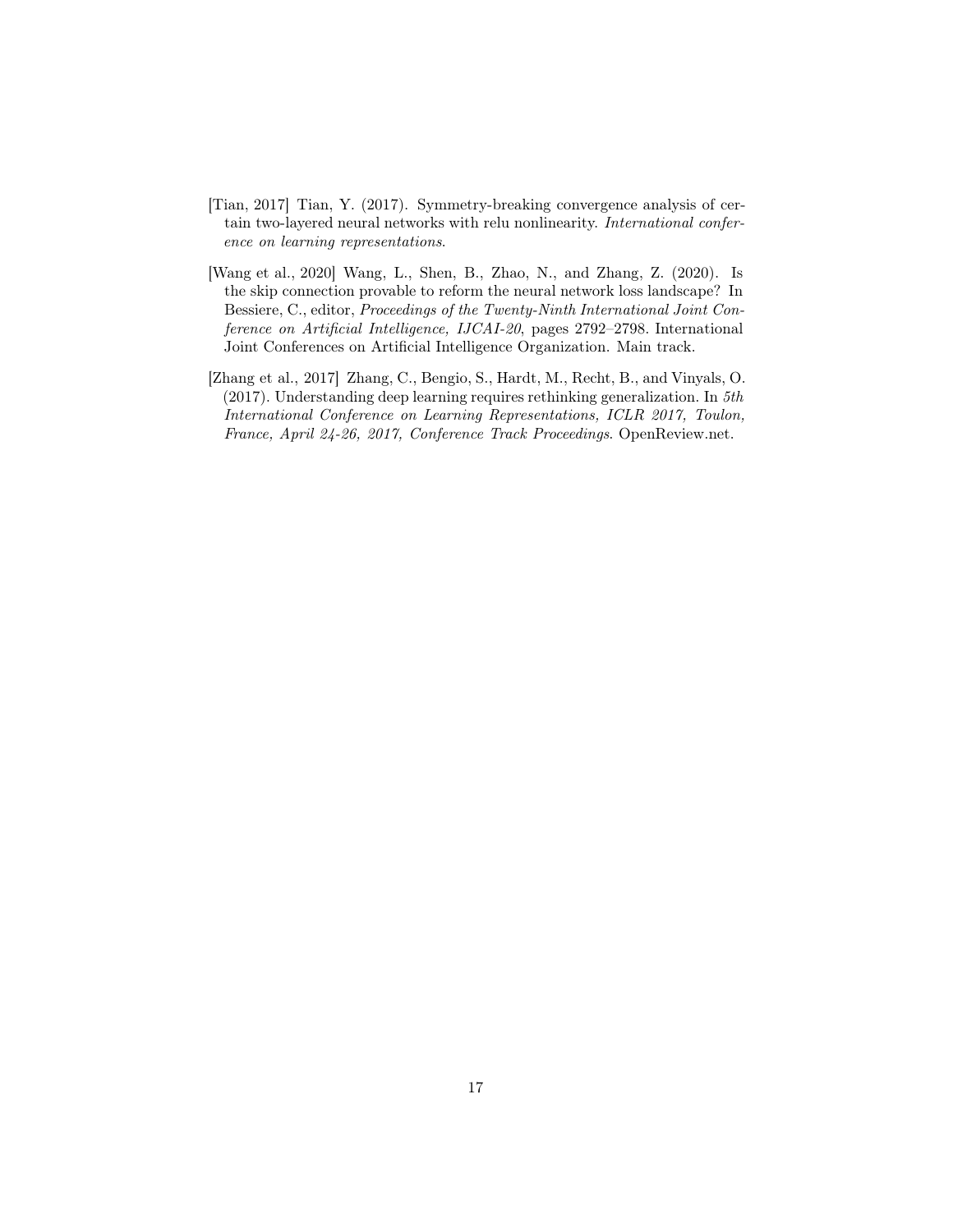# Supplementary Materials

# A Flowchart of the Proofs



Figure 1: Flowchart of the Proof.

The Flowchart of the proof is shown in Figure 1. There are two parts. The first part is to prove Theorem [3.](#page-7-0) This is easy by using techniques in [\[Allen-Zhu et al., 2019c\]](#page-13-2) and [\[Cao and Gu, 2019\]](#page-14-0). The more important part is to prove Theorem [4.](#page-7-3) We study the forward and backward correlation in Theorem [5](#page-8-4) and [6.](#page-8-1) In Theorem [19,](#page-27-0) we show the polynomial degeneration of backward correlation which is crucial to show the complexity is polynomial in L.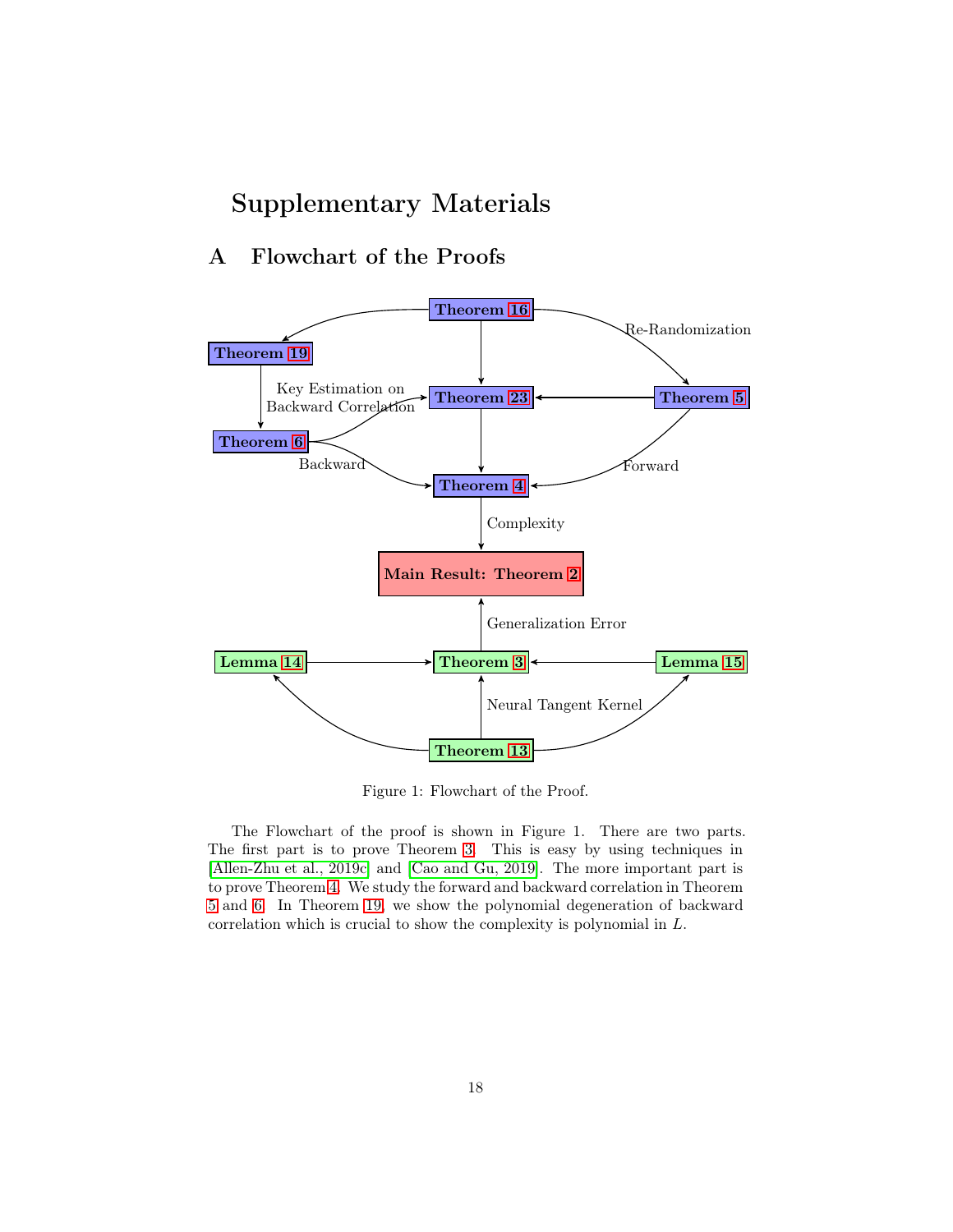## B Some Probability Theory Lemmas

**Definition 1** A random variable  $X$  is said to be sub-Gaussian with variance proxy  $\sigma^2$  if  $\mathbb{E}[X] = 0$  and for all  $s \in \mathbb{R}$ ,

$$
\mathbb{E}[e^{sX}] \le e^{\frac{\sigma^2 s^2}{\sigma^2}}.\tag{38}
$$

A random variable X is said to be  $\lambda$ -sub-exponential if  $\mathbb{E}[X] = 0$ , and for all s that  $|s| \leq \frac{1}{\lambda}$ ,

$$
\mathbb{E}[e^{sX}] \le e^{\frac{s^2\lambda^2}{2}} \tag{39}
$$

For  $\lambda$ -sub-exponential random variable, we have the following standard concentration inequality from Chernoff bound estimation(c.f. [\[Boucheron et al., 2013\]](#page-14-9)):

**Theorem 7** Let  $X_1, X_2, ... X_m$  be i.i.d  $\lambda$ -sub-exponential random variable with  $\lambda < \mathcal{O}(1)$ . Let  $0 < \epsilon \leq 1$ . With probability at least  $1 - exp[\Omega(m\epsilon^2)]$ ,

<span id="page-18-1"></span>
$$
|\frac{1}{m}\sum_{i=1}^{m}X_i|\leq\epsilon\tag{40}
$$

Let  $\phi$  be a function with either  $|\phi(x)| \leq |Bx|$  or  $|\phi(x)| \leq B$  for some  $B > 0$ . Assuming w is a Gaussian random vector, we can show  $\phi(w^T X_1) \phi(w^T X_2)$  –  $\mathbb{E}\phi(w^TX_1)\phi(w^TX_2)$  is  $\lambda$ -sub-exponential for some  $\lambda$  by estimating the moments. For  $\mathbb{E}\phi(w^T X_1)\phi(w^T X_2)$ , there is an equation which is a direct corollary of Claim 4.3 in [\[Ge et al., 2017\]](#page-15-10):

**Theorem 8** Consider  $M \in \mathbb{R}^d$ , all the entries of M are i.i.d. generated from  $N(0, \frac{1}{d})$ , and  $X_1, X_2 \in \mathbb{R}^d$  with  $||X_1|| = ||X_2|| = 1$ . Let  $\mu_i(\phi)$  denote the i−th Hermite coefficient of function  $\phi$ , i.e.  $\mu_r(\phi) = \frac{1}{\sqrt{2}}$  $\frac{1}{2\pi} \int_0^\infty \phi(x) h_r(x) e^{-\frac{x^2}{2}} dx,$  $h_r(x) = \frac{1}{\sqrt{2}}$  $\frac{1}{r!}(-1)^{r}e^{\frac{x^{2}}{2}}\frac{d^{r}}{dx^{r}}e^{-\frac{x^{2}}{2}}.$ We have

$$
\mathbb{E}\phi_1(M^T X_2)\phi_2(M^T X_1) = \sum_r \mu_r(\phi_1)\mu_r(\phi_2)(X_1^T X_2)^r. \tag{41}
$$

<span id="page-18-0"></span>
$$
\mathbb{E}\phi(M^TX_2)\phi(M^TX_1) = \sum_r \mu_r^2(\phi)(X_1^TX_2)^r.
$$
 (42)

Combine the above two theorems and set  $\epsilon = \frac{\log m}{\sqrt{m}}$ . We have:

**Theorem 9** Let  $W \in \mathbb{R}^{m \times d}$ . All the entries of M are i.i.d. generated from  $N(0, \frac{2}{m})$ , and  $X_1, X_2 \in \mathbb{R}^d$  with  $||X_1|| = ||X_2|| = 1$ .  $\phi(x) = \max(0, x)$  denotes the ReLU activation function.  $\mu_i(\phi)$  denotes the i−th Hermite coefficient of function  $\phi$ . W<sub>i</sub> denotes the *i*-th row of **W**. With probability at least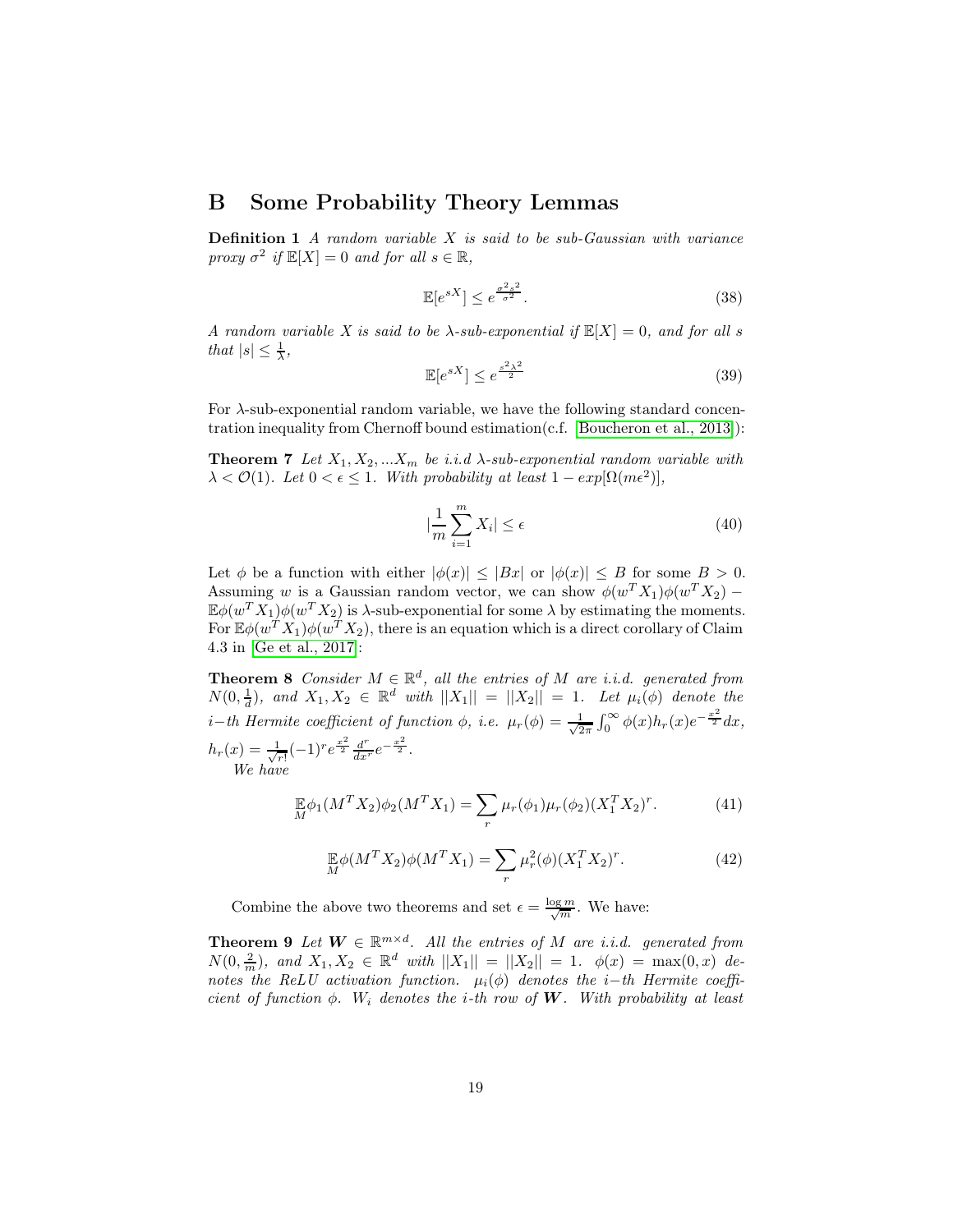$$
1 - exp(-\Omega(\log^2 m)),
$$
  
\n
$$
\phi^T(WX_1)\phi(WX_2) = \sum_i \phi^T(W_iX_1)\phi(W_iX_2)
$$
  
\n
$$
= \mathbb{E}_{w \sim N(0, I_d)}\phi(w^TX_1)\phi(w^TX_2) \pm \mathcal{O}(\frac{\log m}{\sqrt{m}})
$$
  
\n
$$
= \sum_r \mu_r(\phi)\mu_r(\phi)(X_1^TX_2)^r \pm \mathcal{O}(\frac{\log m}{\sqrt{m}}).
$$
\n(43)

This theorem is a direct corollary of the concentration inequality for the subexponential random variable  $\phi(w^T X_1) \phi(w^T X_2)$ .

In the case of ReLU function and its derivative, we can obtain analytical expressions which have been proved in [\[Daniely et al., 2016,](#page-14-10) [Huang et al., 2020\]](#page-15-11):

**Theorem 10** Consider functions  $\phi_1(x) = \sqrt{2} \max(0, x)$  and  $\phi_2(x) = \sqrt{2} \mathbb{1}\{x >$ 0}. Let  $X_1, X_2 \in \mathbb{R}^d, ||X_1|| = ||X_2|| = 1, z = X_1^T X_2.$ 

$$
\mathbb{E}_{w \sim N(0, I_d)} \phi_1(w^T X_1) \phi_1(w^T X_2) = \frac{\sqrt{1 - z^2} + (\pi - \arccos(z))z}{\pi},\tag{44}
$$

and

<span id="page-19-0"></span>
$$
\mathbb{E}_{w \sim N(0, I_d)} \phi_2(w^T X_1) \phi_2(w^T X_2) = \frac{\pi - \arccos(z)}{\pi}.
$$
\n(45)

For such functions  $f(z) = \mathbb{E}_{w \sim N(0, I_d)} \phi(w^T X_1) \phi(w^T X_2)$ , we can see  $f(0) =$  $\mu_0^2(\phi)$  and  $f'(0) = \mu_1^2(\phi)$ .

## C Technical Lemmas for RNN

Consider equations

$$
h_l(\boldsymbol{W}, x) = \phi(\boldsymbol{W}h_{l-1} + \boldsymbol{A}X_l),
$$
  
\n
$$
f(\boldsymbol{W}), x) = \boldsymbol{B}^T h_L(x),
$$
  
\n
$$
\nabla f(\boldsymbol{W}, x_i) = \sum_{l=1}^L \text{Back}_l^T D_l \cdot h_l^T(x_i),
$$
  
\n
$$
\text{Back}_l(\boldsymbol{W}, x_i) = \boldsymbol{B}^T D_L \boldsymbol{W} \cdots D_{l+1} \boldsymbol{W}.
$$
\n(46)

The properties of  $\nabla f(\boldsymbol{W}, x_i)$  and  $h_l$  have been already appeared in [\[Allen-Zhu et al., 2019c\]](#page-13-2). We list the results we used in this section.

Let  $W_0$  be the point of Randomly Initialization and  $B(W_0, \omega) = \{W \mid ||W - \omega||\}$  $\mathbf{W}_0||_F \leq \omega$ . We have:

**Lemma 11** For fixed vector  $x \in \mathbb{R}^d$ ,  $y, z \in \mathbb{R}^m$ . With probability at least  $1 - exp(-\Omega(m/L^2))$ 

<span id="page-19-1"></span>
$$
||\mathbb{1}_{\mathbf{W}_0 y + \mathbf{A} x > 0} \cdot \mathbf{W}_0 z||_2 \le ||z||_2 (1 + 1/100L). \tag{47}
$$

For fixed  $x \in \mathbb{R}^d$  and all  $y, z$ :

$$
||\mathbb{1}_{\mathbf{W}_0 y + \mathbf{A} x > 0} \cdot \mathbf{W}_0 z||_2 \le ||z||_2 (1 + 1/50L). \tag{48}
$$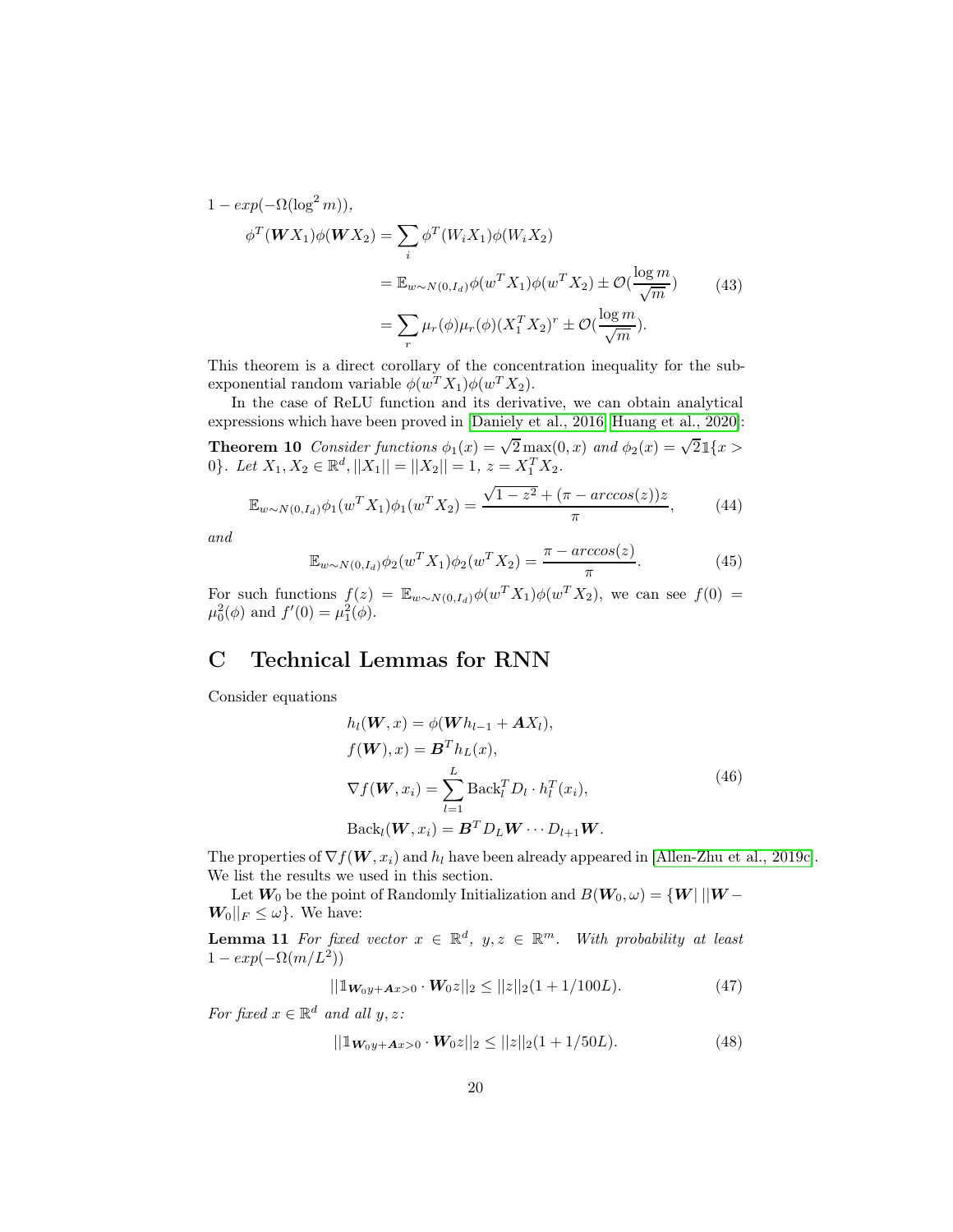<span id="page-20-1"></span>The first equation is from Claim B.13 in [\[Allen-Zhu et al., 2019c\]](#page-13-2). The second one can be easily deduced from a  $\epsilon$ -net argument.

**Lemma 12** (Section B and Section C in [\[Allen-Zhu et al., 2019c\]](#page-13-2)) Let  $\tau_0 \leq$  $poly(n, L), \omega \leq \tau_0 \cdot m^{-1/2}$ ,  $m \geq poly(L, n, \delta^{-1})$ . With probability at least  $1 - \delta$ , for all  $i \in [n]$ , all l, and  $\mathbf{W} \in B(\mathbf{W}_0, \omega)$ 

- (a)  $||h_l(\boldsymbol{W}, x_i)|| \leq \mathcal{O}(l),$
- (b)  $|| \textit{Back}_l(\boldsymbol{W}, x_i) D_l(\boldsymbol{W}, x_i) ||_2 \leq \mathcal{O}(L^7 \sqrt{m}),$
- (c)  $||\mathbf{W}D_{l_1-1}... \mathbf{W}(D_{l+1})|| \leq \mathcal{O}(L^7),$
- (d) For any vector v with  $||v||_0 \leq \mathcal{O}(L^{10/3} \tau_0^{2/3} m^{2/3}), ||B^T(D_L^0)W^0...W^0v|| \leq$  $\sqrt{m}L^{5/3}\tau_0^{1/3}\log m\cdot m^{-1/6},$
- (e)  $||D'_l||_0 \leq \mathcal{O}(L^{10/3} \tau_0^{2/3} m^{2/3}).$

The (a) is from the proof of Lemma B.3 and Lemma C.2a in [\[Allen-Zhu et al., 2019c\]](#page-13-2), and the (b) is from Lemma C.9 and Lemma B.11 in [\[Allen-Zhu et al., 2019c\]](#page-13-2). (c) is from Lemma C.7 in [\[Allen-Zhu et al., 2019c\]](#page-13-2). From Corollary B.18, Lemma C.11 and Claim G.2 in [\[Allen-Zhu et al., 2019c\]](#page-13-2) we have (d) and (e).

In our case,  $||AX_l|| \leq \frac{1}{L^{3/2}}$ , rather than  $||AX_l|| \leq \mathcal{O}(1)$ . These bounds can be improved, but since we mainly care about the exponential dependence on L, we do not use it.

These equations deduce the following linearization theorem which is an analogue of Lemma 4.1 in [\[Cao and Gu, 2019\]](#page-14-0):

**Theorem 13** With probability at least  $1 - \mathcal{O}(n) \cdot exp(-\Omega(\log m))$ , for all  $i \in [n]$ and  $W, W' \in B(W_0, \omega)$ ,

$$
|f(\boldsymbol{W}',x_i)-f(\boldsymbol{W},x_i)-\langle \nabla f(\boldsymbol{W},x_i),\boldsymbol{W}'-\boldsymbol{W}\rangle| \leq \mathcal{O}(\omega^{1/3}L^{10}\log m\sqrt{m})||\boldsymbol{W}'-\boldsymbol{W}||_2.
$$
\n(49)

Proof: Let

<span id="page-20-0"></span>
$$
h_L(x) = h_L(\mathbf{W}, x), \ h_L(\mathbf{W}', x) = h_L(x) + h'_L(x),
$$
  
\n
$$
D_l = D_l(\mathbf{W}, x), \ D'_l = D_l(\mathbf{W}', x), \ D_l^0 = D_l(\mathbf{W}_0, x).
$$
\n(50)

By Claim G.2 in [\[Allen-Zhu et al., 2019c\]](#page-13-2), there exits diagonal matrices  $D_l''$ ,  $\{D''_l\}_{ii} \neq 0$  if and only if  $\{D'_l\}_{ii} \neq 0$ ,  $||D''_l||_0 \leq ||D'_l||_0 \leq \mathcal{O}(L^{10/3} \tau_0^{2/3} m^{2/3})$ , and

$$
B^{T}(h_{L}(x) + h'_{L}(x)) - B^{T}h_{L}(x) = \sum_{l=1}^{L-1} B^{T}(D_{L} + D''_{L})W'...(D_{l+1} + D''_{l+1})
$$
  
 
$$
\cdot (W' - W)h_{l}(x).
$$
 (51)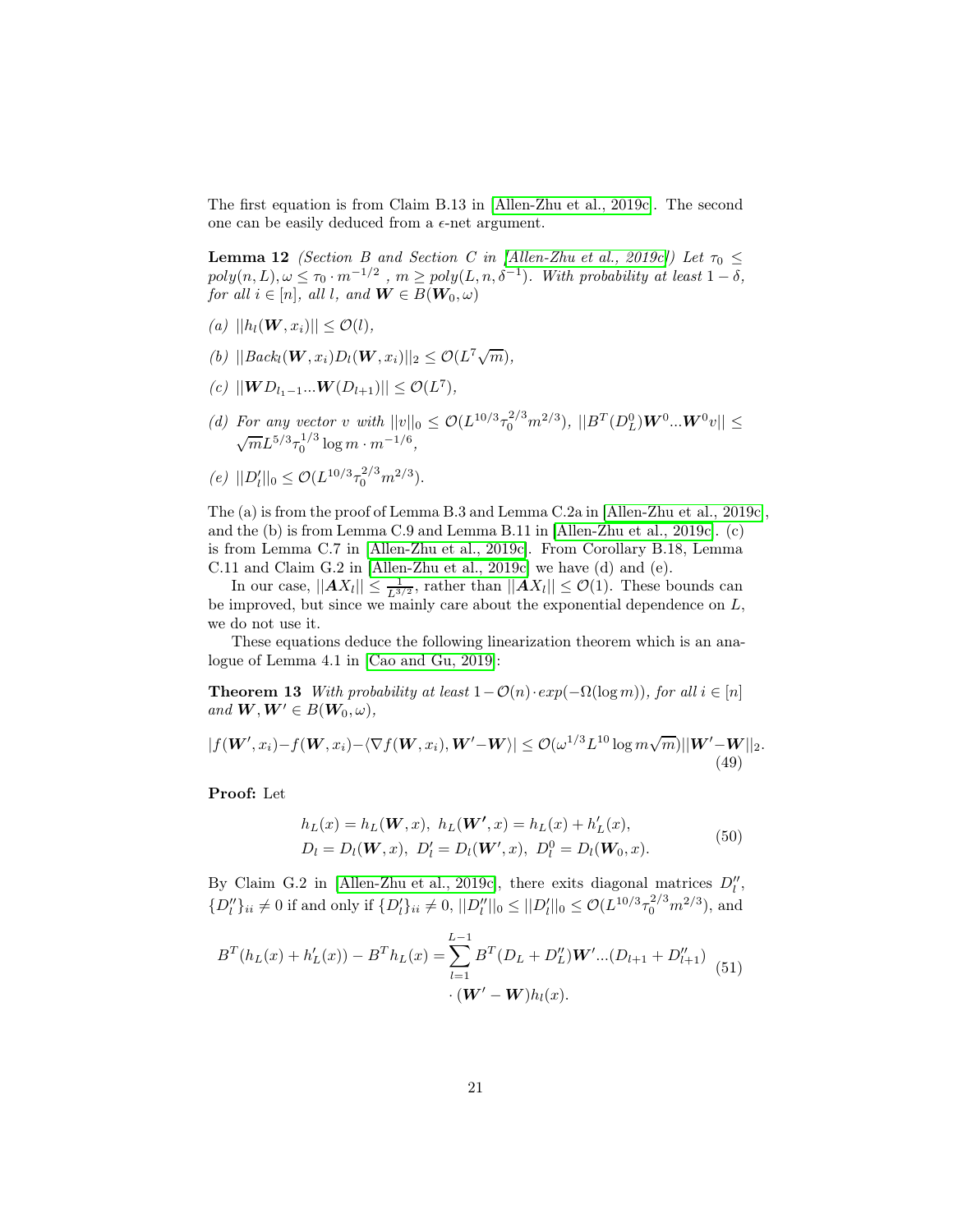Then,

$$
f(\mathbf{W}', x_i) - f(\mathbf{W}, x_i) - \langle \nabla f(\mathbf{W}, x_i), \mathbf{W}' - \mathbf{W} \rangle
$$
  
=  $\sum_{l=1}^{L-1} B^T (D_L + D'_L) \mathbf{W}' \dots (D_{l+1} + D''_{l+1}) \cdot (\mathbf{W}' - \mathbf{W}) h_l(x)$  (52)  
-  $B^T D_L \mathbf{W} \dots \mathbf{W} D_{l+1} \cdot (\mathbf{W}' - \mathbf{W}) h_l(x).$ 

To prove the theorem, same as Lemma 5.7 in [\[Allen-Zhu et al., 2019b\]](#page-13-0), we have the following result: Let  $D_l^{0/1}$  $\mu_l^{0/1}$  be diagonal matrix and  $(D_l^{0/1})$  $\binom{0}{l}$  ii = 0 if  $(D_l + D_l'' D_l^0)_{ii} = 0, (D_l^{0/1})$  $\binom{0}{l}$ <sub>ii</sub> = 1 if  $(D_l + D_l'' - D_l^0)$ <sub>ii</sub>  $\neq$  0. With probability at least 1 –  $\delta$ ,

$$
||BT(DL + D''L)W'...(Dl+1 + D''l+1) \cdot W') – BTDLW...WDl+1 \cdot W||
$$
  
\n
$$
\leq \mathcal{O}(\sum_{l_1=l+1}^{L} \underbrace{||BT(DL0)W0...W0(Dl_10/1)|| \cdot ||D''l_1|| \cdot \underbrace{||(Dl_10/1)W'D'l_1-1...W'(D'l+1)||)}_{T_2}
$$
  
\n
$$
\leq \mathcal{O}(\sqrt{m}L5/3+8\tau_0^{1/3} \log m \cdot m^{-1/6}) \leq \mathcal{O}(\sqrt{m}L10\omega1/3 \log m).
$$
 (53)

In (a),  $T_2 \leq O(L^7)$  is from (c) in Lemma [12.](#page-20-1) From (d) in Lemma [12](#page-20-1) and  $||D_l''||_0 \leq \mathcal{O}(L^{10/3} \tau_0^{2/3} m^{2/3}), T_1 \leq \sqrt{m} L^{5/3} \tau_0^{1/3} \log m \cdot m^{-1/6}.$ 

Remark C.1 In this theorem,

$$
|f(\mathbf{W}', x_i) - f(\mathbf{W}, x_i) - \langle \nabla f(\mathbf{W}, x_i), \mathbf{W}' - \mathbf{W} \rangle| \leq \mathcal{O}(\omega^{1/3} L^{10} \log m \sqrt{m}) ||\mathbf{W}' - \mathbf{W}||_2.
$$
\n(54)

And in [\[Cao and Gu, 2019\]](#page-14-0), there is a similar result that

$$
|f(\mathbf{W}', x_i) - f(\mathbf{W}, x_i) - \langle \nabla f(\mathbf{W}, x_i), \mathbf{W}' - \mathbf{W} \rangle| \leq \mathcal{O}(\omega^{1/3} L^2 \sqrt{\log m} \sqrt{m}) ||\mathbf{W}' - \mathbf{W}||_2.
$$
\n(55)  
\nThe differences on log m are from that Lemma 4.4 in [Allen-Zhu et al., 2019b]  
\nsays if  $||u||_0 \leq s$ ,  $|B^T(D_L + D_L'')\mathbf{W}'_{L}...(D_{l+1} + D_{l+1}'') \cdot \mathbf{W}'_{l+1}u| \leq \mathcal{O}(\sqrt{s \log m})$ 

and Corollary B.18 in [\[Allen-Zhu et al., 2019c\]](#page-13-2) says  $|B^T(D_L+D''_L)W'...(D_{l+1}+D''_L)W'...$  $D''_{l+1}$ ) ·  $W'u$   $\leq \mathcal{O}(\sqrt{s}\log m)$  for RNN case.

# D Generalization properties: Proof of Theorem [3](#page-7-0)

<span id="page-21-0"></span>**Lemma 14** Denote  $L_i(\mathbf{W}) = \ell(y_i \cdot f(\mathbf{W}, x_i))$ . Suppose there exits  $\mathbf{W}^* \in$  $B(\mathbf{W}_0, R/\sqrt{m})$  with  $R \leq poly(n, L), L_i(\mathbf{W}^*) \leq \frac{1+R^2}{n}$  $\frac{E}{n}$ . For any  $\delta$ , there exists

$$
m^*(n, \delta, R, L) = poly(n, R, L, \delta^{-1})
$$
\n(56)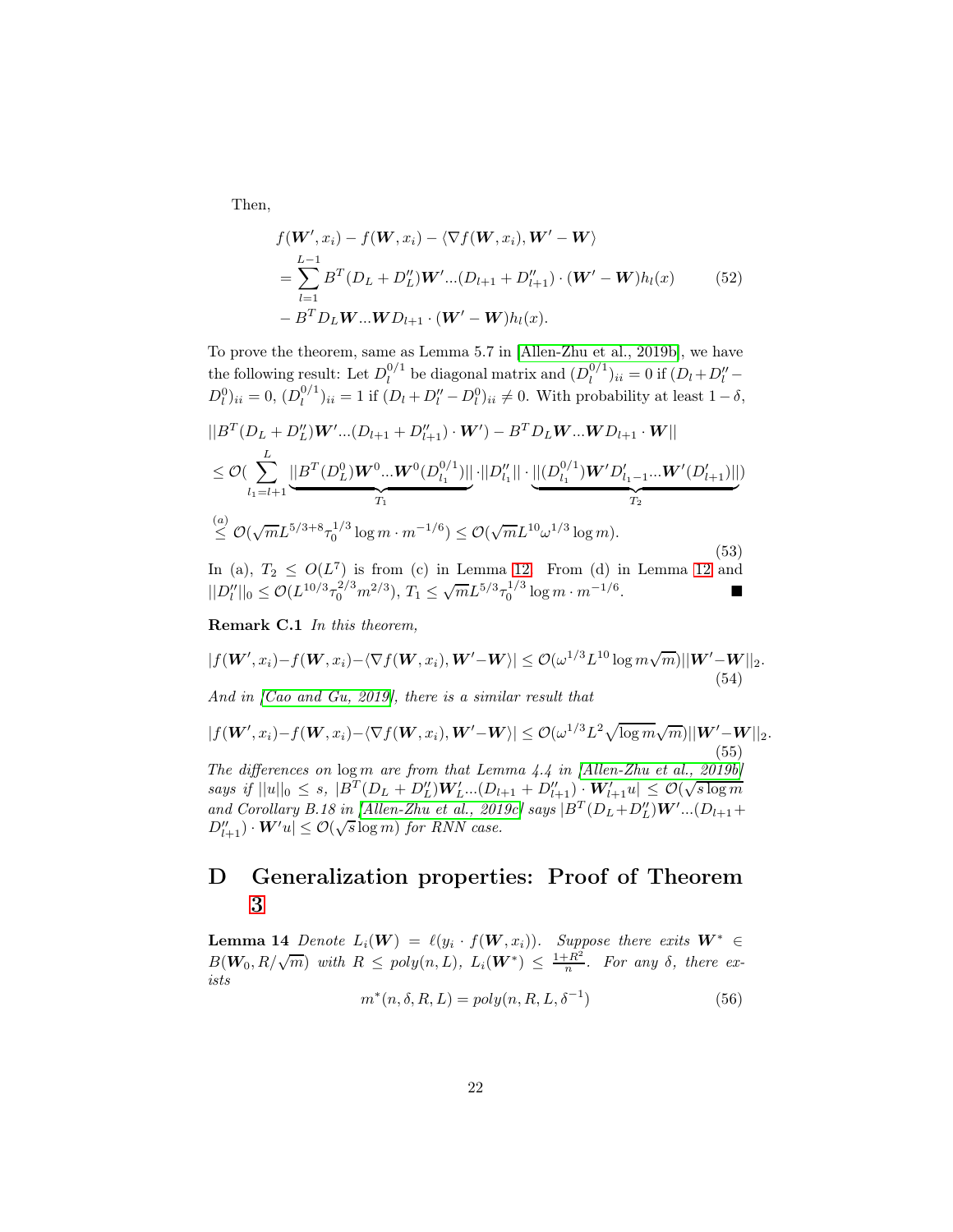such that if  $m > m^*$ , with probability at least  $1 - \delta$ , SGD with  $\eta = 1/m$  for some small enough ν will output:

$$
\frac{1}{n}\sum_{i=1}^{n} L_{\mathcal{D}}^{0-1}(\boldsymbol{W}^{i}) \le \mathcal{O}(\frac{1}{n}) + \mathcal{O}(\frac{R^{2}}{n}) + \mathcal{O}(\frac{\log(1/\delta)}{n}).
$$
\n(57)

### Proof of Lemma [14:](#page-21-0)

Firstly, for all  $i, \mathbf{W} \in B(\mathbf{W}_0, \omega), \omega \leq R/m^{1/2}$ , from Lemma [12,](#page-20-1)  $||\nabla f(\mathbf{W}, x_i)||_F \leq$  $\mathcal{O}(L^8\sqrt{m}).$ 

$$
||\boldsymbol{W}^{i+1} - \boldsymbol{W}^{0}||_{F} \leq \sum_{k=1}^{i} ||\boldsymbol{W}^{k+1} - \boldsymbol{W}^{k}||_{F} \leq \mathcal{O}(n\eta L^{8} \sqrt{m}) \leq \frac{L^{8} R}{\sqrt{m}} \leq \mathcal{O}(\tau_{0}/m^{1/2})
$$
\n(58)

with  $\tau_0 \leq poly(n, L)$ . Thus we can use Theorem [13.](#page-20-0) We have,

$$
L_i(\boldsymbol{W}^i) - L_i(\boldsymbol{W}^*) \leq \langle \nabla_{\boldsymbol{W}} L_i(\boldsymbol{W}^i), \boldsymbol{W}^i - \boldsymbol{W}^* \rangle
$$
  
+ 
$$
|\ell'(y_i f(\boldsymbol{W}, x_i)) \cdot y_i| \cdot \mathcal{O}(\omega^{1/3} L^{10} \log m \sqrt{m}) ||\boldsymbol{W}^i - \boldsymbol{W}^*||_2
$$
  
= 
$$
\frac{\langle \boldsymbol{W}^i - \boldsymbol{W}^{i+1}, \boldsymbol{W}^i - \boldsymbol{W}^* \rangle}{\eta} + \mathcal{O}(\omega^{1/3} L^{10} \log m \sqrt{m}) ||\boldsymbol{W}^i - \boldsymbol{W}^*||_2
$$
  
(59)

Therefore,

$$
\sum_{i=1}^{n} L_i(\boldsymbol{W}^i) \leq \sum_{i=1}^{n} \{L_i(\boldsymbol{W}^*) + \frac{R^2}{2\eta m} + \mathcal{O}(\omega^{1/3} L^{10} \log m \sqrt{m}) \sum_{i=1}^{n} ||\boldsymbol{W}^i - \boldsymbol{W}^*||_2\},
$$
  

$$
\leq \sum_{i=1}^{n} \{L_i(\boldsymbol{W}^*) + \frac{R^2}{2\eta m} + \mathcal{O}(L^{10} \log m \cdot n \cdot R^{4/3} \cdot m^{-1/6})\},
$$
  

$$
\leq \sum_{i=1}^{n} L_i(\boldsymbol{W}^*) + R^2.
$$
 (60)

In (a), we use  $m > m^* \sim poly(n, L)$ .

Therefore,

$$
\frac{1}{n}\sum_{i=1}^{n}L_{i}(\boldsymbol{W}^{i}) \leq \frac{1+R^{2}}{n} + \frac{R^{2}}{n}.
$$
\n(61)

The cross-entropy function  $\ell(x)$  satisfies that  $L'_i(\mathbf{W}^i) \leq L_i(\mathbf{W}^i)$  and  $L_i^{0-1}(\mathbf{W}^i) \leq$  $L_i'(\boldsymbol{W}^i)$ , where

$$
L'_{i}(\boldsymbol{W}^{i}) = -\ell'(y_{i}f(\boldsymbol{W}, x_{i})).
$$
\n(62)

 $\blacksquare$ 

And  $-\ell'(x)$  is bounded. Using the boundedness and a martingale Bernstein bound argument as Lemma 4.3 in [\[Ji and Telgarsky, 2020\]](#page-15-9), we have

$$
\frac{1}{n}\sum_{i=1}^{n} L_D^{0-1}(\boldsymbol{W}^i) \le \mathcal{O}(\frac{1}{n}) + \mathcal{O}(\frac{R^2}{n}) + \mathcal{O}(\frac{\log(1/\delta)}{n}).\tag{63}
$$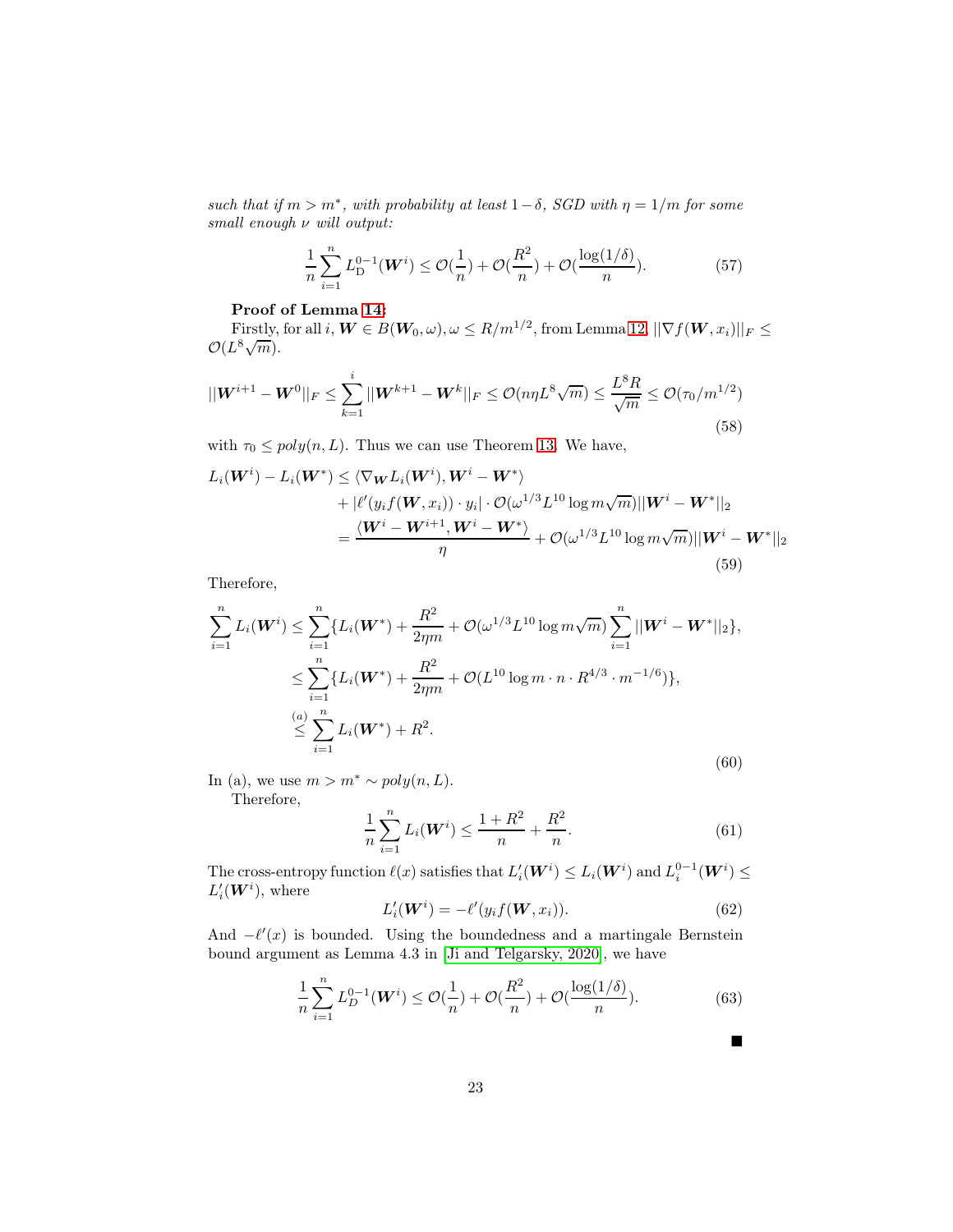**Remark D.1** The result of generalization error  $1/n$  is this better than that in [\[Cao and Gu, 2019\]](#page-14-0)  $1/\sqrt{n}$ , which shows

$$
\frac{1}{n}\sum_{i=1}^{n} L_D^{0-1}(\boldsymbol{W}^i) \le \frac{4}{n}\sum_{i=1}^{n} L_i(\boldsymbol{W}^*) + \mathcal{O}(\frac{R}{\sqrt{n}}) + \mathcal{O}(\sqrt{\frac{\log(1/\delta)}{n}}). \tag{64}
$$

This is because Lemma 4.3 in [\[Ji and Telgarsky, 2020\]](#page-15-9) makes use of the boundedness of  $L_i(\mathbf{W})$ . Thus it is applicable in this theorem. There is also a similar argument in Lemma 5.6 of [\[Chen et al., 2020b\]](#page-14-5).

<span id="page-23-0"></span>**Lemma 15** Under the condition of Theorem [3,](#page-7-0) with probability at least  $1 - \delta$ , there exits  $W^* \in B(W_0, R/\sqrt{m})$ , such that  $L_i(W^*) \leq \frac{1+R^2}{n}$  $\frac{-R^2}{n}, R \leq \widetilde{\mathcal{O}}(L\sqrt{\widetilde{y}^T(\boldsymbol{H}^{\infty})^{-1}\widetilde{y}}).$ 

### <span id="page-23-1"></span>Proof of Lemma [15:](#page-23-0)

Let  $\epsilon$  be the matrix in [\(18\)](#page-7-1),

$$
G = m^{-1/2} \cdot (vec[\nabla f(\mathbf{W}^0, x_1)], vec[\nabla f(\mathbf{W}^0, x_2)], \dots vec[\nabla f(\mathbf{W}^0, x_n)]) \in \mathbb{R}^{m^2 \times n}.
$$
  
\n
$$
G + \epsilon = P \Lambda Q^T.
$$
\n(65)

is the singular value decomposition. Note that  $m^2 \gg n$ . We can set  $\epsilon^T G = 0$ without changing  $\epsilon^T \epsilon$ .

With probability at least  $1 - \delta$ , for all  $i \in [n]$ ,  $|f(\mathbf{W}^0, x_i)| \leq \mathcal{O}(L \log(n/\delta)).$ We assume  $w^* = P\Lambda^{-1}Q^T(B\cdot \tilde{y})$ , with  $0 < |f(\tilde{W}^0, x_i)| + \log\{1/[exp(n^{-1})-1]\} +$  $0.01 < B \leq \mathcal{O}(L \log(n/\delta))$  for all  $i \in [n]$ , then  $||w^*||_2^2 \leq B^2 \widetilde{y}^T (H + \epsilon^T \epsilon)^{-1} \widetilde{y}$ .<br>and  $G^T w^* = B \cdot \widetilde{y} - \epsilon^T w^*$ . Meanwhile, reshape  $w^*$  as  $W^* \in \mathbb{R}^{m \times m}$ , then we have

$$
\langle \nabla f(\boldsymbol{W}^0, x_i), \boldsymbol{W}^* - \boldsymbol{W}^0 \rangle = B \cdot \widetilde{y}_i \pm ||\boldsymbol{\epsilon}||_F \cdot \sqrt{\widetilde{y}^T (\boldsymbol{H} + \boldsymbol{\epsilon})^{-1} \widetilde{y}} = B \cdot \widetilde{y}_i \pm 0.01. \tag{66}
$$

Therefore  $\boldsymbol{W}^* \in B(\boldsymbol{W}_0, \widetilde{O}(L\mathscr{C}^*/\sqrt{m})),$  and

$$
\ell(y_i \cdot (f(\mathbf{W}^*, x_i))) \leq \ell(y_i \cdot \{f(\mathbf{W}^0, x_i) + \langle \nabla f(\mathbf{W}^0, x_i), \mathbf{W}^* - \mathbf{W}^0 \} )\}
$$
  
+  $|\ell'(y_i f(\mathbf{W}, x_i)) \cdot y_i| \cdot \mathcal{O}(L^{10} \log m \cdot n \cdot R^{4/3} \cdot m^{-1/6})$   
 $\leq \ell(y_i \cdot \{f(\mathbf{W}^0, x_i) + \langle \nabla f(\mathbf{W}^0, x_i), \mathbf{W}^* - \mathbf{W}^0 \} \} )$   
+  $R^2/n$   
 $\leq \ell(\log(1/[\exp(n^{-1}) - 1])) + R^2/n,$   
 $\leq n^{-1} + R^2/n.$  (67)

Thus  $L_i(\boldsymbol{W}^*) \leq \frac{1+R^2}{n}$  $\frac{1}{n}$ . Then Theorem [3](#page-7-0) follows from Lemma [14](#page-21-0) and [15.](#page-23-0)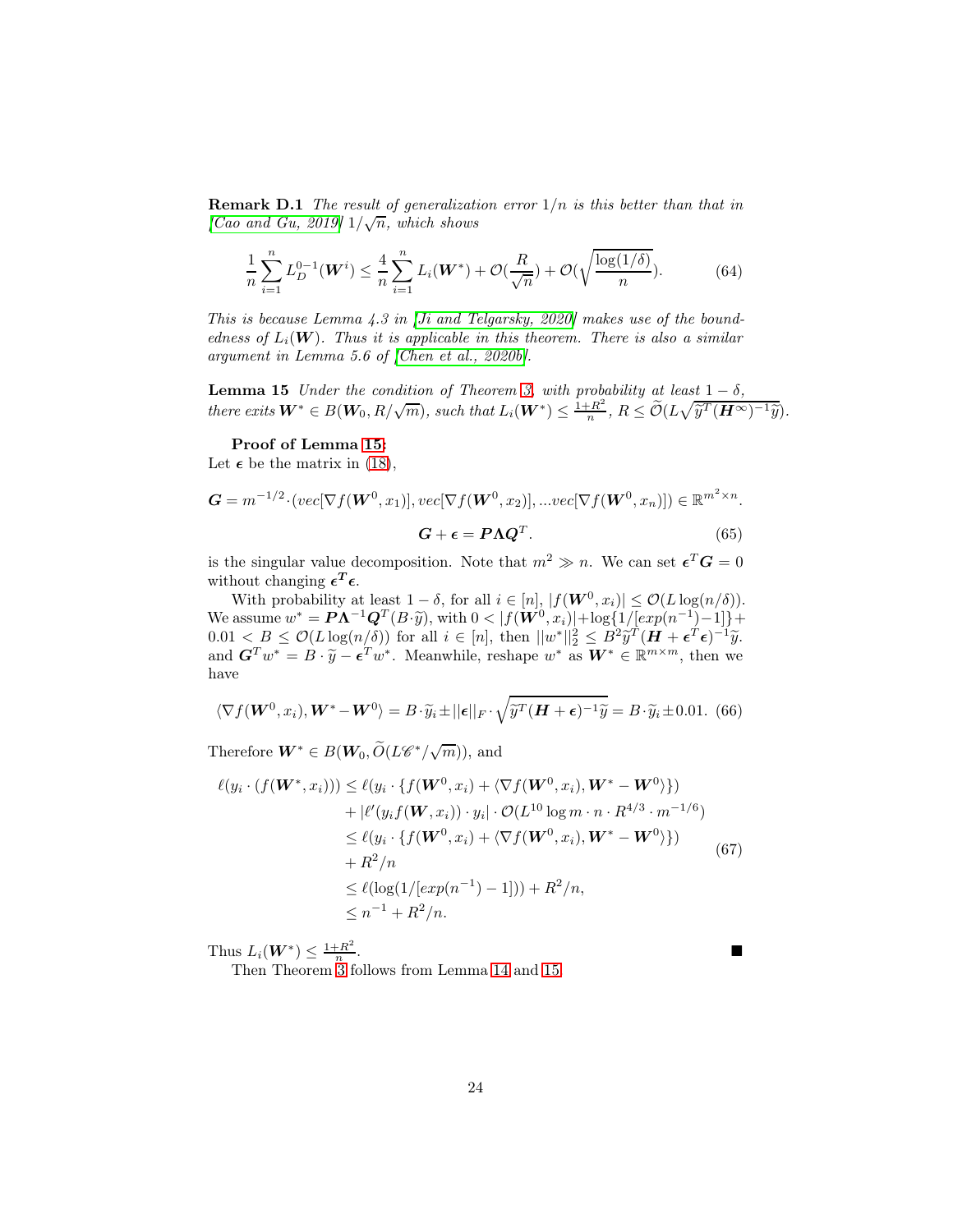## <span id="page-24-0"></span>E Forward Correlation: Proof of Theorem [5](#page-8-4)

**Theorem 16** Consider equation  $h'_l(x_1) = \phi(\mathbf{W}_l h'_{l-1}(x_l) + \mathbf{A}_l X_l)$ , where the **Theorem To** Consider equation  $n_1(x_1) = \varphi(\mathbf{W}u_1_{-1}(x_1) + \mathbf{A}(X_1))$ , where the entries of  $\mathbf{W}^l$  and  $\mathbf{A}^l$  are i.i.d. generated from  $N(0, \frac{2}{m})$  and  $N(0, \frac{2}{L^3m})$ .  $\mathbf{W}^l$ ,  $\mathbf{A}^l$  and  $\mathbf{W}^{l'}$ ,  $\mathbf{A}^{l'}$  are independent when  $l \neq l'$ . With probability at lesat  $1-\frac{1}{2}$  $L^2 exp(-\Omega(\log^2 m))$ . For all  $1 < l \leq L$ , we have

$$
|h_l^T(x)h_l(x') - h_l^T(x)h_l'(x')| \le \mathcal{O}(L^2 \log^2 m/\sqrt{m})
$$
\n(68)

for  $x, x' = x_1, x_2$ .

In order to prove the theorem, firstly we claim that

**Lemma 17** Let  $h_l(x) = \phi(\boldsymbol{W} h_{l-1}(x) + \boldsymbol{A} X_l)$ .  $\widetilde{h}_l(x) = \phi(\widetilde{\boldsymbol{W}} \widetilde{h}_{l-1}(x) + \widetilde{\boldsymbol{A}} X_l)$  is defined by  $\widetilde{W}, \widetilde{A}$ .  $\widetilde{W}, \widetilde{A}$  and  $W, A$  are i.i.d. Then for any  $0 < l, l' < L$ , with probability at least  $1 - L^2 exp(-\Omega(\log^2 m))$ ,

$$
|h_l^T(x)h_{l'}(x') - \overline{h}_l^T(x)\overline{h}_{l'}(x')| \le \mathcal{O}(l^2 \log^2 m/\sqrt{m})\tag{69}
$$

where

<span id="page-24-1"></span>
$$
\overline{h}_l(x) = \phi(\boldsymbol{W}\widetilde{h}_{l-1}(x) + \boldsymbol{A}X_l)
$$

$$
\overline{h}_{l'}(x') = \phi(\boldsymbol{W}\widetilde{h}_{l'-1}(x') + \boldsymbol{A}X_l')
$$

### Proof of Theorem [16:](#page-24-0)

In the case  $l = 1$ ,  $h_1(x) = \phi(Wh_0 + AX_1)$ . From Theorem [9](#page-18-0) we have, with probability at least  $1 - exp(-\Omega(\log^2 m))$ 

$$
h_1^T(x)h_1(x') = \mathbb{E}h_1^T(x)h_1(x') \pm \mathcal{O}(\log^2 m/m) = h_1^T(x)h_1'(x') \pm \mathcal{O}(\log^2 m/\sqrt{m})
$$
\n(70)

The theorem is true.

Supposing the theorem is true for  $l$ , for  $l + 1$ , using Lemma [17](#page-24-1)

$$
h_{l+1}^{T}(x)h_{1+1}(x') = \mathbb{E}\phi(\mathbf{W}\widetilde{h}_{l}(x') + \mathbf{A}X'_{l+1})\phi(\mathbf{W}\widetilde{h}_{l}(x) + \mathbf{A}X_{l+1}) \pm \mathcal{O}(l^{2}\log^{2}m/\sqrt{m})
$$
\n(71)

$$
\widetilde{\boldsymbol{W}}\widetilde{h}_{l}(x)+\boldsymbol{A}X_{l+1}=\begin{bmatrix}\boldsymbol{W} & L^{3/2}\boldsymbol{A}\end{bmatrix}\cdot\begin{bmatrix}\widetilde{h}_{l}(x) \\ \frac{1}{L^{3/2}}X_{l+1}\end{bmatrix}=\boldsymbol{M}\cdot z
$$
 (72)

Thus

$$
\mathbb{E}\phi(\mathbf{W}\widetilde{h}_{l}(x') + \mathbf{A}X'_{l+1})\phi(\mathbf{W}\widetilde{h}_{l}(x) + \mathbf{A}X_{l+1})
$$
\n
$$
= \mathbb{E}_{w \sim N(0,\sqrt{2}I_{m+d})}\phi(\mathbf{w}^{T}z)\phi(\mathbf{w}^{T}z') \tag{73}
$$
\n
$$
= h'_{l+1}^{T}(x)h'_{l+1}(x') \pm \mathcal{O}(l^{16}\log^{2}m/\sqrt{m})
$$
\n
$$
h_{l+1}^{T}(x)h_{1+1}(x') = h'_{1+1}^{T}(x)h'_{1+1}(x') \pm \mathcal{O}((l+1)^{16}\log^{2}m/\sqrt{m}).
$$

▬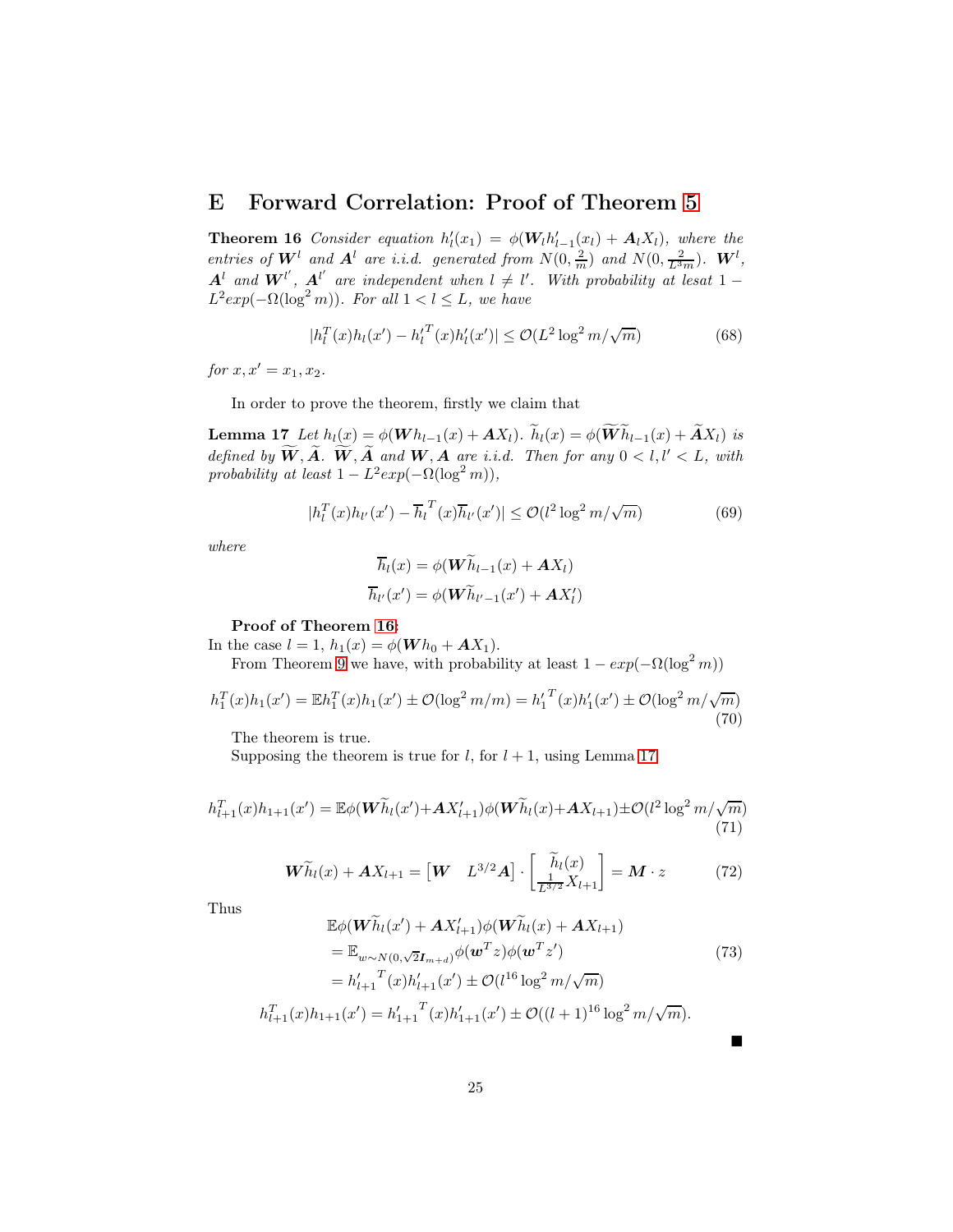## Proof of Lemma [17:](#page-24-1)

In the case  $l = 1$ , this is true from Theorem [9.](#page-18-0)

For  $l > 1$ , We use the Gram-Schmidt orthonormal matrix as Claim B.4 in [\[Allen-Zhu et al., 2019c\]](#page-13-2). let  $U_l \in \mathbb{R}^{m \times 2l}$  denote column orthonormal matrix using Gram-Schmidt as

$$
U_l = GS(h_1(x_1), h_1(x_2), \dots h_l(x_1), h_l(x_2)).
$$
\n(74)

We can write

$$
Wh_l = W U_{l-1} U_{l-1}^T h_{l-1} + W(I - U_{l-1} U_{l-1}^T) h_l,
$$
\n(75)

and

$$
h_{l+1}(x) = \phi(WU_{l-1}U_{l-1}^T h_l + W(I - U_{l-1}U_{l-1}^T)h_l + AX_{l+1})
$$
\n(76)

Consider

$$
h_{l+1}(x_2)^T h_{l+1}(x_1) = \phi(WU_{l-1}U_{l-1}^T h_l(x_2) + W(I - U_{l-1}U_{l-2}^T)h_l(x_2) + Ax_{2,l+1})^T
$$
  
\n
$$
\cdot \phi(WU_{l-1}U_{l-1}^T h_l(x_1) + W(I - U_{l-1}U_{l-1}^T)h_l(x_1) + Ax_{1,l+1})
$$
  
\nWe write  $z_1 = (I - U_{l-1}U_{l-1}^T)h_l(x_1), z_2 = (I - U_{l-1}U_{l-1}^T)h_l(x_2), q_1 = U_{l-1}^T h_l(x_1), q_2 =$ 

 $l-1$  $U_{l-1}^T h_l(x_2)$ .

$$
z_2 = \frac{\langle z_1, z_2 \rangle z_1}{||z_1||^2} + (I - z_1 z_1^T / ||z_1||^2) z_2 \tag{78}
$$

Then

$$
h_{l+1}(x_2)^T h_{l+1}(x_1) = \phi(WU_{l-1}q_2 + W\frac{\langle z_1, z_2 \rangle z_1}{||z_1||^2} + W(I - z_1 z_1^T/||z_1||^2)z_2 + Ax_{2,l+1})^T
$$
  
 
$$
\cdot \phi(WU_{l-1}q_1 + Wz_1 + Ax_{1,l+1})
$$
 (79)

Thus

$$
h_{l+1}(x_2)^T h_{l+1}(x_1) = \phi([M_1 \quad M_2 \quad M_3 \quad M_4] \cdot \begin{bmatrix} q_2 \\ \frac{\langle z_1, z_2 \rangle}{||z_1||} \\ ||(I - z_1 z_1^T / ||z_1||^2) z_2|| \\ x_{2,l+1} \end{bmatrix})^T
$$

$$
\cdot \phi([M_1 \quad M_2 \quad M_3 \quad M_4] \cdot \begin{bmatrix} q_1 \\ ||z_1|| \\ 0 \\ x_{1,l+1} \end{bmatrix})
$$
(80)

where

$$
\begin{bmatrix} M_1 & M_2 & M_3 & M_4 \end{bmatrix} = \begin{bmatrix} WU_{l-1} & Wz_1/||z_1|| & W(I - z_1 z_1^T/||z_1||^2)z_2/||(I - z_1 z_1^T/||z_1||^2)z_2|| & A \end{bmatrix}
$$
(81)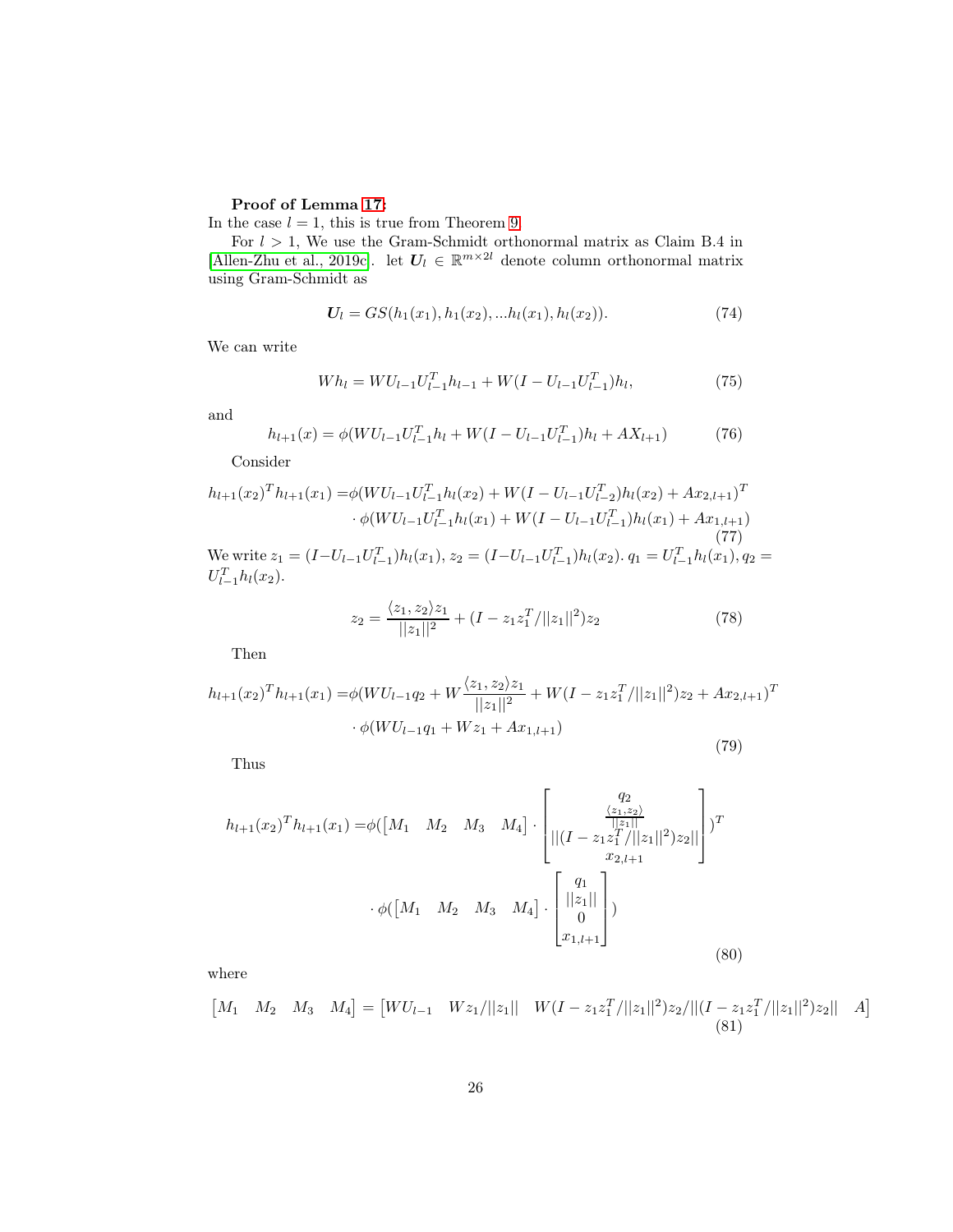Let

$$
E_2 = \begin{bmatrix} q_2 \\ \frac{\langle z_1, z_2 \rangle}{\|z_1\|} \\ \left\| (I - z_1 z_1^T / \|z_1\|^2) z_2 \right\| \\ x_2_{l+1} \end{bmatrix}
$$
  
\n
$$
E_1 = \begin{bmatrix} q_1 \\ \frac{\|z_1\|}{0} \\ x_1_{l+1} \end{bmatrix}
$$
 (82)

We have  $E_2^T E_1 = h_l(x_2)^T h_l(x_1) + x_{2,l+1}^T x_{1,l+1}.$ 

Using a similar proof as Claim B.4 and Claim B.4 in [Allen-Zhu [et al., 2019c\]](#page-13-2), we have for any  $E_1, E_2$ , with probability at least  $1 - exp(-\Omega(\log^2 m))$ ,

$$
\phi([M_1 \quad M_2 \quad M_3 \quad M_4] \cdot E_2)^T \cdot \phi([M_1 \quad M_2 \quad M_3 \quad M_4] \cdot E_1)
$$
  
=  $\mathbb{E}_{M \sim \mathcal{N}(0,I)} \phi(ME_2) \phi(ME_1) \pm \mathcal{O}(l+1)^2 \frac{\log^2 m}{\sqrt{m}})$  (83)

Thus

<span id="page-26-0"></span>
$$
h_{l'+1}(x')^{T}h_{l+1}(x)
$$
  
= $\overline{h}_{l'+1}(x')^{T}\overline{h}_{l+1}(x) \pm \mathcal{O}((l+1)^{2}\log^{2}m/\sqrt{m}).$  (84)

The theorem follows.

Combing above theorems, Theorem [8,](#page-18-1)[9](#page-18-0) and [10,](#page-19-0) we have

### Lemma 18 Let

$$
Q_l = \sqrt{\left(1 + \frac{1}{L^3} \sum_{k=1}^l ||X_{i,k}||^2\right) \cdot \left(1 + \frac{1}{L^3} \sum_{k=1}^l ||X_{j,k}||^2\right)}
$$

$$
\Gamma(z) = \frac{\sqrt{1 - z^2} + (\pi - \arccos(z))z}{\pi}
$$

There exits  $K_{i,j}^l$  such that with probability at least  $1 - L^2 exp(-\Omega(\log^2 m))$ ,

$$
|h_l^T(x_i)h_l(x_j) - K_{i,j}^l| \le \mathcal{O}(\frac{l^2 \log^2 m}{\sqrt{m}}). \tag{85}
$$

And

$$
K_{i,j}^{1} = Q_1 \cdot \Gamma([1 + \frac{1}{L^3} X_{i,1}^T X_{j,1}]/Q_1)
$$
  
\n
$$
K_{i,j}^{l} = Q_l \cdot \Gamma(\{\frac{1}{L^3} X_{i,l}^T X_{j,l} + K_{i,j}^{l-1}\}/Q_l)^r
$$
\n(86)

Thus Theorem [5](#page-8-4) follows.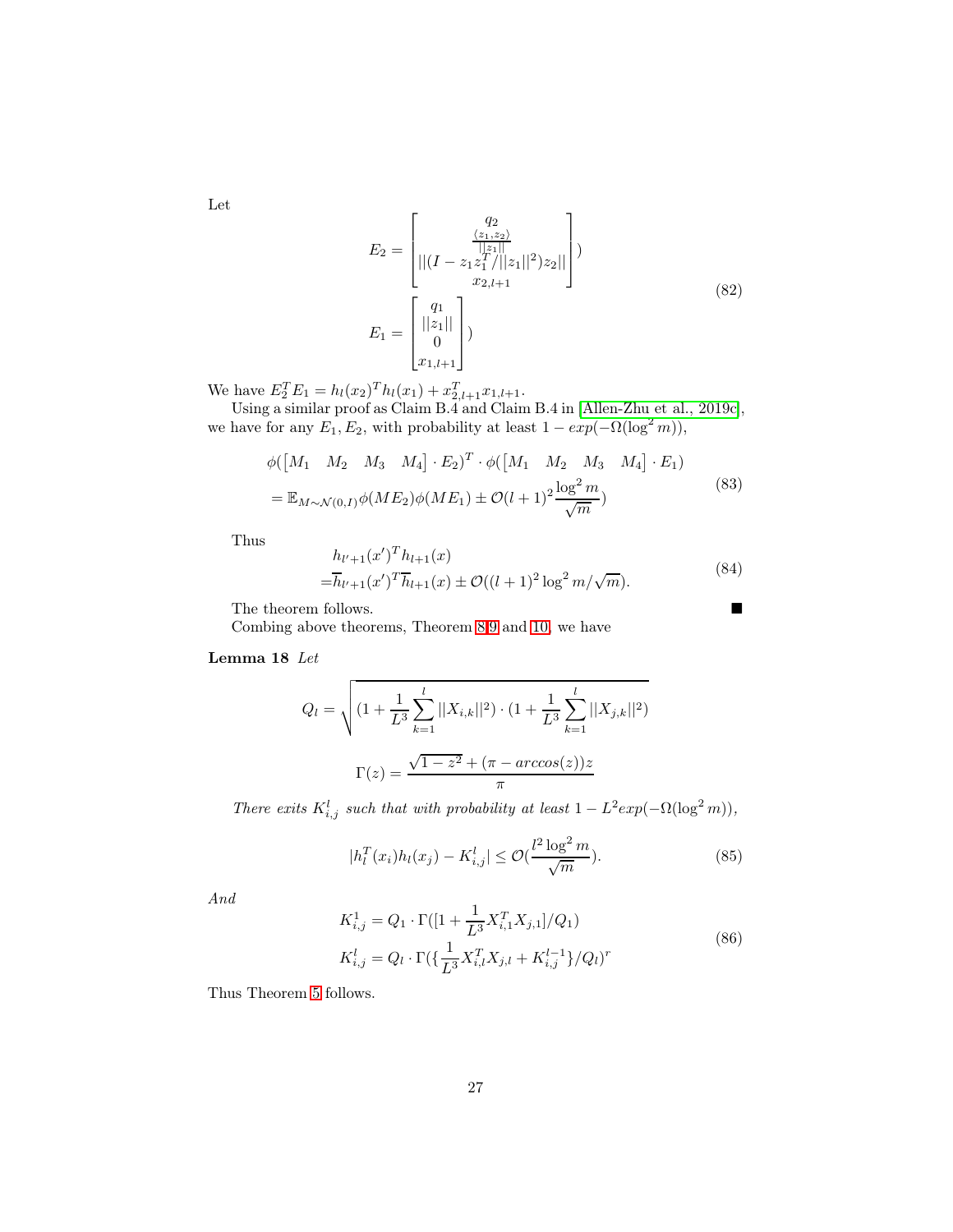## <span id="page-27-0"></span>F Backward Correlation: Proof of Theorem [6](#page-8-1)

**Theorem 19** For  $l \neq l'$ , with probability at least  $1 - L^2 exp(-\Omega(\log^2 m))$ ,

<span id="page-27-1"></span>
$$
\left|\frac{1}{m}\langle Back_l(x_i) \cdot D_l, Back_{l'}(x_j) \cdot D'_{l'} \rangle\right| \le \mathcal{O}(\frac{L^4 \log^4 m}{m^{1/4}}). \tag{87}
$$

For  $l = l'$ , with probability at least  $1 - L^2 exp(-\Omega(\log^2 m))$ ,

<span id="page-27-2"></span>
$$
\frac{1}{m}\langle Back_l(x_i)\cdot D_l, Back_l(x_j)\cdot D'_l\rangle \succeq \Omega(1/L^4)\cdot \Sigma(\{\frac{1}{L^3}\langle X_{i,l}, X_{j,l}\rangle + K_{i,j}^{l-1}\}/Q_l) \pm \mathcal{O}(\frac{L^4\log^4 m}{m^{1/4}}).
$$
\n(88)

#### Proof of [\(87\)](#page-27-1):

The proof of [\(87\)](#page-27-1) is almost a line-by-line copy of the proof in section C of [\[Allen-Zhu and Li, 2019a\]](#page-13-3), but there are some minor differences.

Let  $\zeta_1, ..., \zeta_m$  be a random orthonormal basis of  $\mathbb{R}^m$ . Then divide all the m coordinates into  $\sqrt{m}$  chunks  $N_1, N_2, ... N_{m^{1/2}}$  of the size  $N = \sqrt{m}$ .

Define

$$
z_{1,0} = D_l \zeta_1, z'_{1,0} = D'_l \zeta_1, \dots z_{N,0} = D_l \zeta_N, z'_{N,0} = D'_l \zeta_N \tag{89}
$$

and

$$
z_{i,a} = D_{l+a}W \cdots D_{l+1}WD_{l}z_{i,1}
$$
  
\n
$$
z'_{i,a} = D'_{l'+a}W \cdots D'_{l+1}WD'_{l'}z'_{i,1}
$$
\n(90)

$$
Z_{p,a} = GS(h_1, ..., h_{\max(l,l')}, z_{1,1}, ..., z_{N,1}, z'_{1,1}, ..., z'_{N,1}, ..., z_{1,a}, ..., z_{p,a}, z'_{1,a}, ..., z'_{p,a})
$$
\n(91)

We claim that, with probability at least  $1 - L^2 exp(-\Omega(\log^2 m))$ , for all a,

$$
||Z_{p,a}^T z_{p,a}|| \le \mathcal{O}(\frac{L^3 \sqrt{N} \log^3 m}{\sqrt{m}}). \tag{92}
$$

When  $a = 0$ ,

$$
Z_{p,0}^T z_{p,0} = Z_{p,0}^T D_l \zeta_1 \tag{93}
$$

With probability at least  $1 - exp(-\Omega(\log^2 m))$ ,

$$
||Z_{p,0}^T z_{p,0}|| \le \mathcal{O}(l \log m / \sqrt{m}).\tag{94}
$$

For  $a > 1$ ,

$$
Z_{p,a+1}^T z_{p,a+1} = Z_{p,a+1}^T D_{l+a+1}(W(I - Z_{p,a+1}Z_{p,a+1}^T)z_{p,a} + W Z_{p,a+1}Z_{p,a+1}^T z_{p,a}),
$$
\n
$$
||Z_{p,a+1}^T D_{l+a+1} W Z_{p,a+1} Z_{p,a+1}^T z_{p,a})|| \le ||D_{l+a+1} W Z_{p,a+1} Z_{p,a+1}^T z_{p,a})||
$$
\n
$$
\le ||Z_{p,a+1}^T z_{p,a}|| |(1 + \frac{1}{50L}),
$$
\n(96)

The last step is from Lemma [11.](#page-19-1)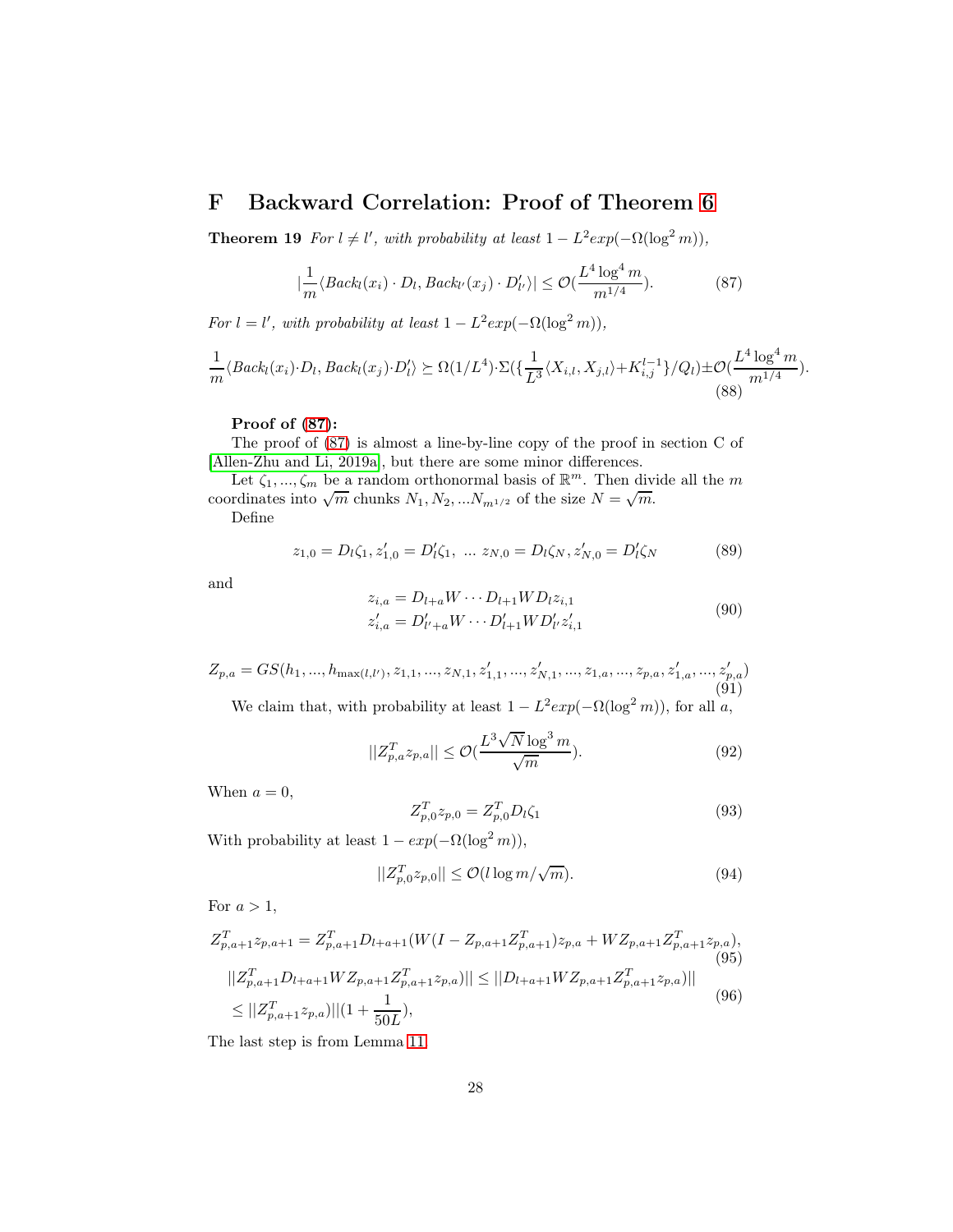$$
||Z_{p,a+1}^T D_{l+a+1} W(I - Z_{p,a+1} Z_{p,a+1}^T) z_{p,a}|| \le \mathcal{O}(\frac{(l+a)^3 \sqrt{N} \log^2 m}{\sqrt{m}}). \tag{97}
$$

is because  $W(I - Z_{p,a+1}Z_{p,a+1}^T)z_{p,a} \sim N(0, (2I/m) \cdot ||(I - Z_{p,a+1}Z_{p,a+1}^T)z_{p,a}||^2)$ . This claim follows that,

$$
\sum_{p \in [N]} \Xi_p = \sum_p B^T (I - Z_{p,a} Z_{p,a}^T) z_{p,a} \cdot B^T (I - Z_{p,a'} Z_{p,a'}^T) z_{p,a'}' \pm \mathcal{O}(m^{1/4} L^3 \log^4 m)
$$
\n(98)

In the case  $a \neq a'$ ,  $(I - Z_{p,a}Z_{p,a}^T)z_{p,a}$  and  $(I - Z_{p,a'}Z_{p,a'}^T)z_{p,a'}'$  are mutually orthogonal. With probability at least  $1 - exp(-\Omega(\log^2 m))$ ,

$$
|\sum_{p} B^{T} (I - Z_{p,a} Z_{p,a}^{T}) z_{p,a} \cdot B^{T} (I - Z_{p,a'} Z_{p,a'}^{T}) z_{p,a'}' | \leq \mathcal{O}(\log^{4} m)
$$
(99)

Thus

$$
\left|\frac{1}{m}\langle \text{Back}_l(x_i)\cdot D_l, \text{Back}_{l'}(x_j)\cdot D'_{l'}\rangle\right| \leq \mathcal{O}(\frac{L^3\log^4 m}{m^{1/4}}). \tag{100}
$$

There are  $\sqrt{m}$  chunks, thus with probability at least  $1-\sqrt{m}L^2 exp(-\Omega(\log^2 m))$  =  $1 - L^2 exp(-\Omega(\log^2 m))$ . [\(87\)](#page-27-1) follows.

Proof of [\(88\)](#page-27-2):

For any a, we have,

$$
z_{p,a+1} = D_{l+a+1}(W(I - Z_{p,a+1}Z_{p,a+1}^T)z_{p,a} + WZ_{p,a+1}Z_{p,a+1}^T z_{p,a})
$$
 (101)

Thus,

$$
||z_{p,a+1} - D_{l+a+1}W(I - Z_{p,a+1}Z_{p,a+1}^T)z_{p,a}|| \leq \mathcal{O}(\frac{L^3 \sqrt{N} \log^3 m}{\sqrt{m}})
$$
(102)

We know that  $\frac{1}{m} \langle \text{Back}_l(x_i) \cdot D_l, \text{Back}_l(x_j) \cdot D'_l \rangle = \sum_{i=1}^{m^{1/2}} \Theta_i$ , where

$$
\Theta_{i} = \sum_{p \in [N_{i}]} \Xi_{p} = \sum_{p} B^{T} (I - Z_{p,a} Z_{p,a}^{T}) D_{l+a} W (I - Z_{p,a} Z_{p,a}^{T}) ... D_{l+1} W (I - Z_{p,1} Z_{p,1}^{T}) z_{p,0}
$$
  
\n
$$
\cdot B^{T} (I - Z_{p,a} Z_{p,a}^{T}) D'_{l+a} W (I - Z_{p,a} Z_{p,a}^{T}) ... D'_{l+1} W (I - Z_{p,1} Z_{p,1}^{T}) z'_{p,0}
$$
  
\n
$$
\pm \mathcal{O}(m^{1/4} L^{3} \log^{4} m)
$$
\n(103)

Combine the facts :

• With probability at least  $1 - exp(-\Omega(\log^2 m))$ ,

$$
\sum_{p} B^{T} z_{p,a} \cdot B^{T} z'_{p,a} = \langle z_{p,a}, z'_{p,a} \rangle \pm \mathcal{O}(\frac{\sqrt{N} L^{2} \log^{2} m}{\sqrt{m}}). \tag{104}
$$

And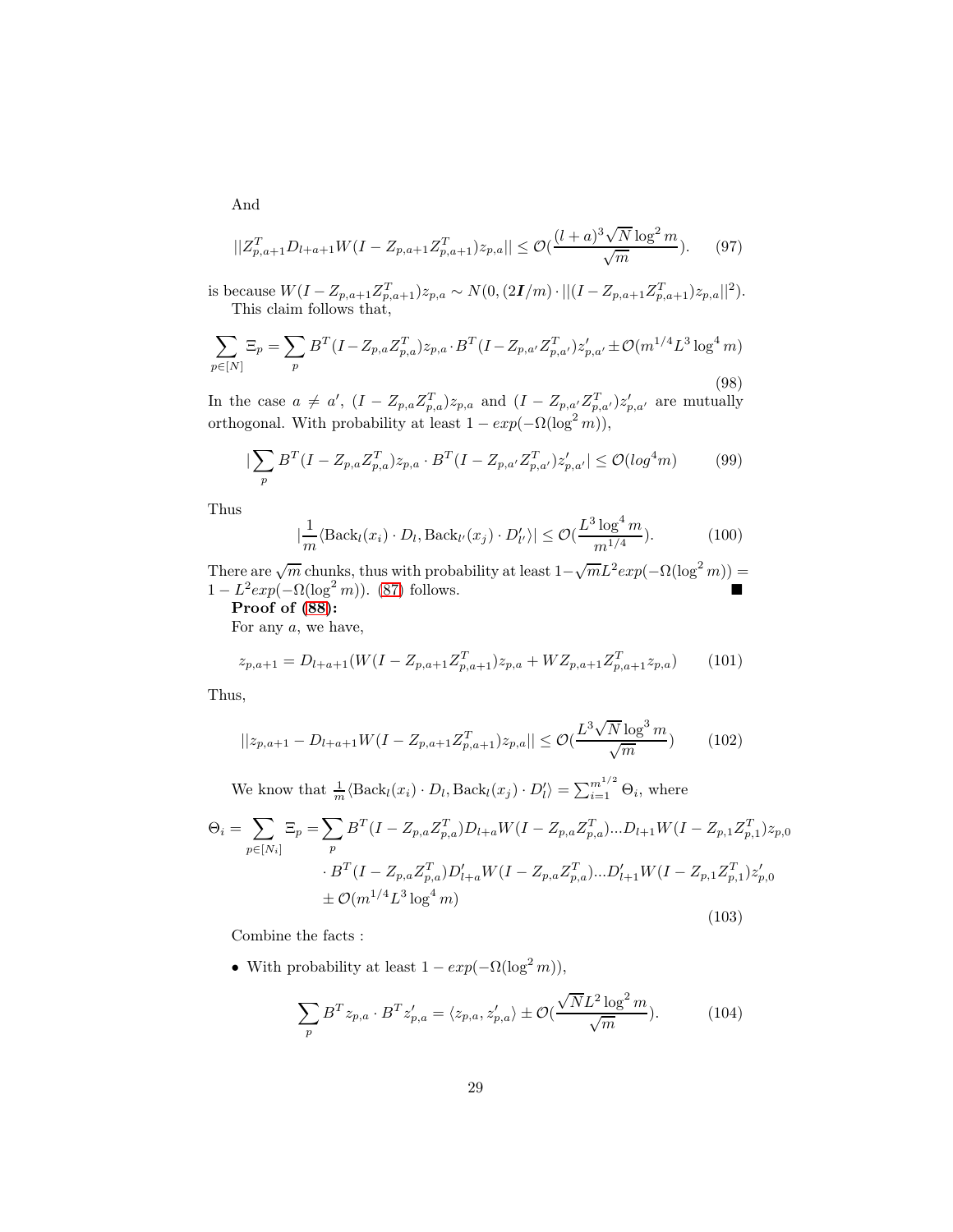• Let

•

$$
D_l = \phi(\boldsymbol{W}h_{l-1}(x_l) + \boldsymbol{A}X_l)
$$
  
\n
$$
\widetilde{D_l} = \phi(\boldsymbol{W}\widetilde{h}_{l-1}(x_l) + \boldsymbol{A}X_l)
$$
\n(105)

where h is  $h_l$  define by re-randomization in Lemma [17.](#page-24-1) Then  $|\langle D'_l, D_l \rangle - \langle D'_l, D'_l \rangle|$  $\langle \widetilde{D'_l}, \widetilde{D_l} \rangle \leq \mathcal{O}(\frac{L^2 \log^2 m}{m})$ 

$$
||Z_{p,a}^T z_{p,a}|| \le \mathcal{O}(\frac{L^3 \sqrt{N} \log^3 m}{\sqrt{m}}). \tag{106}
$$

and Claim [F.1.](#page-30-0) Let  $Q_l = \sqrt{(1 + \frac{1}{L^3} \sum_{k=1}^l ||X_k||^2) \cdot (1 + \frac{1}{L^3} \sum_{k=1}^l ||X'_k||^2)}$ . With probability at least  $1 - exp(-\Omega(\log^2 m))$ , we have

$$
\langle z_{p,a}, z'_{p,a} \rangle = \langle (I - Z_{p,a-1} Z_{p,a-1}^T) z_{p,a-1}, (I - Z_{p,a-1} Z_{p,a-1}^T) z'_{p,a-1} \rangle
$$
  
\n
$$
\cdot \Sigma(\{h_{l+a-1}^T h'_{l+a-1} + \frac{1}{L^3} X_{l+a}^T X_{l+a}\} / Q_{l+a}) \pm \mathcal{O}(\frac{L^3 \sqrt{N} \log^3 m}{\sqrt{m}}),
$$
  
\n
$$
= \langle (z_{p,a-1}, z'_{p,a-1}) \cdot \Sigma(\langle h_{l+a-1}, h'_{l+a-1} \rangle / Q_{l+a} + \frac{1}{L^3} \langle X_{l+a}, X'_{l+a} \rangle / Q_{l+a}) \pm \mathcal{O}(\frac{L^3 \sqrt{N} \log^3 m}{\sqrt{m}}),
$$
  
\n(107)

where

$$
\Sigma(x) = \frac{1}{2} + \frac{\arcsin(x)}{\pi} = \frac{\pi - \arccos(x)}{\pi}.
$$
\n(108)

In order to study the constant term in

$$
\Sigma(\langle h_{l+a-1}, h'_{l+a-1} \rangle / Q_{l+a} + \frac{1}{L^3} \langle X_{l+a}, X'_{l+a} \rangle / Q_{l+a}),
$$

we need to study $\langle h_{l+a-1}, h'_{l+a-1} \rangle$ .

The constant term in  $\langle h_{l+a-1}, h'_{l+a-1} \rangle / Q_{l+a}$  is the sequence (Lemma [18\)](#page-26-0):

$$
K_l = \Gamma(K_{l-1} \cdot Q_{l-1}/Q_l),
$$
  
\n
$$
\Gamma(x) = x + \frac{\sqrt{1 - x^2} - \arccos(x)x}{\pi}.
$$
\n(109)

Note that  $K_l > 0$  is convergent. Meanwhile, the sequence  $K'_l$ ,

$$
0 < K_1' < 1, \\
K_l' = \Gamma(K_{l-1}'),\n\tag{110}
$$

is also convergent [\[Huang et al., 2020\]](#page-15-11). We have  $\lim_{l\to\infty} K'_l = \lim_{l\to\infty} K_l = 1$ . The aim of us is to show  $\sum_{l=1}^{L} \sqrt{(1 - K_l)} \leq \mathcal{O}(\log L)$ .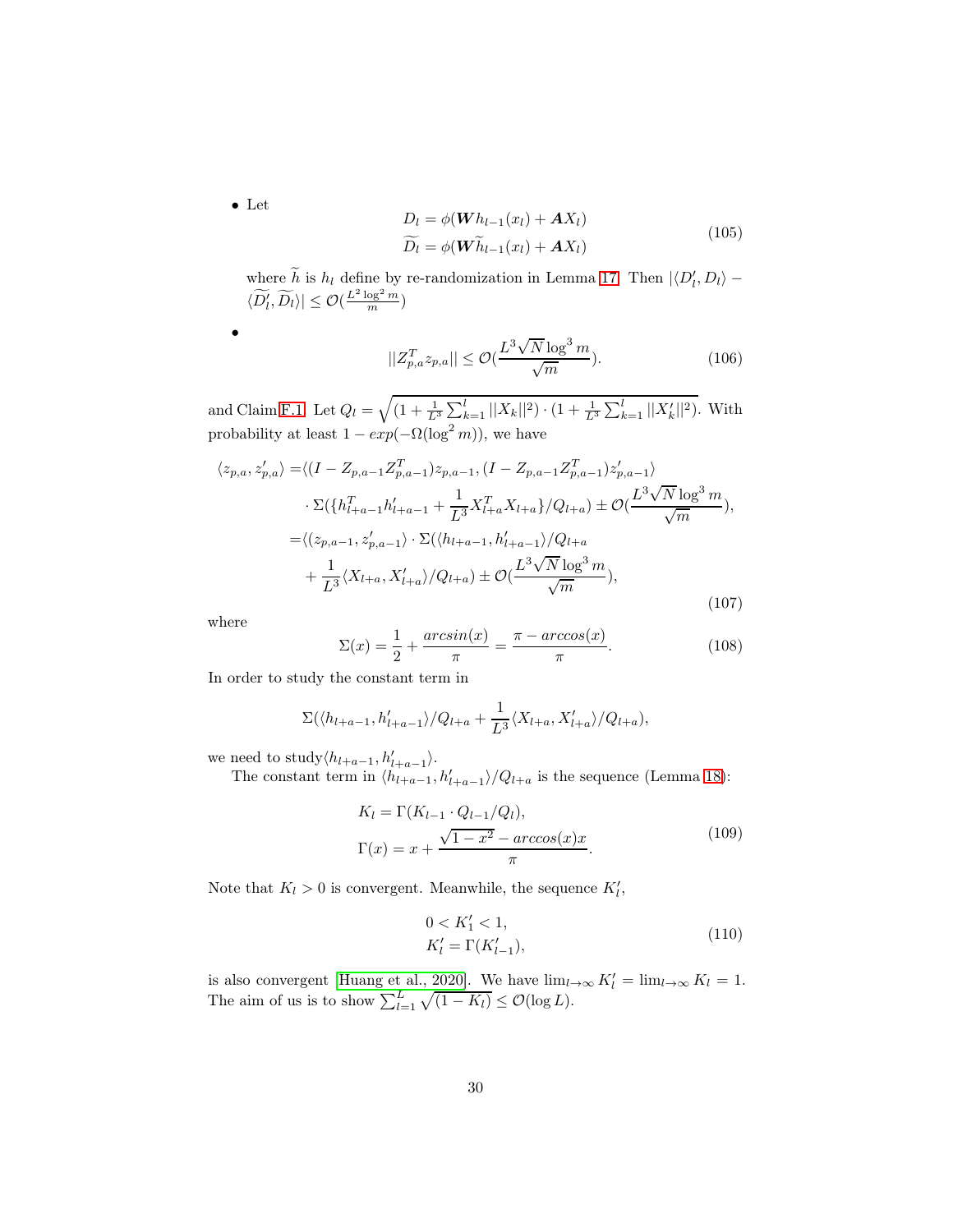Let  $e_l = 1 - K_l$ . Claim [F.3](#page-30-1) and [F.2](#page-30-2) below show that  $e_l \sim \frac{1}{l^2}$  and

The constant term in 
$$
\{\prod_{l=1}^{L} \Sigma(\langle h_{l-1}, h'_{l-1} \rangle / Q_l + \frac{1}{L^3} \langle X_l, X'_l \rangle / Q_l) \} \ge \Omega(1/L^b).
$$
\n(111)

<span id="page-30-0"></span>and in this case,  $b = 3 + \frac{\log^2 L}{L} \le 4$ . Then [\(88\)](#page-27-2) follows.

**Claim F.1** Let  $D$  and  $D'$  be diagonal matrix satisfying

$$
(D)_{k,k} = \mathbb{1}\{WY + AX > 0\},
$$
  
\n
$$
(D')_{k,k} = \mathbb{1}\{WY' + AX' > 0\}.
$$
\n(112)

If  $\langle Y, Z \rangle, \langle Y, Z' \rangle = 0$ ,

<span id="page-30-3"></span>
$$
\mathbb{E}_{\mathbf{W},\mathbf{A}}\langle D\mathbf{W}Z, D'\mathbf{W}Z'\rangle = Z^T Z' \cdot \mathbb{E}_{w \sim N(0,I_m),a \sim N(0,\frac{1}{L^3}I_d)}\langle \phi'([w,a]^T[Y,X]), \phi'([w,a]^T[Y',X'])
$$
  
=  $Z^T Z' \cdot \Sigma(\lbrace Y^T Y' + X^T X'\rbrace / (||Y|| \cdot ||Y'|| + ||X|| \cdot ||X'||))$  (113)

with  $\phi'(x) = \sqrt{2} \mathbb{1}\{x > 0\}.$ 

Proof of Claim [F.1:](#page-30-0)

In fact,

<span id="page-30-4"></span>
$$
\mathbb{E}_{\mathbf{W},\mathbf{A}}\langle DWZ, D'\mathbf{W}Z'\rangle = \langle Z', \nabla_{Y'}\langle Z, \nabla_{Y}\mathbb{E}_{w\sim N(0,I_m),a\sim N(0,\frac{1}{L^3}I_d)} \rangle
$$
  

$$
\langle \phi([w,a]^T[Y,X]), \phi([w,a]^T[Y',X']) \rangle \rangle.
$$
 (114)

<span id="page-30-2"></span>with  $\phi(x) = \sqrt{2} \max(0, x)$ . Then [\(113\)](#page-30-3) is clearly a corollary of [\(114\)](#page-30-4) and  $\langle Y, Z \rangle, \langle Y, Z' \rangle = 0.$ 

**Claim F.2** Supposing  $K_l \sim \cos[\pi(1 - (\frac{l}{l+1})^b)] + \xi_l$ ,  $\sum_{l=l_1}^{L} \sqrt{\xi_l} \leq \mathcal{O}(1)$ ,  $b > 0$ ,

$$
\prod_{l=1}^{L} \frac{\pi - \arccos(K_l)}{\pi} \ge \Omega(\exp(-b \log L)) \ge \Omega(L^{-b})
$$
\n(115)

Proof:We use the inequality,

$$
\prod_{l=1}^{L} (1 - \frac{b}{l} - \Omega(\sqrt{\xi_l})) \ge \Omega(\exp(-\sum_{l=1}^{L} \frac{b}{l} - \Omega(\sqrt{\xi_l}))).
$$
\n(116)

Meanwhile, for harmonic series,

$$
\sum_{l=1}^{L} \frac{b}{l} = b \log L + b\gamma + O(1/L^2)
$$
\n(117)

<span id="page-30-1"></span>where  $\gamma \approx 0.57721$  is the Euler-Mascheroni constant. Thus the claim follows.  $\blacksquare$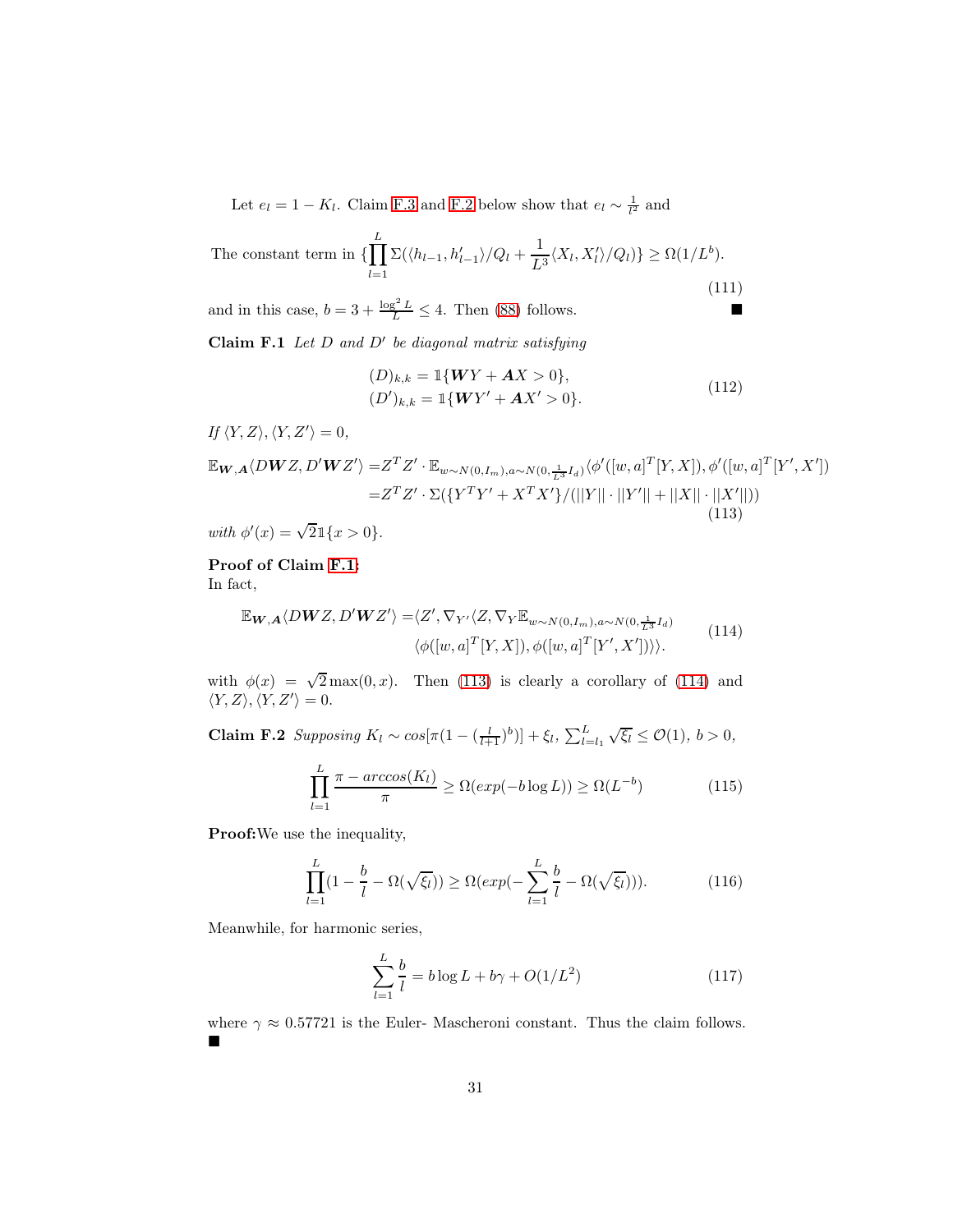Claim F.3 Let  $e_l$  satisfy

$$
e_{l} = \frac{Q_{l-1}}{Q_{l}} e_{l-1} + \frac{Q_{l} - Q_{l-1}}{Q_{l}}
$$
  

$$
-\frac{\sqrt{1 - (1 - \frac{Q_{l-1}}{Q_{l}} e_{l-1} - \frac{Q_{l} - Q_{l-1}}{Q_{l}})^{2}} - arccos(\frac{Q_{l-1}}{Q_{l}} e_{l-1} + \frac{Q_{l} - Q_{l-1}}{Q_{l}})(1 - \frac{Q_{l-1}}{Q_{l}} e_{l-1} - \frac{Q_{l} - Q_{l-1}}{Q_{l}})}{\pi}.
$$
  
For *l, l, large, enough, we have*  $e_{l} \leq 1 - \cos[\pi(1 - (l-3 + \frac{\log^{2} L}{\delta})] + \epsilon, and$  (118)

For l, L large enough, we have  $e_l \leq 1 - \cos[\pi(1 - (\frac{l}{l+1})^{3 + \frac{\log^2 L}{L}})] + \xi_l$  and  $\sum_{l=l_1}^{L} \sqrt{\xi_l} \leq \mathcal{O}(1).$ 

Before proving this claim, we cite the following lemma in the proof of Lemma 15 in [\[Huang et al., 2020\]](#page-15-11):

### Lemma 20 Let

<span id="page-31-0"></span>
$$
z_{l} = 1 - \cos[\pi(1 - (\frac{l}{l+1})^{3 + \frac{\log^{2} L}{L}})]. \tag{119}
$$
\n
$$
z_{l} \ge z_{l-1} - \frac{\sqrt{1 - (1 - z_{l-1})^{2} - \arccos(z_{l-1})(1 - z_{l-1})}}{\pi} + \frac{3\pi^{2} \log^{2} L}{l^{3} L} + \frac{20\pi^{2}}{2l^{4}} \tag{120}
$$

**Proof of Claim [F.3:](#page-30-1)** Firstly, note that from the assumption of  $||X_l||$ , we have

$$
\frac{Q_l - Q_{l-1}}{Q_l} \le \mathcal{O}(\frac{1}{L^3}).
$$

We will show there exits  $q_l = z_l + \xi_l$  such that

$$
q_{l} \geq \frac{Q_{l-1}}{Q_{l}} q_{l-1} + \frac{Q_{l} - Q_{l-1}}{Q_{l}} - \frac{\sqrt{1 - (1 - \frac{Q_{l-1}}{Q_{l}} q_{l-1} - \frac{Q_{l} - Q_{l-1}}{Q_{l}})^{2}} - arccos(\frac{Q_{l-1}}{Q_{l}} q_{l-1} + \frac{Q_{l} - Q_{l-1}}{Q_{l}})(1 - \frac{Q_{l-1}}{Q_{l}} q_{l-1} - \frac{Q_{l} - Q_{l-1}}{Q_{l}})}{\pi}
$$
\n(121)

.

Then  $e_l \leq q_l$ . The theorem follows. Let

$$
\frac{Q_l - Q_{l-1}}{Q_l} = \epsilon_l z_{l-1},
$$
\n
$$
q_{l-1} = (1 + \theta_l) z_{l-1},
$$
\n
$$
(1 + \theta_{l+1}) = \frac{Q_l - Q_{l-1}}{Q_l}(1 + \theta_l) + \epsilon_l,
$$
\n
$$
\theta_{l_0+1} = 0.
$$
\n(122)

Since  $z_l < 1, \theta_l > 0$ . And

$$
\frac{Q_{l-1}}{Q_l}q_{l-1} + \frac{Q_l - Q_{l-1}}{Q_l} = \left(\frac{Q_l - Q_{l-1}}{Q_l}(1 + \theta_l) + \epsilon_l\right)z_{l-1} = (1 + \theta_{l+1})z_{l-1}.
$$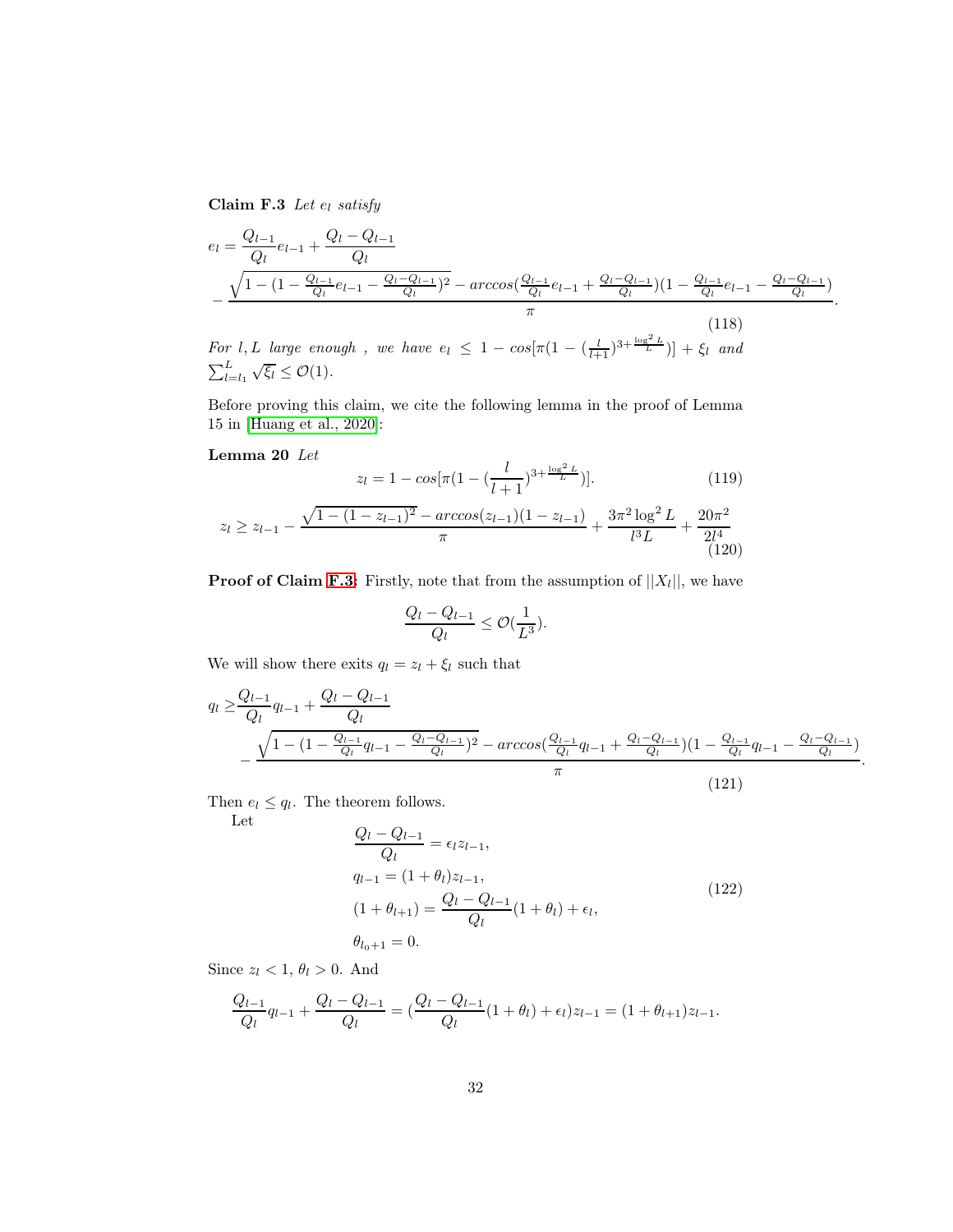Using Lemma [20,](#page-31-0) since  $\frac{\sqrt{1-z^2}-\arccos(z)(1-z)}{\pi} \sim O(z^{3/2})$ , we claim that

$$
(1 + \theta_{l+1})z_l \ge (1 + \theta_{l+1})z_{l-1}
$$
  
 
$$
- \frac{\sqrt{1 - (1 - (1 + \theta_l)z_{l-1})^2} - \arccos((1 + \theta_l)z_{l-1})(1 - (1 + \theta_l)z_{l-1})}{\pi}
$$
  
(123)

This is because  $\theta_l > 0$ ,  $(1 + \theta_l)^{3/2} \ge (1 + \theta_{l+1})$ . Then we have

$$
-\frac{\sqrt{1 - (1 - \frac{Q_{l-1}}{Q_l}q_{l-1} - \frac{Q_l - Q_{l-1}}{Q_l})^2} - arccos(\frac{Q_{l-1}}{Q_l}q_{l-1} + \frac{Q_l - Q_{l-1}}{Q_l})(1 - \frac{Q_{l-1}}{Q_l}q_{l-1} - \frac{Q_l - Q_{l-1}}{Q_l})}{\pi}
$$
  
 
$$
\leq (1 + \theta_{l+1})(z_l - z_{l-1}).
$$
 (124)

Therefore,

$$
\frac{Q_{l-1}}{Q_l}q_{l-1} + \frac{Q_l - Q_{l-1}}{Q_l} - \frac{Q_{l-1}}{Q_l}q_{l-1} - \frac{Q_l - Q_{l-1}}{Q_l}\gamma - arccos(\frac{Q_{l-1}}{Q_l}q_{l-1} + \frac{Q_l - Q_{l-1}}{Q_l})(1 - \frac{Q_{l-1}}{Q_l}q_{l-1} - \frac{Q_l - Q_{l-1}}{Q_l})\pi
$$
\n
$$
\leq [\frac{Q_l - Q_{l-1}}{Q_l}](1 + \theta_l)z_{l-1} + \epsilon_l z_{l-1} + (1 + \theta_{l+1})z_l - (1 + \theta_{l+1})z_{l-1}
$$
\n
$$
= [\frac{Q_l - Q_{l-1}}{Q_l}(1 + \theta_l) + \epsilon_l - (1 + \theta_{l+1})]z_{l-1} + [1 + \theta_{l+1}]z_l
$$
\n
$$
= [1 + \theta_{l+1}]z_l
$$
\n
$$
= q_l.
$$
\n(125)

Since

$$
(1 + \theta_{l+1}) = \frac{Q_l - Q_{l-1}}{Q_l}(1 + \theta_l) + \epsilon_l,
$$
\n(126)

we can write

$$
(1 + \theta_{l+1}) = 1 + \sum_{l'=l_0}^{l} \prod_{j=l'}^{l} \frac{Q_j - Q_{j-1}}{Q_j} \epsilon_{l'}.
$$
 (127)

Then

$$
(1 + \theta_{l+1}) \le 1 + \mathcal{O}(\sum_{l'=l_0}^{l} \epsilon_{l'})
$$
\n(128)

$$
q_{l} = (1 + \theta_{l+1})z_{l} \le z_{l} + \mathcal{O}(\sum_{l'=l_{0}}^{l} \epsilon_{l'} z_{l})
$$
  
\n
$$
\le z_{l} + \mathcal{O}(\sum_{l'=l_{0}}^{l} \frac{Q_{l'} - Q_{l'-1}}{Q_{l'}} \frac{(l')^{2}}{l^{2}})
$$
  
\n
$$
\le z_{l} + \mathcal{O}(\frac{l}{L^{3}})
$$
\n(129)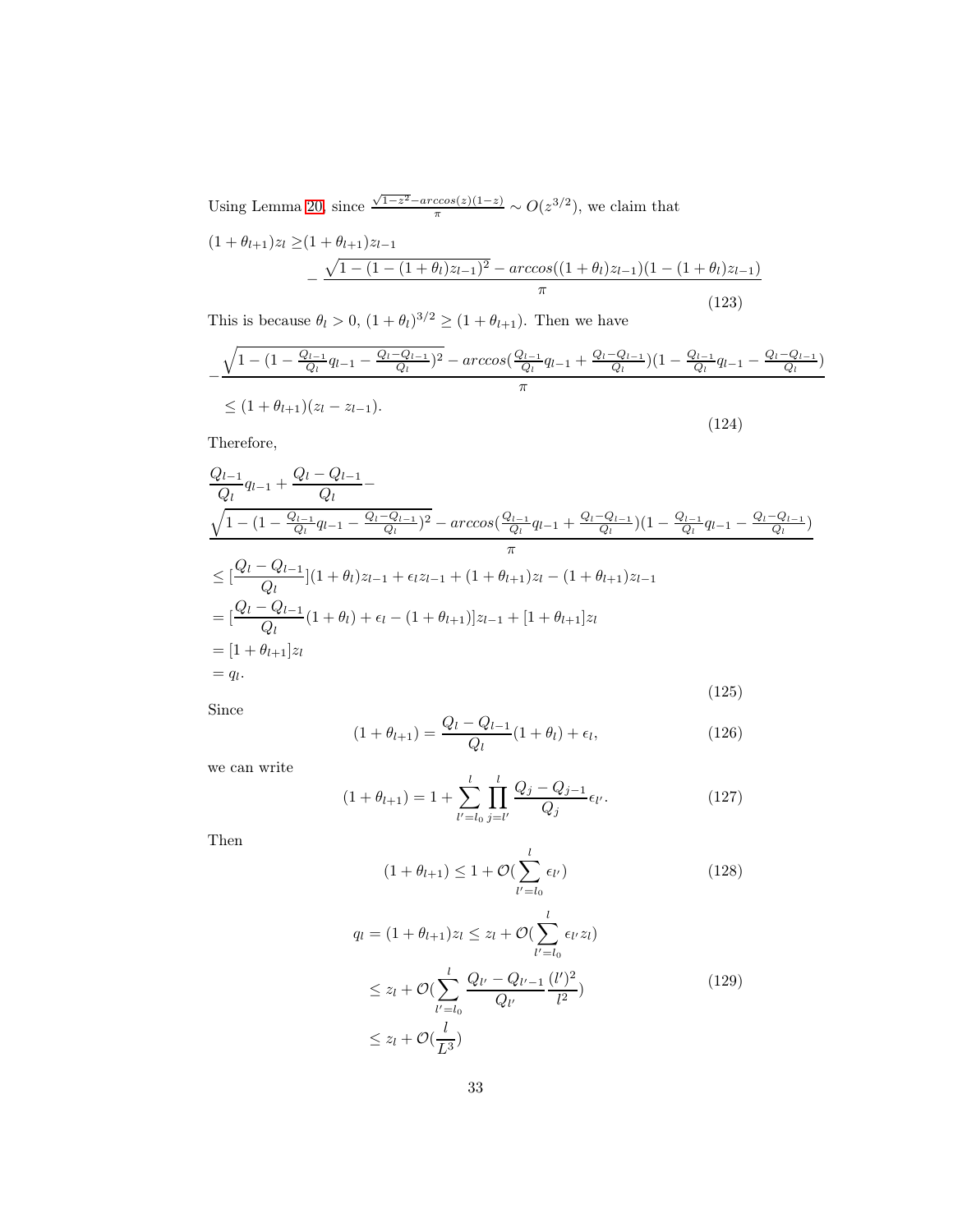Since

$$
\sum_{l=1}^{L} \sqrt{\frac{l}{L^3}} \le \mathcal{O}(1),\tag{130}
$$

the theorem follows.  $\blacksquare$ 

# G Complexity of Functions: Proof of Theorem [4.](#page-7-3)

<span id="page-33-0"></span>In this section, we give the detailed proof of Theorem [4.](#page-7-3)

### Lemma 21 Let

$$
\Sigma(x) = \frac{1}{2} + \frac{\arcsin(x)}{\pi}.
$$
\n(131)

 $If ||Z_i||, ||Z_j|| \leq \mathcal{O}(1), \ \mu > 1,$ 

$$
\Sigma(\{\mu + \frac{1}{L^3}Z_i^T Z_j\}/Q_l) \succeq \Omega(\frac{1}{L^3}) \cdot (\frac{1}{\mathcal{O}(L)})^k \cdot \frac{1}{k^2} (Z_i^T Z_j)^k / (||Z_i|| \cdot Z_j||)^k \tag{132}
$$

**Proof:** From the Taylor formula, for all  $p \in \mathbb{N}$ ,

$$
\Sigma(Z_i^T Z_j) \succeq \sum_{p=1}^{\infty} \frac{(Z_i^T Z_j)^{2p-1}}{2\pi (2p-1)^2}.
$$
 (133)

And

$$
\Sigma\left( [\mu + \frac{1}{L^3} Z_i^T Z_j] / Q_l \right) \succeq \sum_{p=1}^{\infty} \frac{(\mu + \frac{1}{L^3} Z_i^T Z_j)^{2p-1}}{2\pi (2p-1)^2 \cdot Q_l^{2p-1}}.
$$
 (134)

For any  $k \in \mathbb{N}$ , the coefficient of  $[Z_i^T Z_j/L^3]^k / \text{ in } \Sigma([\mu_0 + \frac{1}{L^3} Z_i^T Z_j]/Q_l)$  will be larger than  $\frac{a_k}{Q_l^k}$  with

$$
a_k = \sum_{2p-1>k}^{\infty} \frac{1}{2\pi(2p-1)^2} \cdot \left(\frac{\mu}{Q_l}\right)^{2p-1-k} \cdot \frac{2p-1 \cdot (2p-2) \cdot \ldots \cdot (2p-k)}{k!} \tag{135}
$$

Consider

$$
b_k = \sum_{2p-1>k}^{\infty} \left(\frac{\mu}{Q_l}\right)^{(2p-1-k-2)} \cdot \frac{2p-1 \cdot (2p-2) \cdot \ldots \cdot (2p-k+2))}{k!} \tag{136}
$$

 $b_k = \Omega\left(\left(\frac{\mu}{Q_l}\right)^2\right) \cdot a_k$ . Let

$$
f(x) = \frac{1}{1 - x^2}.\tag{137}
$$

Then

$$
b_k \ge \Omega(|f^{(k-2)}(\frac{\mu}{Q_l})| \cdot \frac{1}{k!}
$$
  
=  $\frac{(k-2)!}{2 \cdot k!} [\frac{1}{(1 - \frac{\mu}{Q_l})^{k-1}} + \frac{(-1)^{k-2}}{(1 + \frac{\mu}{Q_l})^{k-1}}$   
 $\ge \Omega(\frac{1}{(k-2) \cdot (k-3)} \cdot \frac{Q_l^{k-1}}{(Q_l - \mu)^{k-1}})$  (138)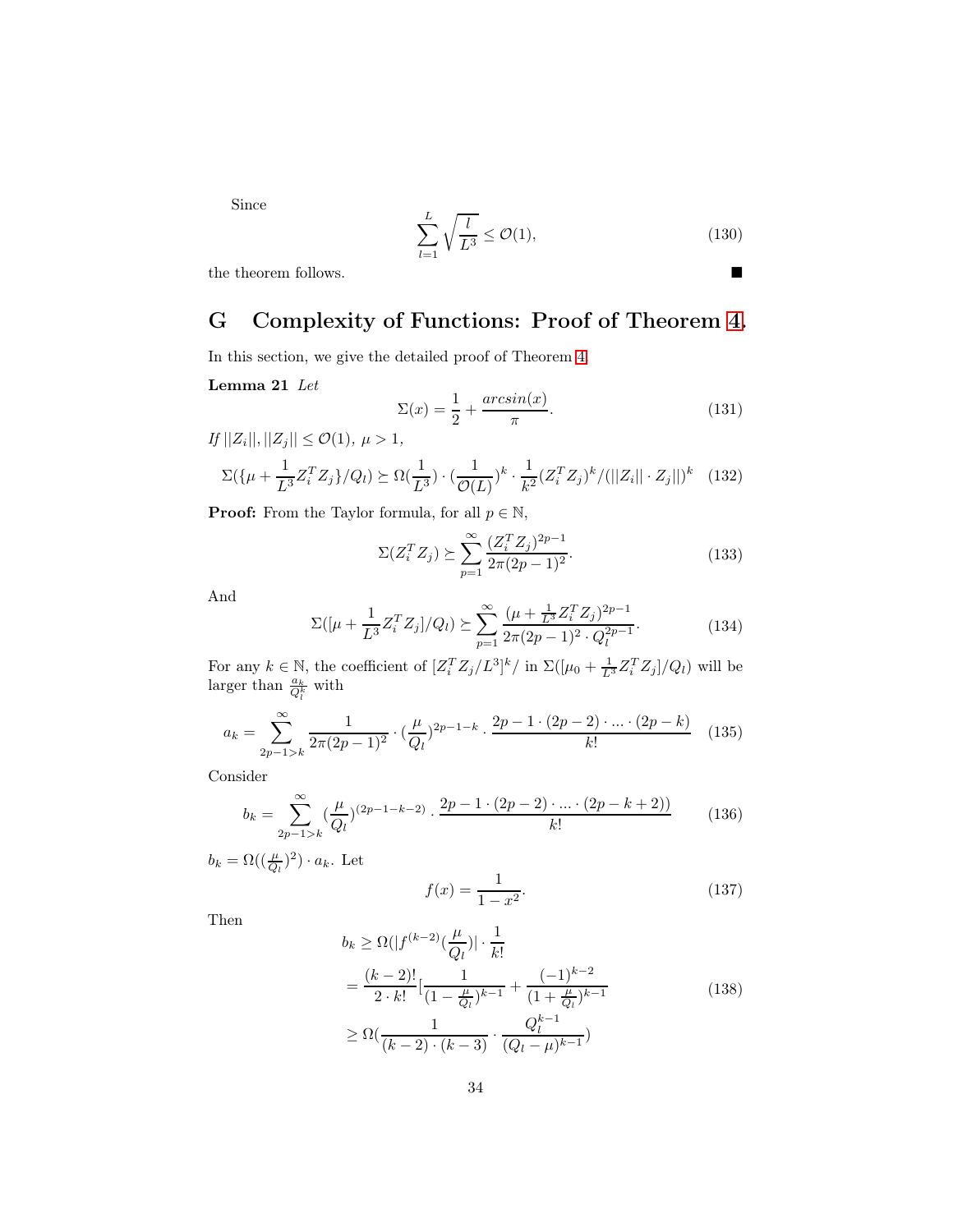Thus the coefficient of  $(Z_i^T Z_j/L^3)^k$  in  $\Sigma([{\mu_0} + Z_i^T Z_j]/Q_l)$  will be larger than

$$
\Omega\left(\frac{1}{(k-2)\cdot(k-3)}\cdot\frac{Q_l^{-1}}{(Q_l-\mu)^{k-1}}\frac{Q_l^2}{\mu^2}\right) \ge \Omega(Q_l-\mu)\cdot\frac{1}{(Q_l-\mu)^{k}\cdot k^2}.
$$

Since

$$
0 < C_1 \le ||X_{l,i}||^2, ||X_{l,j}||^2 \le C_2,
$$
\n
$$
||Z_i||^2 / \sum_{l=1}^L ||X_{i,l}||^2 \sim \frac{1}{L},
$$
\n
$$
||Z_j||^2 / \sum_{l=1}^L ||X_{j,l}||^2 \sim \frac{1}{L}.
$$
\n
$$
(139)
$$

and

$$
Q_l = \sqrt{\left(1 + \frac{1}{L^3} \sum_{k=1}^l ||X_{i,k}||^2\right) \cdot \left(1 + \frac{1}{L^3} \sum_{k=1}^l ||X_{j,k}||^2\right)}. \tag{140}
$$

We have

$$
\Sigma(\{\mu + \frac{1}{L^3}Z_i^T Z_j\}/Q_l) \succeq \Omega(\frac{1}{L^3}) \cdot (\frac{1}{\mathcal{O}(L)})^k \cdot \frac{1}{k^2} (Z_i^T Z_j)^k / (||Z_i|| \cdot ||Z_j||)^k. \tag{141}
$$

The claim follows. Using this lemma, note that we can write  $\left[K_{i,j}^{l-1} + \frac{1}{L^3} X_{i,l}^T X_{j,l}\right]/Q_l = \frac{\mu + \frac{1}{L^3} X_{i,l}^T X_{j,l} + T_{i,j}}{Q_l}$ with  $T_{i,j} \geq 0$  where  $\mu = 1$  is the constant term in  $K_{i,j}^{l-1}$  and

<span id="page-34-1"></span>
$$
[K_{i,j}^{l-1} + \frac{1}{L^3} X_{i,l}^T X_{j,l} + T_{i,j}] / Q_l \succeq \frac{\mu + \frac{1}{L^3} X_{i,l}^T X_{j,l}}{Q_l}.
$$

We have the following lemma:

**Lemma 22** Under the condition of Lemma [18,](#page-26-0) for any  $k \in \mathbb{N}$ ,

$$
\Sigma(\{K_{i,j}^l + \frac{1}{L^3} X_{i,l}^T X_{j,l}\}/Q_l) \succeq \Omega(\frac{1}{L^3}) \cdot (\frac{1}{\mathcal{O}(L)})^k \cdot \frac{1}{k^2} (X_{i,l}^T X_{j,l})^k / (||X_{i,l}|| \cdot X_{j,l}||)^k.
$$
\n(142)

Now we can prove Theorem [4.](#page-7-3)

**Theorem 23** Assume there is  $\delta \in [0, e^{-1}]$ . Let n samples in  $\mathcal{D}$  be  $\{x_i, y_i\}_{i=1}^n$ .  $\widetilde{y} = [F^*(x_1), F^*(x_2), ... F^*(x_n)]^T$ .  $F^*$  is a function belonging to the concept class [\(9\)](#page-4-1) or [\(11\)](#page-4-2) such that  $y_i \cdot F^*(x_i) \geq 1$  for all i. There exits matrix  $H^{\infty}$  satisfying:

<span id="page-34-0"></span>
$$
\boldsymbol{H} + \boldsymbol{\epsilon}^T \boldsymbol{\epsilon} \succeq \boldsymbol{H}^{\infty} \ \text{with} \ ||\boldsymbol{\epsilon}||_F \leq 0.01/\mathcal{O}(\mathscr{C}^*) \tag{143}
$$

and

$$
\sqrt{\widetilde{y}^T(\boldsymbol{H}^{\infty})^{-1}\widetilde{y}} \le \mathcal{O}(\mathscr{C}^*). \tag{144}
$$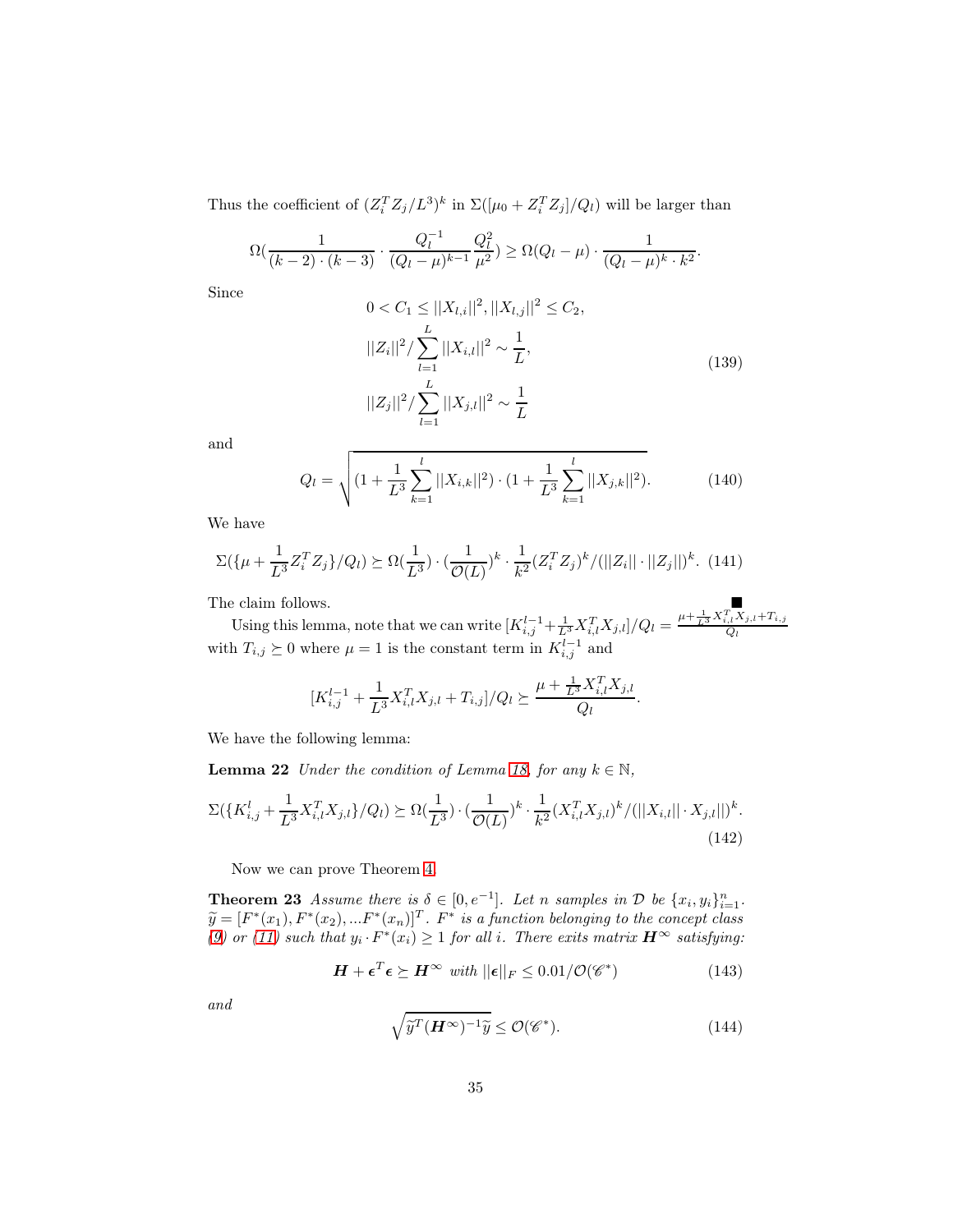### Proof:

Firstly, using the forward and backward correlation Theorem [5](#page-8-4) and Theorem [6,](#page-8-1)

$$
\frac{1}{m}\langle \text{Back}_l(x_i)\cdot D_l, \text{Back}_l(x_j)\cdot D_l'\rangle \succeq \frac{1}{\mathcal{O}(L^4)}\Sigma(\{\frac{1}{L^3}\langle X_{i,l}, X_{j,l}\rangle + K_{i,j}^{l-1}\}/Q_l) \pm \mathcal{O}(\frac{L^4\log^4 m}{m^{1/4}}) \tag{145}
$$

and

$$
\left|\frac{1}{m}\langle \text{Back}_l(x_i)\cdot D_l, \text{Back}_{l'}(x_j)\cdot D'_{l'}\rangle\right| \leq \mathcal{O}(\frac{L^4\log^4 m}{m^{1/4}}). \tag{146}
$$

for  $l \neq l'$ .

Thus

$$
H_{i,j} = \frac{1}{m} \langle \nabla f(\boldsymbol{W}, x_i), \nabla f(\boldsymbol{W}, x_j) \rangle = \sum_{l=1}^{L} \frac{1}{m} \langle \operatorname{Back}_{l}^{T} D_l \cdot h_l^{T}(x_i), \operatorname{Back}_{l}^{T} D_l \cdot h_l^{T}(x_j) \rangle
$$

$$
\pm \mathcal{O}(\frac{L^6 \log^4 m}{m^{1/4}})
$$
(147)

The closure of multiplication Proposition [2.2](#page-5-2) for positive definite function concludes there exits semi-positive define matrix  $M$ 

$$
H_{i,j} + M_{i,j} \succeq \frac{1}{\mathcal{O}(L^4)} \Sigma(\{\frac{1}{L^3} \langle X_{i,l}, X_{j,l} \rangle + K_{i,j}^{l-1} \} / Q_l). \tag{148}
$$

with  $M_{i,j} \leq \mathcal{O}(\frac{L^6 \log^2 m}{m^{1/4}})$ . Then  $||M||_F \leq n^2 \frac{L^6 \log^2 m}{m^{1/4}}$  $\frac{\log^2 m}{m^{1/4}}$ . **M** is semi-positive define, therefore there exits  $\epsilon^T \epsilon = M$ ,  $||\epsilon||_F \leq 0.01/\mathscr{C}^*$  by SVD and reshaping since  $m > poly(n, \mathscr{C}^*)$ . Meanwhile let

$$
\mathbf{G} = m^{-1/2} \cdot (vec[\nabla f(\mathbf{W}^0, x_1)], vec[\nabla f(\mathbf{W}^0, x_2)], \dots vec[\nabla f(\mathbf{W}^0, x_n)]) \in \mathbb{R}^{m^2 \times n}.
$$

Since  $m^2 \gg n$ , we can set  $\epsilon$  satisfying  $\epsilon^T G = 0$  without changing  $\epsilon^T \epsilon$ .

For a function  $\psi(\beta_{l,r}^T X_l/||X_l||) = \sum_{p=1}^{\infty} c_p(\beta_{l,r}^T X_l/||X_l||)^p$  with  $||\beta_{l,r}|| \leq 1$ , let

$$
y_p = [c_p(\beta_{l,r}^T X_{1,l} / ||X_{1,l}|)^p, ... c_p(\beta_{l,r}^T X_{n,l} / ||X_{n,l}||)^p] \in \mathbb{R}^n.
$$
 (149)

Using Proposition [2.4,](#page-5-1) if  $H_{i,j}^{\infty} \succeq \xi_p(X_{l,i}^T X_{l,j}/(||X_{l,i}|| \cdot ||X_{l,j}||))^p$ ,

$$
y_p^T(\boldsymbol{H}^{\infty})^{-1}y_p \leq \frac{c_p^2 ||\beta_{l,r}^T||^{2p}}{\xi_p}.
$$

In our case, from Lemma [22,](#page-34-1)

$$
\xi_p = \Omega\left(\frac{1}{L^4}\right) \cdot \Omega\left(\frac{1}{L^3}\right) \cdot \left(\frac{1}{\mathcal{O}(L)}\right)^p \cdot \frac{1}{p^2}
$$
\n(150)

Note that

$$
y \stackrel{\text{def}}{=} \sum_{p=1}^{\infty} y_p = [\psi(\beta_{l,r}^T X_{1,l}/||X_{1,l}||),...\psi(\beta_{l,r}^T X_{n,l}/||X_{n,l}||)] \in \mathbb{R}^n.
$$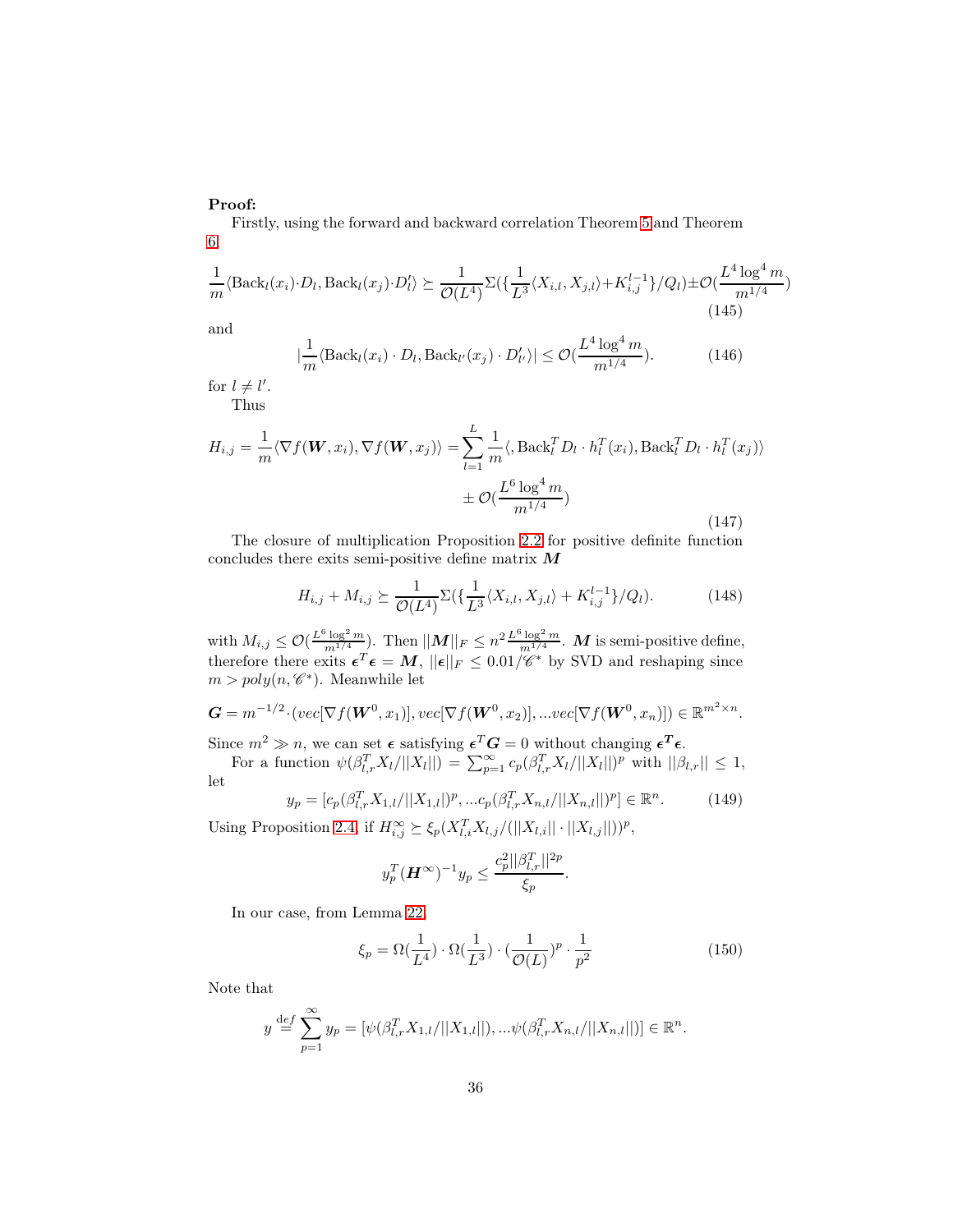We have

$$
\sqrt{y^T(\boldsymbol{H}^{\infty})^{-1}y} \le \sum_p \sqrt{y_p^T(\boldsymbol{H}^{\infty})^{-1}y_p} \le \sum_{p=1}^{\infty} \frac{c_p ||\beta_{l,r}^T||^p}{\xi_p}.
$$
 (151)

In our case ,

$$
\frac{1}{\sqrt{\xi_p}} \le O(L^{3.5}) \cdot (\mathcal{O}(\sqrt{L}))^p \cdot p. \tag{152}
$$

We have

<span id="page-36-0"></span>
$$
\sqrt{\widetilde{y}^T(\boldsymbol{H}^{\infty})^{-1}\widetilde{y}} \le \mathcal{O}(\mathscr{C}^*)
$$
\n(153)

for Additive Concept Class [\(9\)](#page-4-1).

For N-variables Concept Class [\(11\)](#page-4-2)

$$
F^*(x) = \sum_{r} \psi_r(\langle \beta_r, [X_{l_1}, ..., X_{l_N}]\rangle / \sqrt{N} \max ||X_{l_n}||).
$$

We rewrite it as

$$
F^*(x) = \sum_{r} \psi_r(\langle \beta_r, [X_{l_{max}}, ..., X_{l_{max}-N'}] \rangle / \sqrt{N} \max ||X_{l_n}||
$$

$$
l_{max} = \max(l_1, ..., l_N), N' = \max(l_1, ..., l_N) - \min(l_1, ..., l_N).
$$

Finally we prove that  $\sqrt{\widetilde{y}^T (H^{\infty})^{-1} \widetilde{y}} \leq \mathcal{O}(L^4 \sum_r \mathscr{C}_N(\psi_r, \mathcal{O}(\sqrt{L})).$ Based on the structure of  $H^{\infty}$ , we have

$$
H_{i,j}^{\infty} \succeq \frac{1}{\mathcal{O}(L^4)} \cdot \Sigma(\lbrace K_{i,j}^{l_1} + \frac{1}{L^3} X_{i,l_1}^T X_{j,l_1} \rbrace / Q_{l_1}) \cdot ... \cdot \Sigma(\lbrace K_{i,j}^{l_N} + \frac{1}{L^3} X_{i,l_N}^T X_{j,l_N} \rbrace / Q_{l_N}).
$$

Then we have the follow claim

Claim G.1 For any N terms  $X_{i,r_1}^T X_{j,r_1}, X_{i,r_2}^T X_{j,r_2} \dots, X_{i,r_N}^T X_{j,r_N}, r_{max} = \max(r_1, ... r_N),$ we have

$$
H_{i,j}^{\infty} \succeq \frac{1}{C_1^N L^4 \cdot L^{2N} \cdot C_{N,p} \cdot (p/N)^{2N}}
$$
  
\n
$$
\cdot (X_{i,r_1}^T X_{j,r_1}/||X_{i,r_1}|| \cdot ||X_{j,r_1}|| + X_{i,r_2}^T X_{j,r_2}/||X_{i,r_2}|| \cdot ||X_{j,r_2}||... + X_{i,r_N}^T X_{j,r_N}/||X_{i,r_N}|| \cdot ||X_{j,r_N}||)^p
$$
  
\n
$$
\succeq \frac{1}{C_1^N L^4 \cdot L^{2N} \cdot C_{N,p} \cdot (p/N)^{2N}}
$$
  
\n
$$
\cdot (X_{i,r_1}^T X_{j,r_1} + X_{i,r_2}^T X_{j,r_2} ... + X_{i,r_N}^T X_{j,r_N})^p / (N \cdot \max_n(||X_{i,r_n}||) \cdot \max_n (||X_{j,r_n}||))^p
$$
  
\n(154)

where  $C_1$  is a large constant.

which can be deduced from the following facts:

(a) For 
$$
k \in \mathbb{N}
$$
,  $\Sigma(\lbrace K_{i,j}^l + \frac{1}{L^3} X_{i,l}^T X_{j,l} \rbrace / Q_l) \succeq \Omega(\frac{1}{L^3}) \cdot (\frac{1}{\mathcal{O}(L)})^k \cdot \frac{1}{k^2} (X_{i,l}^T X_{j,l})^k / (||X_{i,l}|| \cdot X_{j,l}||)^k$ .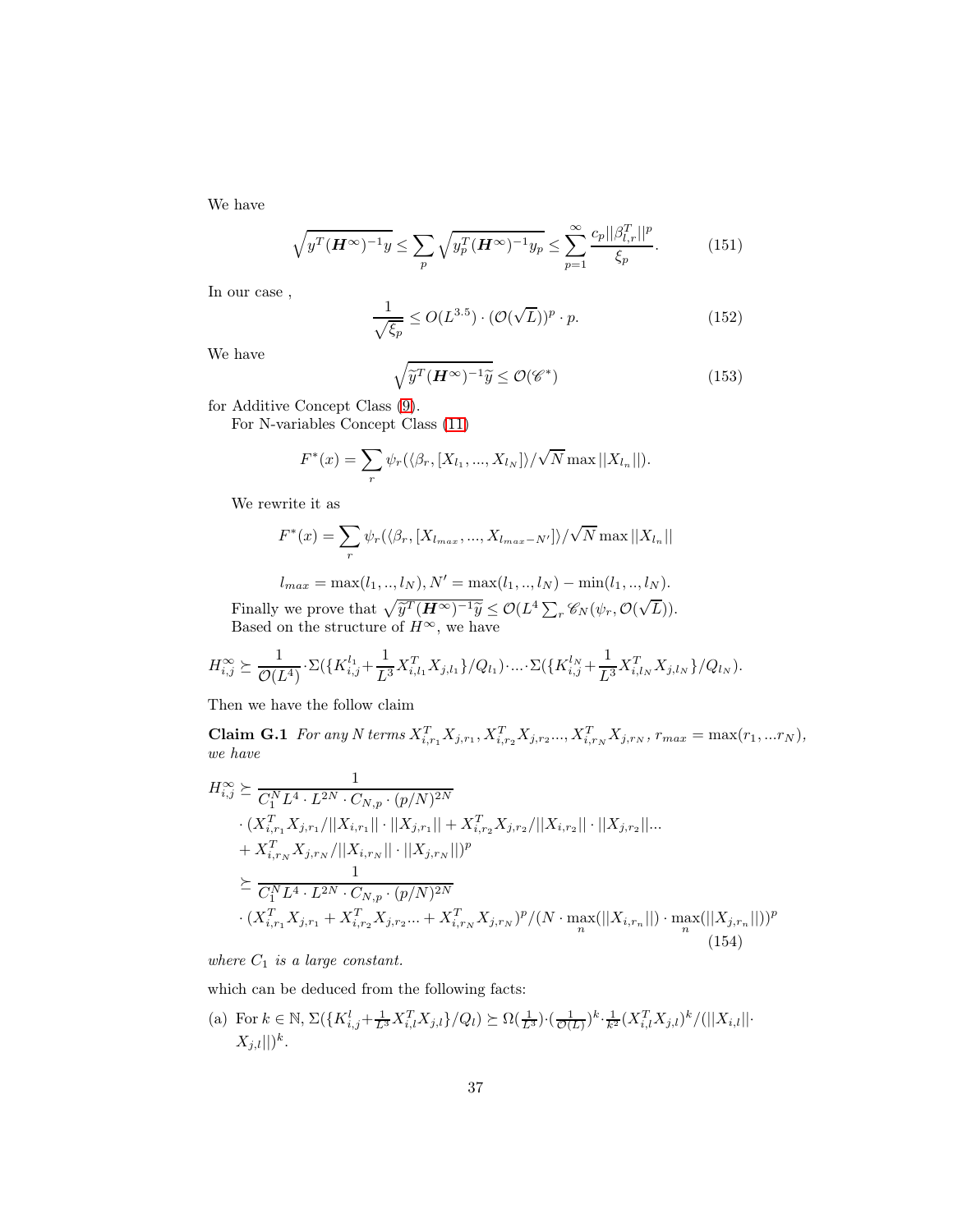- (b) For any *n* integers  $n_1, n_2, \ldots n_N$ , with  $n_1+n_2+\ldots+n_N = p$ ,  $C_{N,p} \ge \frac{p!}{n_1! n_2! \ldots n_N!}$  and the largest coefficient of monomial in  $(x_1+x_2+\ldots+x_N)^{2p-1}$  is less than  $C_{N,p}.$
- (c) For any *n* integers  $n_1, n_2, ... n_N$ , with  $n_1 + n_2 + ... + n_N = p$ ,  $(p/N)^{2N} \ge$  $n_1^2 \cdot ... \cdot n_N^2$ ).

(b) and (c) are trivial. (a) is from Lemma [22.](#page-34-1)

Combing these results, polynomial theorem and using a similar argument as  $(153)$ , we have

$$
\sqrt{\widetilde{y}^T(\boldsymbol{H}^{\infty})^{-1}\widetilde{y}} \le L^2 \mathcal{O}(1+\sum_{p=1}^{\infty} L^{1.5N} C_1^N \cdot \sqrt{C_{N,p}} \cdot (p/N)^N (\mathcal{O}(\sqrt{L}))^p \cdot |c_p|.
$$

Thus  $\sqrt{\tilde{y}^T (\boldsymbol{H}^{\infty})^{-1} \tilde{y}} \leq \mathcal{O}(L^2 \sum_r \mathscr{C}_N(\psi_r, 1)).$ Finally we prove

$$
\sqrt{\widetilde{y}^T(\boldsymbol{H}^{\infty})^{-1}\widetilde{y}} \leq \mathcal{O}(L^3 \sum_r \mathscr{C}(\psi_r, 2^{l_0} \mathcal{O}(\sqrt{L}))).
$$

Consider

$$
K_{i,j}^{1} = Q_{l} \cdot \sum_{r=0}^{\infty} \mu_{r}^{2} (1 + \frac{1}{L^{3}} X_{i,1}^{T} X_{j,1} / Q_{l})^{r},
$$
  
\n
$$
K_{i,j}^{l} = Q_{l} \sum_{r=0}^{\infty} \mu_{r}^{2} (\{\frac{1}{L^{3}} X_{i,l}^{T} X_{j,l} + K_{i,j}^{l-1}\} / Q_{l})^{r}.
$$
\n(155)

with  $\mu_r = \frac{1}{\sqrt{2}}$  $\frac{1}{2\pi} \int_0^\infty \sqrt{2x} h_r(x) e^{-\frac{x^2}{2}} dx$ ,  $h_r(x) = \frac{1}{\sqrt{n}}$  $\frac{1}{r!}(-1)^re^{\frac{x^2}{2}}\frac{d^r}{dx^r}e^{-\frac{x^2}{2}}$ . We can rewrite this equation as:

$$
\overline{K}_1 = \sum_{r=0}^{\infty} \mu_r^2 (1 + \frac{1}{L^3} X_{i,1}^T X_{j,1} / Q_1)^r = \Gamma \left( \left[ 1 + \frac{1}{L^3} X_{i,1}^T X_{j,1} \right] / Q_1 \right),
$$
\n
$$
\overline{K}_l = \Gamma \left( \overline{K}_{l-1} \cdot Q_{l-1} / Q_l \right),
$$
\n
$$
\Gamma(x) = x + \frac{\sqrt{1 - x^2} - \arccos(x)x}{\pi}.
$$
\n(156)

and

$$
K_{i,j}^{l} = \overline{K}_{l} \cdot Q_{l}
$$
  
=  $Q_{l} \cdot \underbrace{\Gamma \frac{Q_{l-1}}{Q_{l}} \circ ... \circ \Gamma \{\frac{1}{Q_{1}} \cdot (1 + \frac{1}{L^{3}} X_{i,1}^{T} X_{j,1})\}}_{l \text{ times}}$ . (157)

Using the fact

$$
Q_l \cdot \prod_{k=k_0}^{l} \frac{Q_{l-1}}{Q_l} = Q_{k_0-1},\tag{158}
$$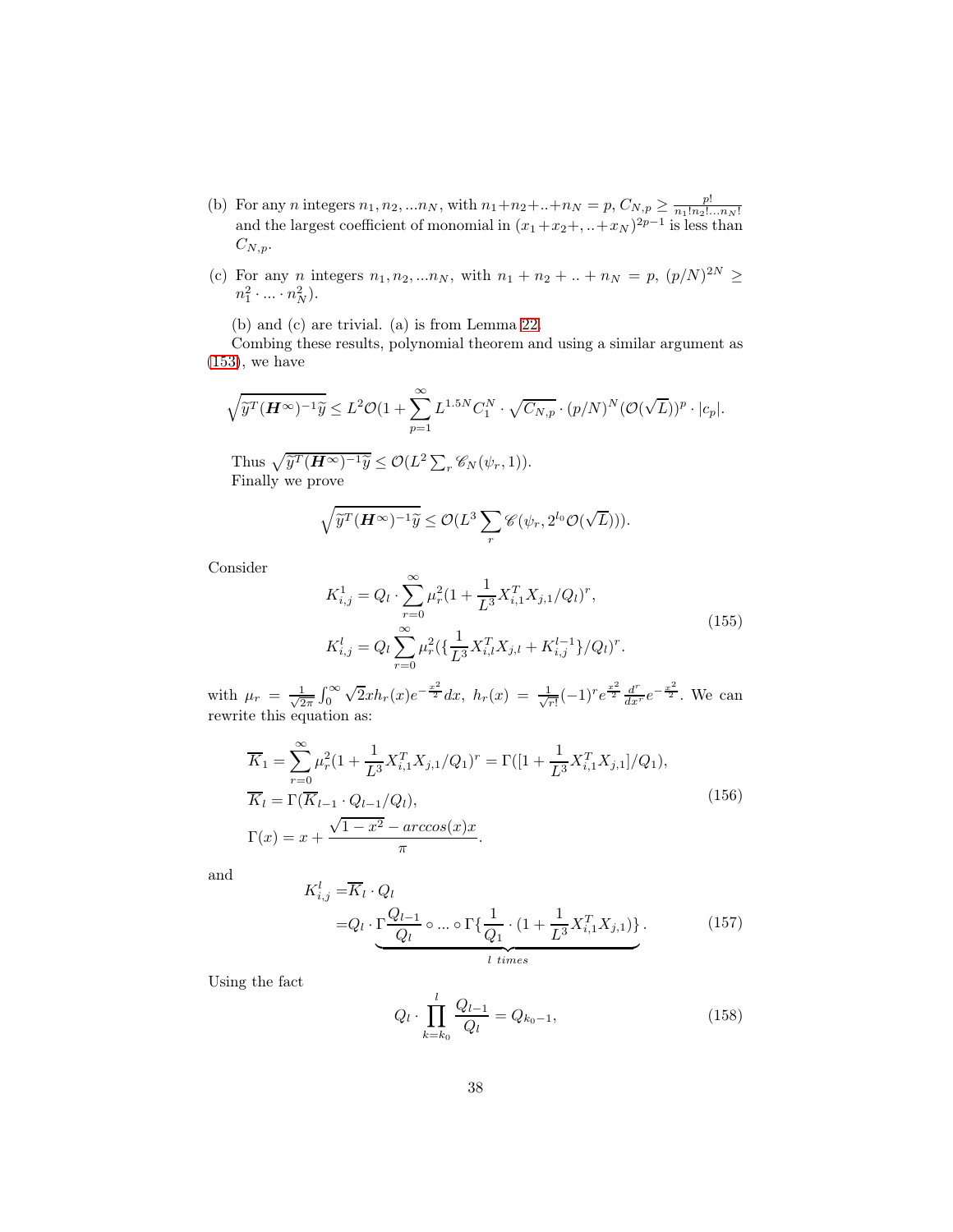and

$$
\nabla_x f_l \circ f_{l-1} \dots \circ f_1(x) = f'_l \circ f'_{l-1} \dots \circ f'_1(x),
$$

The linear part in  $K_{i,j}^l$  is  $\sum_{r=0}^{l-1} \mu_1^{2l-2r} \frac{1}{L^3} X_{i,r}^T X_{j,r}$ . Thus

$$
K_{i,j}^{l} + \frac{1}{L^{3}} X_{i,l}^{T} X_{j,l}
$$
  
\n
$$
\succeq \frac{1}{L^{3}} X_{i,l}^{T} X_{j,l} + \sum_{r=0}^{l-1} \mu_{1}^{2l-2r} \frac{1}{L^{3}} X_{i,r}^{T} X_{j,r}
$$
  
\n
$$
\succeq \mu_{1}^{2l} \sum_{r=1}^{l} \frac{1}{L^{3}} X_{i,r}^{T} X_{j,r}
$$
\n(159)

with  $\mu_1^2 = \frac{1}{2}$ .

 $||\mu_1^{2l} \sum_{r=1}^l X_{i,r}^T X_{j,r}|| \leq \mu_1^{2l} \cdot l \leq \mathcal{O}(1)$ . Then from Lemma [21,](#page-33-0) we have

$$
H_{i,j}^{\infty} \succeq \Omega(\frac{1}{L^7}) \cdot (\frac{1}{\mathcal{O}(L)})^k \cdot \frac{1}{k^2} (Z_i^T Z_j)^k / (||Z_i|| \cdot ||Z_j|| \cdot 2^l)^k \tag{160}
$$

with  $Z_i^T Z_j = \sum_{r=1}^l \mu_1^{2r} X_{i,r}^T X_{j,r}$  and  $||Z_i||^2 = \sum_r \mu_1^{2r} ||X_{i,r}||^2$ Therefore

$$
\sqrt{\widetilde{y}^T(\boldsymbol{H}^{\infty})^{-1}\widetilde{y}} \leq \mathcal{O}(L^{3.5} \sum_r \mathscr{C}(\psi_r, 2^{l_0} \mathcal{O}(\sqrt{L})))
$$

The theorem follows.

Remark G.1 Based on the previous results, we can generalize the results to the loss with the form:

$$
\frac{1}{n}\sum_{i=1}^n\sum_{l=1}^L \ell(y_i \cdot f_l(\boldsymbol{W}, x_i))
$$

with  $f_l(\boldsymbol{W},x) = \boldsymbol{B}^T h_l(x)$  to show for  $\boldsymbol{H}^l_{i,j} = \langle \nabla f_l(\boldsymbol{W}, x_i), \nabla f_l(\boldsymbol{W}, x_j) \rangle$ , there exits

$$
\boldsymbol{H}^{l} + \boldsymbol{\epsilon}^{T} \boldsymbol{\epsilon} \succeq (\boldsymbol{H}^{l})^{\infty} \ \ \text{with} \ ||\boldsymbol{\epsilon}||_{F} \leq 0.01/\sqrt{\widetilde{y}^{T}((\boldsymbol{H}^{l})^{\infty})^{-1}\widetilde{y}}
$$
(161)

In fact we have following two generalization results of previous results which are in fact already contained in the proof.

Generalization of Lemma [17:](#page-24-1)

Let  $g_l = \phi_1(\mathbf{W}g_{l-1}), h_l(x_1) = \phi_2(\mathbf{W}h_{l-1}(x_l) + \mathbf{A}X_l)$ .  $\widetilde{g}_l = \phi_1(\widetilde{\mathbf{W}}\widetilde{g}_{l-1})$  and  $\widetilde{h}_l(x_1) = \phi_1(\widetilde{\mathbf{W}} \widetilde{h}_{l-1}(x_l) + \widetilde{\mathbf{A}} X_l)$  are defined by  $\widetilde{\mathbf{W}}, \widetilde{\mathbf{A}}$ .  $\widetilde{\mathbf{W}}, \widetilde{\mathbf{A}}$  and  $\mathbf{W}, \mathbf{A}$  are i.i.d. Then for any  $0 < l, l' < L$ , with probability at least  $1 - L^2 exp(-\Omega(\log^2 m))$ ,

$$
|g_l^T h_{l'}(x') - \overline{g}_l^T \overline{h}_{l'}(x')| \le \mathcal{O}(L^2 \log^2 m/m)
$$
 (162)

where

$$
\overline{g}_l = \phi_1(\boldsymbol{W}\widetilde{g}_{l-1})
$$

<span id="page-38-0"></span>